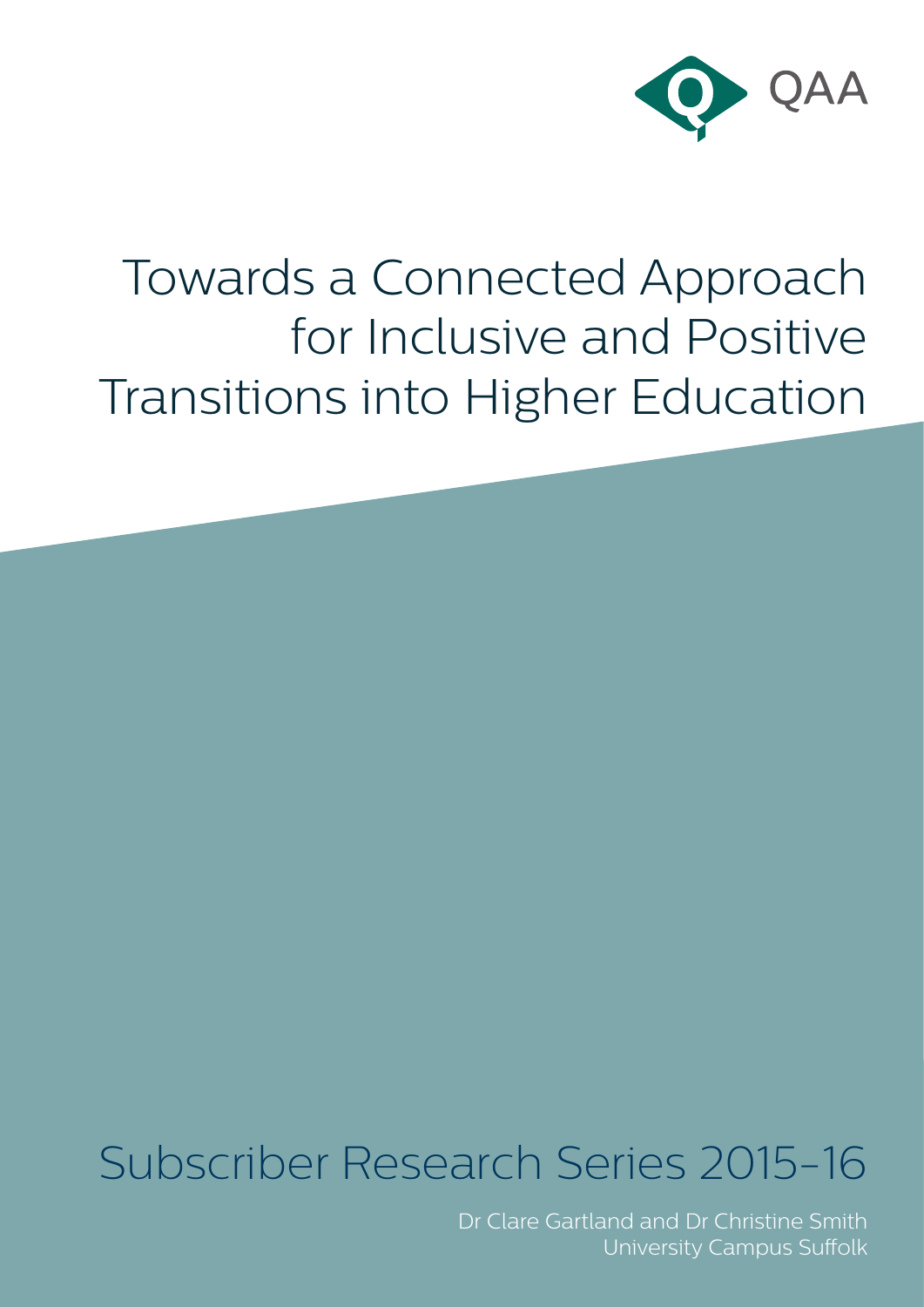## **Subscriber Research Series 2015-16**

In 2014-15, following a call for expressions of interest open to its subscribers, QAA commissioned six small-scale primary research projects intended to encourage collaboration between providers and promote the formation of communities of practice.

This report is one of three on the topic of the **transition experiences of entrants to higher education from increasingly diverse prior educational experiences**. It was submitted to QAA by University Campus Suffolk, written by Dr Clare Gartland and Dr Christine Smith.

The reports are not QAA documents, so we have respected the authors' approach in terms of style and presentation. We hope that you will read them with interest.

Other topics in the series are the role of student satisfaction data in quality assurance and enhancement; and an impact study of the guidance documents for higher education providers published by QAA in 2013.

For more information, and to read other reports in the series, visit [www.qaa.ac.uk/improving-higher-education/research](http://www.qaa.ac.uk/improving-higher-education/research)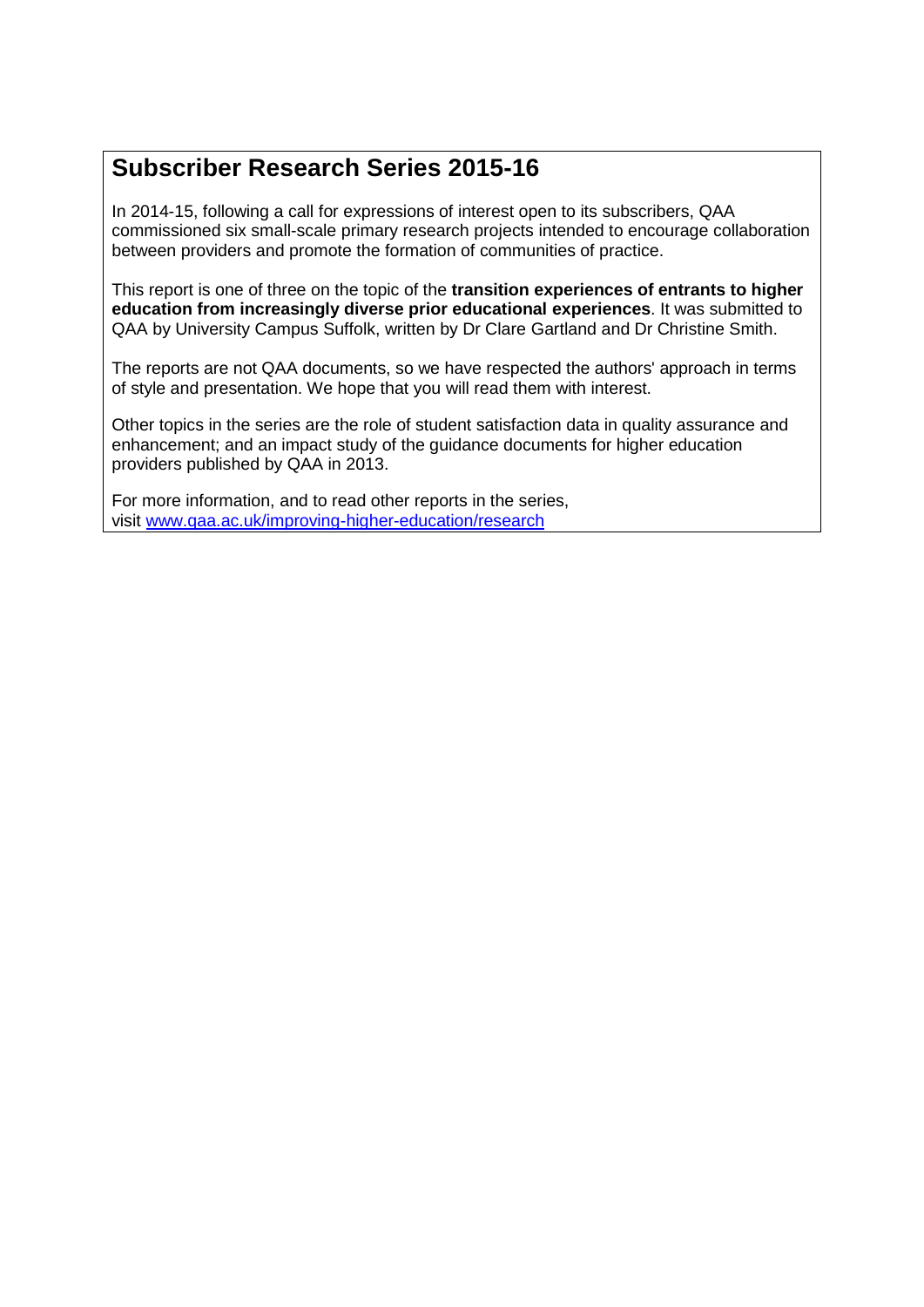# <span id="page-2-0"></span>**Contents**

| Towards a Connected Approach for Inclusive and Positive Transitions into             |  |
|--------------------------------------------------------------------------------------|--|
|                                                                                      |  |
|                                                                                      |  |
|                                                                                      |  |
|                                                                                      |  |
|                                                                                      |  |
|                                                                                      |  |
|                                                                                      |  |
|                                                                                      |  |
| Analysis, presentation and proposals for the dissemination of findings 11            |  |
|                                                                                      |  |
|                                                                                      |  |
| Section 2: BTEC courses and new opportunities for progression to HE30                |  |
| Section 3: Pedagogical approaches for transition and towards independent learning 38 |  |
|                                                                                      |  |
|                                                                                      |  |
|                                                                                      |  |
|                                                                                      |  |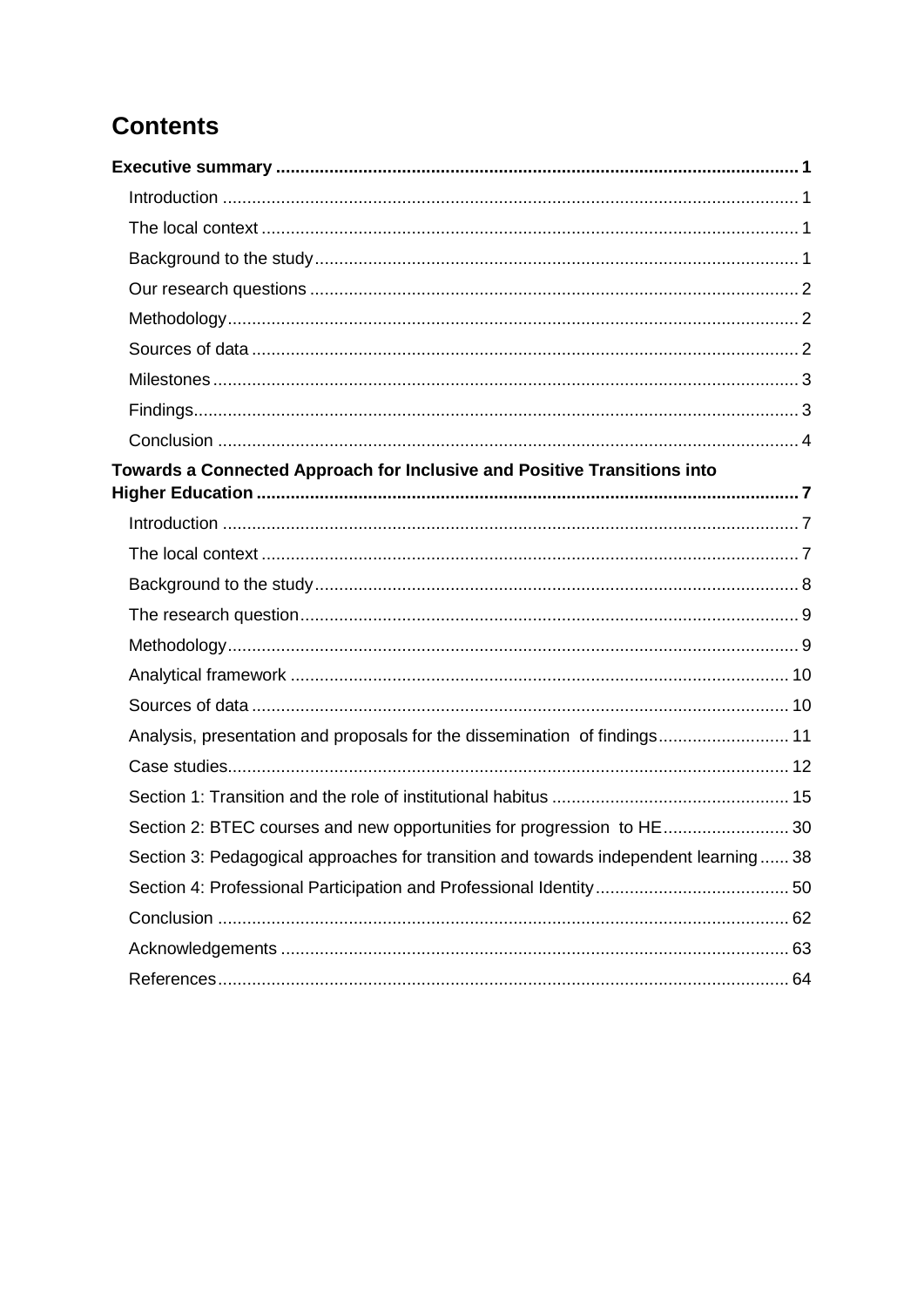# **Executive summary**

## <span id="page-3-0"></span>**Introduction**

This report presents findings from a small-scale qualitative research study, conducted in the East of England, into students' learning experiences, attitudes and conceptions of HE study, primarily with students studying on BTEC courses at level 3, in FE college and 6th form college contexts, but also with some level 4 undergraduates at a higher education institution (HEI). The report presents differences in learning about higher education (HE) and support for progression, as experienced by BTEC students at the two college institutions; outlines how BTEC courses promote awareness of a range of HE opportunities for students on vocational courses; identifies the pedagogical approaches which enable students to succeed on BTEC programmes; and explores how BTEC students develop vocational identities.

The aim of the study was to develop an understanding of learning issues associated with transition to HE, especially among widening participation (WP) students. The project has also sought to identify ways of working to enhance and improve students' transition into, and integration with, the HE environment.

The analysis, findings and conclusions from this project will be used to scope and run a developmental workshop open to colleagues in FE colleges, 6th form colleges and HEIs focused on identifying designs for resources, approaches and processes aimed at enhancing students' experiences of transition into HE.

## <span id="page-3-1"></span>**The local context**

The HEI in this study is a relatively new institution recruiting 'non-traditional', or 'widening participation' (WP) students, including significant numbers from disadvantaged and low participation backgrounds. Demographic data on students (in 2014) suggests 27% are part-time, 52.5% reside within the region and 61.4% are aged over 21 years. 12.6% are from ethnic minority groups and 13.7% have disclosed a disability. 99.4% of students coming direct from schools are from state schools. The area within which the feeder FE and 6th form colleges participating in this study are located has particularly low HE participation rates. The index of multiple deprivation indicates that much of the area is in the poorest fifth of areas nationally when looking at the Index of Multiple Deprivation 2010 and the Index of Multiple Deprivation Child Poverty.

It is widely acknowledged that the WP cohort is not a homogeneous group of students (Burke, 2012; Stuart, 2012) but the term is often misunderstood (Butcher et al, 2012). In Butcher et al's study WP students were frequently perceived as an undifferentiated group, which the authors concluded risks non-differentiated responses by academic staff in individual discipline and subject areas. In this report, we aim to understand our students in more nuanced ways, noting in particular differences in their perceptions around learning in HE, the diversity of their pedagogical experiences and their learning trajectories.

## <span id="page-3-2"></span>**Background to the study**

Research into transition has often focused on the experiences of first year students in Russell Group HEIs. The experiences of students in post-92 universities, where 'non-traditional' students predominate, are different. There is also a need to look at the use of terms such as 'non-traditional' or WP, towards understanding the diversity of student experience that these broad terms represent. Previous research studies point to gaps between students' experience of learning at school or college and expectations of them at university, with students frequently being (mis)construed as inappropriate or inadequate in the university setting. The FE and 6th form sectors serve high proportions of young people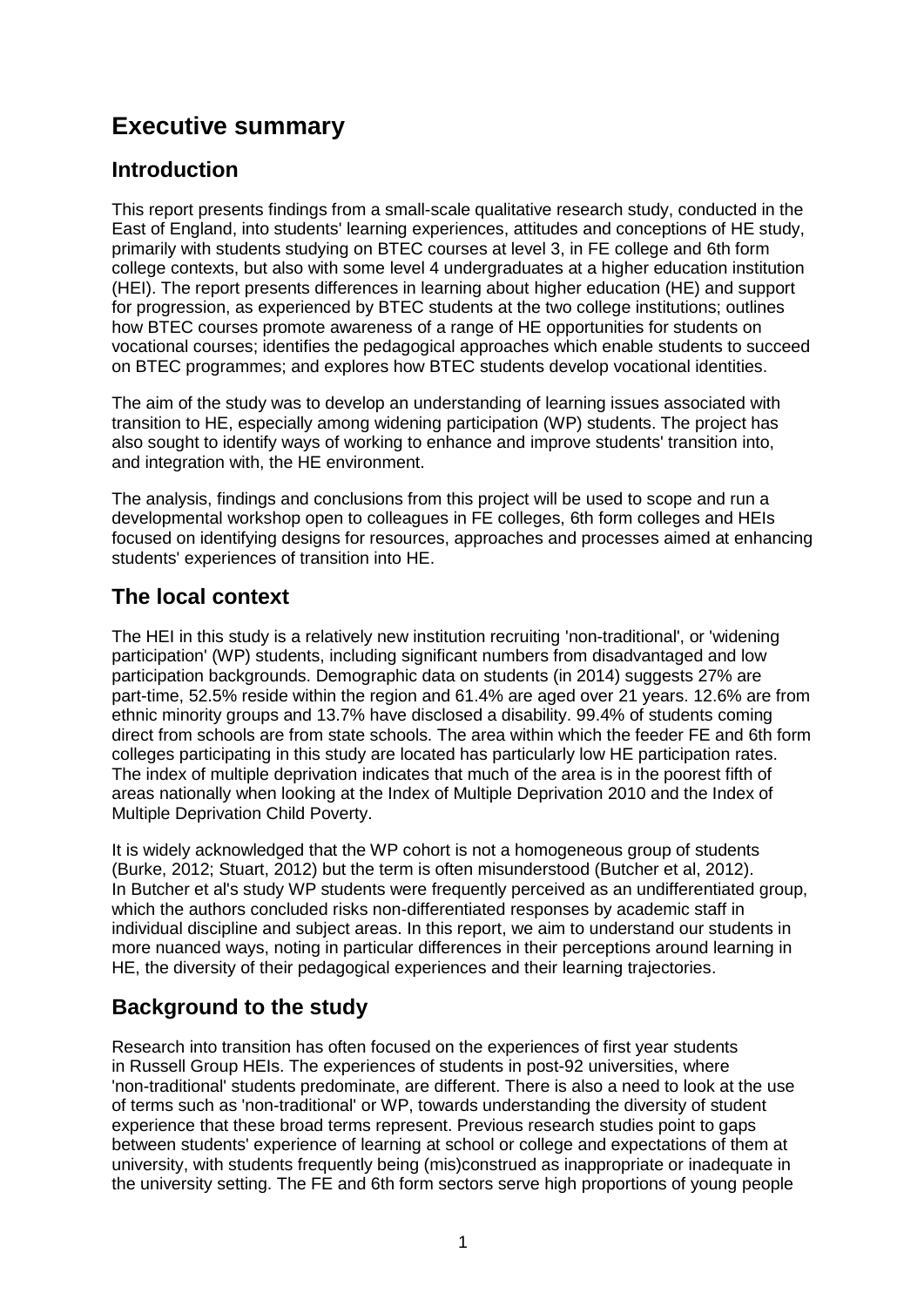from disadvantaged areas, yet there is little comparative research exploring how experiences of different pedagogies and institutions prior to entering university impact on students' progression and their engagement with HE learning and teaching. BTEC courses are increasingly popular in these sectors and provide a common route into HE. Research, however, indicates the emphasis in HE on acquiring and reproducing knowledge may disadvantage those students who have learnt on courses with a focus on coursework and project work. The importance of preparation for HE prior to transition has also been highlighted.

## <span id="page-4-0"></span>**Our research questions**

This aim of this research study was to explore how transition to HE supports the increasing diversity of prior educational experiences of entrants by asking the following research question:

What learning attitudes and conceptions of HE study are found among students in FE and 6th form colleges, and can these be further distinguished among three disciplinary clusters: science, technology, engineering and mathematics (STEM), arts and humanities, and social sciences?

## <span id="page-4-1"></span>**Methodology**

The project methodological frame has been in grounded theory and phenomenography in openly exploring the experiences and perceptions' of pre-university and first year HE students. We have conducted a grounded analysis of student interviews to identify specific categories of description related to one another.

The analytical frame for the study was shaped by a literature review around aspects of widening participation and transition into HE: including prior educational experiences; the non-homogeneity of WP learners; learner identity; learners' sense of becoming in the HE learning community; preparedness for HE study especially for independent learning; self-regulation; the wider context adjustments for HE study; the specific needs of first year students; and any disciplinary distinctions in transition. We draw here on the concept of 'habitus' (Bourdieu, 2003). Habitus is understood in the context of the 'fields' or locations within which people act, such as within particular communities. We follow Reay et al (2009) in understanding habitus as 'a complex interplay between past and present' and at the same time being 'permeable and responsive to what is going on around them' (Reay et al, 2009: 1104). The concept of 'institutional habitus' (Reay David and Ball, 2005; Reay, Crozier and Clayton, 2009 & 2010) and of 'vocational habitus' (Colley et al, 2003) have been apposite for considering the impact on students' identities of the different institutions in this study and the vocational routes within which students are located.

## <span id="page-4-2"></span>**Sources of data**

We conducted 12 paired interviews with level 3 learners studying on BTEC courses within the areas of STEM; arts and humanities; health-related; and social sciences (SS). All students were in 6th form or FE colleges. Focus groups and interviews were also conducted with first year (level 4) students at the HEI, in a range of subject areas including health studies, nursing and midwifery, arts and humanities, and business studies. All interviews and focus groups were audio recorded to enable transcription.

All participating students were aged 18+ to avoid the need to seek parental consent. The interview process was conducted according to ethical codes of conduct. We worked to ensure the interviews were regarded as a 'positive experience' (Kvale, 1996: p. 36) by the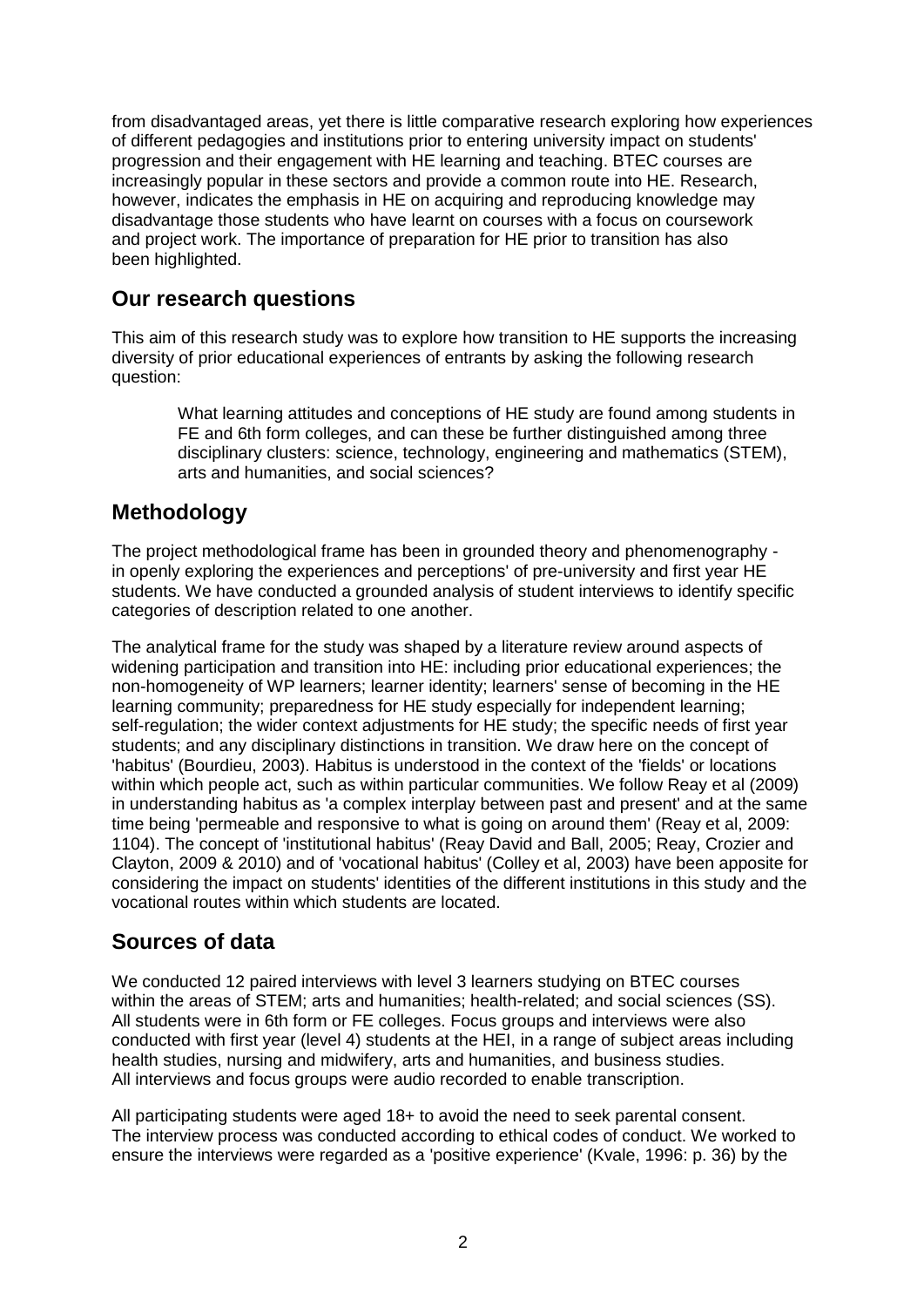participants. Interviews and focus groups were recorded and transcribed in full and these 'texts' categorised and coded drawing on grounded theory (Charmaz, 2014).

## <span id="page-5-0"></span>**Milestones**

The milestones of this project were realised at the end of the two main phases of the project. Phase 1 (March-June) led to a presentation of interim findings at the QAA Subscribers' Conference. Phase 2 has produced this final report including findings from the 6 interviews with BTEC students and from the interviews/focus groups with level 4 undergraduate students. A workshop is planned for teachers and lecturers from collaborating colleges and the HEI, but also open to others.

The long-term outcome of the project will be to use evidence from the findings of this report to design ways to better support transition. This will involve identifying learning and teaching strategies that effectively support the development of successful and robust 'learner identities' (Reay et al, 2010) among young people and that support them in accessing genuinely valuable information and advice about progression routes into HE.

## <span id="page-5-1"></span>**Findings**

## **Section 1: Transition and the role of institutional habitus**

Sixth form and FE college students both experienced a range of support and advice from their institutions in their progression to HE but there were clear differences between the two. The institutional habitus of the 6th form and FE colleges and their positioning as institutions for different kinds of learners impacted in distinct ways on students' confidence and learning identities. There was a natural progression from the 6th form to HE which included even those students who had not considered progressing to HE. This was not the case in FE which caters for more vocational students on different trajectories, including directly into work and apprenticeships. The focus in the 6th form college on progression to HE meant that students at the college tended to be better informed, better prepared and more confident about progression to HE.

The experience of students at both colleges of moving from school or college to a different learning environment was, however, seen to support progression. Despite students' positive orientation to HE it was evident from their accounts that regardless of where it was gained, this orientation was relatively fragile and there was a number of factors that could undermine success in the HE sector. This included familial habitus which was often at odds with students' emerging identities as HE students.

## **Section 2: BTEC courses and new opportunities for progression to HE**

Students' accounts indicated that many had not been aware before starting their course that BTEC courses provided a route into HE. Their experiences show that BTEC courses provide possibilities that many felt they had been excluded from when their GCSE results had not matched requirements for entry to A level courses. BTEC courses provide students with new learning opportunities which often motivate them to engage enthusiastically with learning and supported the development of strong learner identities where these have previously been damaged by negative school experiences or personal circumstances.

There was a general view that BTECs are viewed negatively particularly by A level students and as not equivalent to A levels despite the fact that they provide progression onto HE courses. Tutors were described as being very supportive of progression. Whilst BTEC enables and supports progression to HE courses, students interviewed were predominantly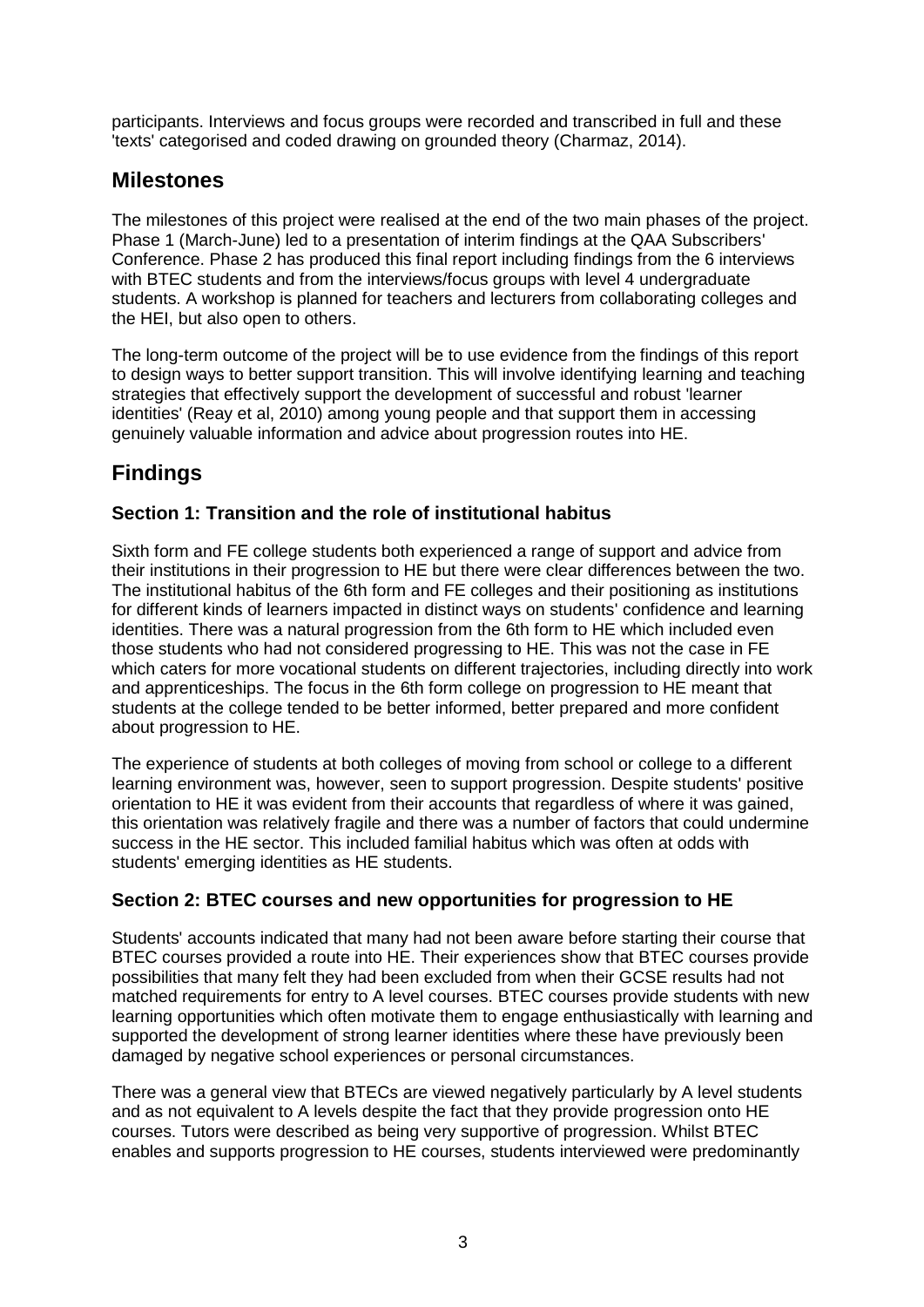progressing to courses at new or post-92 universities, not to courses at older or more élite institutions.

### **Section 3: Pedagogical approaches for transition and towards independent learning**

Students experience BTEC courses as structured and supervised learning experiences in which learning is guided and supported by course tutors. The learning approaches on these courses support the development of strong learner identities among students. The unit structure of BTEC courses help students to make steady progress throughout their courses. Coursework assessments remove the uncertainty and anxiety that many students previously experienced on exam-based courses and also enable students to improve grades incrementally to reach requirements for entry to HE. Some courses comprise innovative and collaborative learning experiences. Many courses have work-based elements which students find useful. A number of students commented positively on the extensive help and support they had received from tutors. Assignments provide the 'driver' in much of the students' learning and research activities, and some students suggested integrated assignments, across different subject areas, help provide insights into a range of possible disciplines for future HE study.

Students expressed a range of views about the need for independent learning and how it may be developed. Many commented on how they had seen a significant shift away in the locus of control from the tutor to themselves as learners over the two years of their BTEC course. Most were expecting to have to manage for themselves far more with less direct tutorial support as they moved into HE and noted that you need to 'learn to do things by yourself' in HE. Some students still had anxieties about the transition to HE, and in their confidence to cope, as well as about whether their existing range of experiences was yet sufficiently developed.

### **Section 4: Vocational and professional subject belonging and identity**

Acceptance into a professional field was seen as a strong motivational factor for many students undertaking the BTEC courses at both the 6th form and FE colleges, and for the degree choices made by level 4 undergraduates at the HEI. The work placement element of the BTEC programmes enables students to experience a variety of work contexts and contributes to their decision making in degree choice. For some, study on the BTEC course is a fully integrated part of their professional participation, as on the BTEC Engineering, or is a significant feature of health-related Level 4 HEI programmes.

Many BTEC students display a strong sense of vocation or professional identity with particular professional areas, and this influences their HE decision making. The work-related element of HE courses is regarded by level 4 HE students as contributing to a sense of 'difference': marking them apart from students not on work-related HE courses. A professional allegiance appears to be more important than the value or interest students might see in being in or progressing to HE as an endeavour or experience in its own right. A work-related degree is seen as a critical step for many students towards a chosen career. This is also seen to be highly gendered and often influenced by family aspirations and connections to specific professional contexts or careers. BTEC programmes can be depicted in terms of having 'strong' to 'weak' ties with both HE degrees and professional fields.

## <span id="page-6-0"></span>**Conclusion**

This study highlights points and issues affecting the transition of students from BTEC courses at FE and 6th form colleges into HE. The colleges connected to this study are located in an economically disadvantaged area with low progression rates to HE and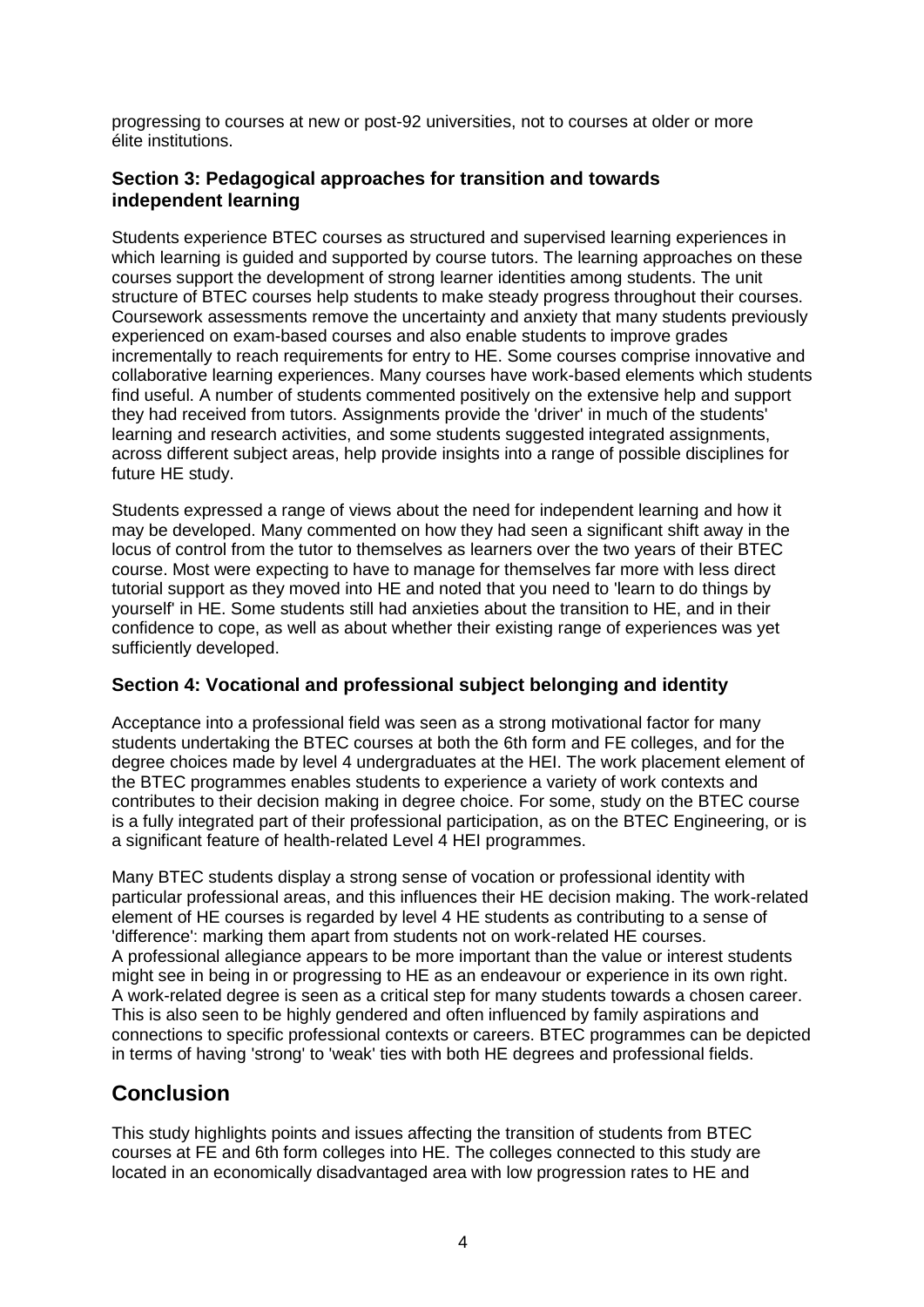students contributing to this study were almost all first generation HE entrants. Identifying strategies to support these students in their transition to HE and to ensure they are well prepared and making progress, is vital to ensure these students have a positive and successful experience of HE. These strategies should also help to prevent attrition from HE courses.

- A key finding from the study is that the 'institutional habitus' (Reay David and Ball, 2005; Reay, Crozier and Clayton, 2009 & 2010) of the 6th form college was supporting students' learner identities and the development of their identities as potential HE students. The students had access to a wide range of trusted sources of information about HE at the 6th form college which encouraged and supported progression. BTEC courses themselves were also found to support progression. These courses support the development of successful learner identities amongst students who have frequently had negative learning experiences and who have been relatively unsuccessful in academic subjects at school.
- The progressive models of learning and teaching described in students' accounts indicate BTEC courses can be supportive of students' development of independent learning strategies. Students on these courses demonstrated a clear understanding that these strategies would be needed in HE.
- The assignment briefs used on BTEC courses, which direct students in precisely what to do and where to find information, are indicative of directed pedagogical approach, providing close guidance to learners while they develop confidence in the early stages of BTEC courses. As an enduring approach used throughout the BTEC course, this may need to be problematised, for its potential to lead students into patterns of uncritically reproducing directly supplied information from standard texts; an approach which may persist into the first year of HE study (Cook and Leckey, 1999).
- BTEC courses provide a route into HE for those with strong allegiances to particular careers and areas of work; this was highlighted by students studying health and social care, forensic science, and engineering. Work placements on BTEC courses were highlighted as valuable opportunities to find out about careers and to support progression.
- While supporting vocationally orientated students, BTEC courses are also seen by a number of students as providing a breadth of study and new learning opportunities that support them in progressing into a range of HE subject areas.
- Students' accounts were predominantly positive about BTEC courses, however the study has highlighted that for students progressing onto some HE courses, there may be gaps in their knowledge, placing them at a disadvantage to students entering via traditional A level routes.
- Strategies to support transition might include identifying particular learning and teaching approaches to enable students to: engage in a progressive and coordinated approach to independence commencing at pre-entry and followed through in aligned HE activities, ie moving through 'dependency-deconstruction' to independence (Keane, 2011).
- There was concern among students about lack of experience of exams, especially amongst those opting for more traditional HE courses rather than vocational routes.
- Students' accounts illustrated a real lack of knowledge and understanding among 16 year olds of the viability of different entry routes into HE. The denigration of BTEC courses and the FE college by A level students was notable, but more generally this highlights a serious issue relating to careers education, information, advice and guidance (CEIAG) in schools and leads us to problematise how students are supported to make informed decisions about institutions and courses providing post-16 education.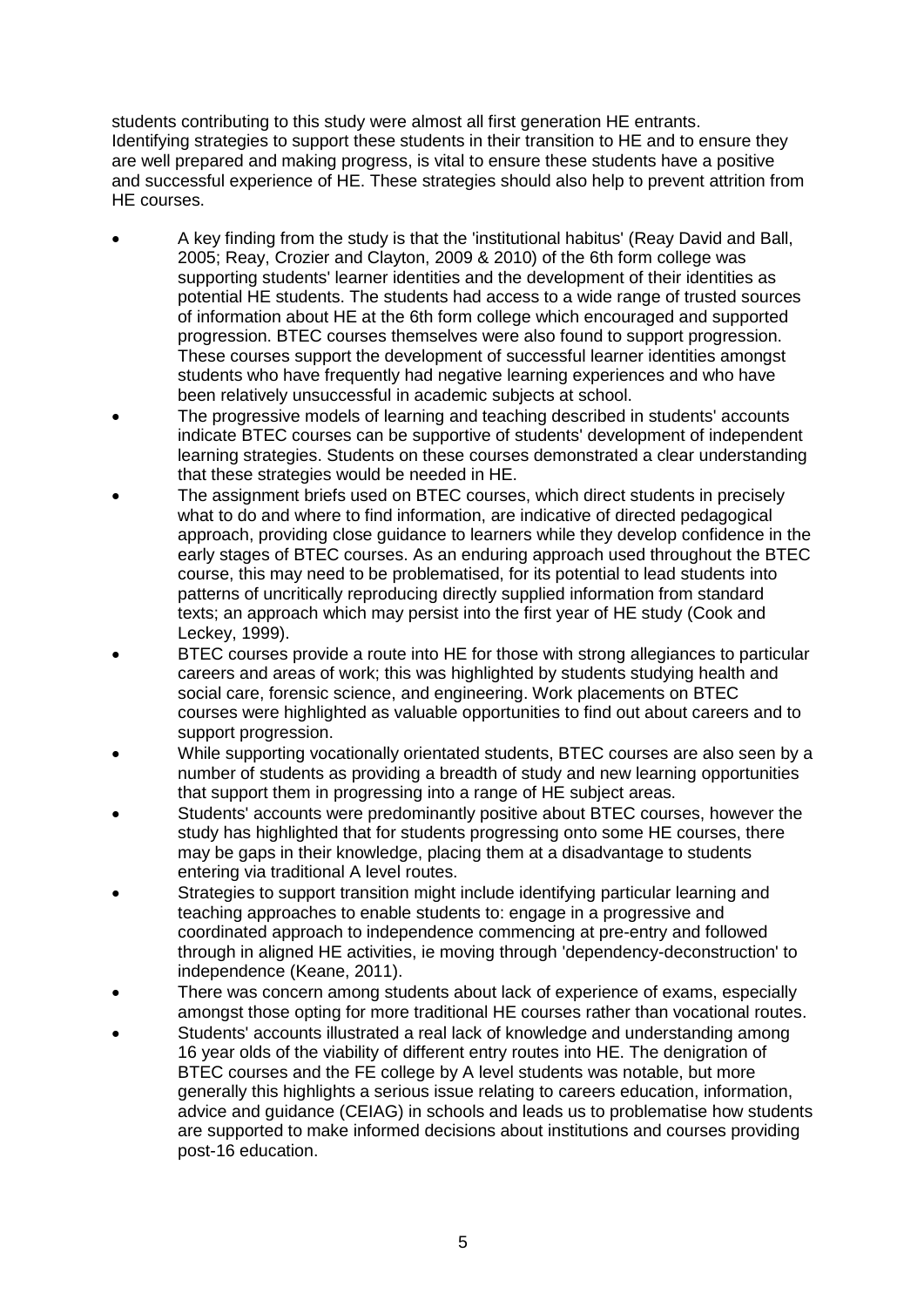Familial habitus as well as trajectories and expectations of peer groups suggested that students' identities as HE learners may be relatively fragile. Financial concerns and demands made on some students' time by undertaking part-time employment contributed to this sense of fragility.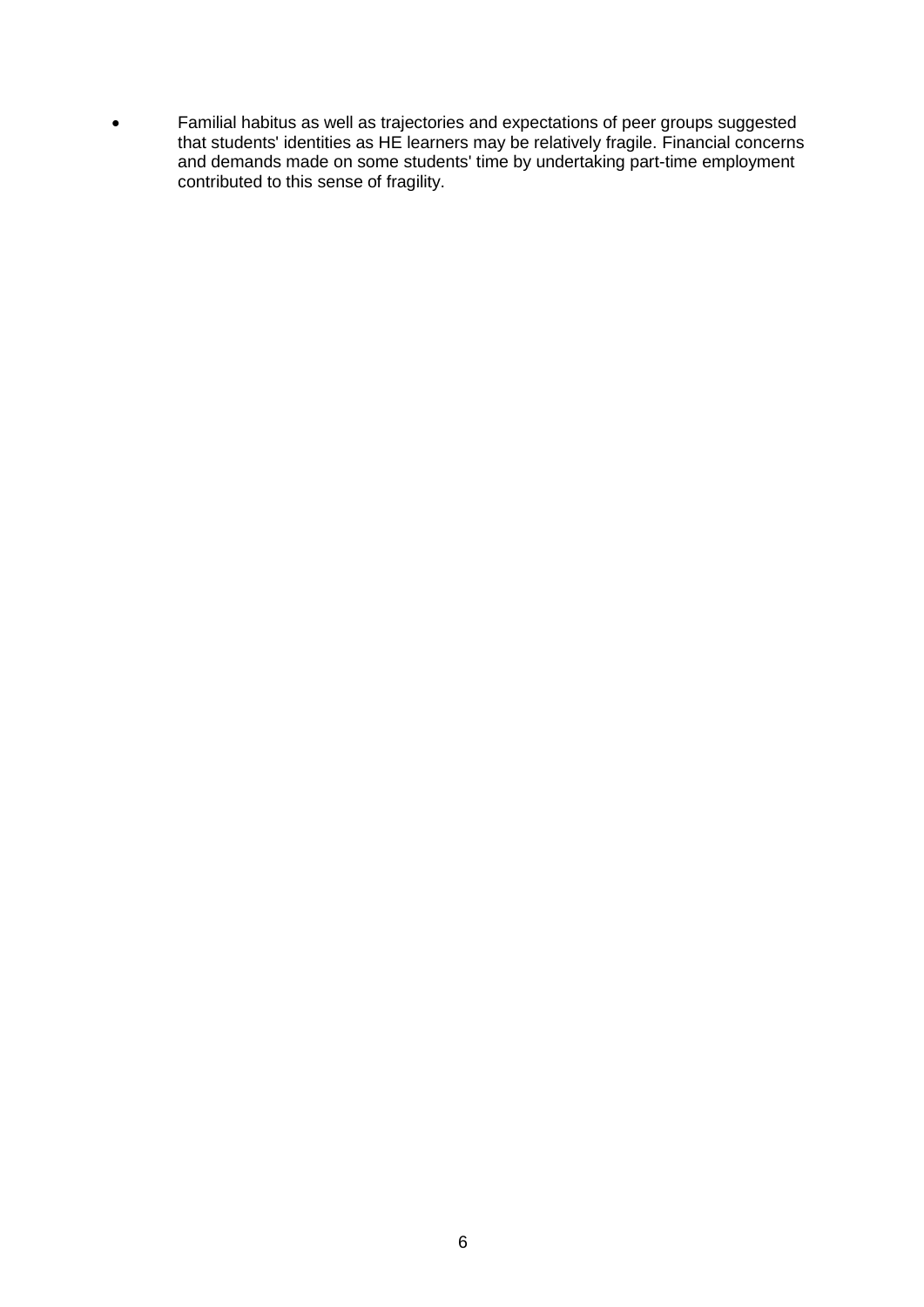## <span id="page-9-0"></span>**Towards a Connected Approach for Inclusive and Positive Transitions into Higher Education**

## <span id="page-9-1"></span>**Introduction**

This report presents findings from a small-scale qualitative research study, conducted in the East of England, into students' learning experiences, attitudes and conceptions of HE study, primarily with students studying on BTEC courses at level 3, in FE college and 6th form college contexts. The study involved an higher education institution (HEI) and partner FE college and a feeder 6th form college. Complementary data was gathered from Level 4 HEI students, to better understand the expectations and attitudes among new university students.

The project focused on developing an understanding of identity and learning issues associated with transition to HE, especially among groups of learners commonly referred to as widening participation (WP) students. The project has also sought to identify ways of enhancing and improving students' transition into, and integration with, the HE environment.

Interim findings from the project were presented at the QAA Subscriber's Conference held in Leeds in June 2015. In addition, selective findings from the investigation with level 4 undergraduates were presented at the international Improving University Teaching conference, held at Ljubljana, Slovenia in July 2015.<sup>1</sup>

The analysis, findings and recommendations from this project will be used to scope and run a developmental workshop open to colleagues in FE colleges, 6th form colleges and HEIs focused on identifying designs for resources, approaches and processes aimed at enhancing students' experiences of transition into HE. We are also intending to participate in a workshop to further explore findings with colleagues also undertaking cognate projects on transition into HE (funded by the QAA). In addition, a paper will be produced from the analysis of findings for submission to a relevant peer-reviewed journal.

## <span id="page-9-2"></span>**The local context**

The HEI in this study is a relatively new institution recruiting 'non-traditional', or WP students, including significant numbers from disadvantaged and low participation backgrounds. Demographic data on students (2014) suggests 27% are part-time, 52.5% reside within the region and 61.4% are aged over 21 years. 12.6% are from ethnic minority groups and 13.7% have disclosed a disability. 99.4% of students coming direct from schools are from state schools. The area within which the feeder FE and 6th form colleges participating in this study are located has particularly low HE participation rates. The index of multiple deprivation indicates that much of the area is in the poorest fifth of areas nationally when looking at the Index of Multiple Deprivation 2007, 2010 and the Index of Multiple Deprivation Child Poverty Index.

It is widely acknowledged that the WP cohort is not a homogeneous group of students (Burke, 2012; Stuart, 2012) but the term is often misunderstood (Butcher et al, 2012). In Butcher's study WP students were frequently perceived as an undifferentiated group, which the authors concluded risks non-differentiated responses by academic staff in individual discipline and subject areas. In this report we aim to understand our students in more nuanced ways, noting in particular differences in their perceptions around learning in HE, the diversity of their pedagogical experiences and their learning trajectories.

**<sup>.</sup>** 1 Proceedings of the conference can be found at [www.iutconference.com.](http://www.iutconference.com/)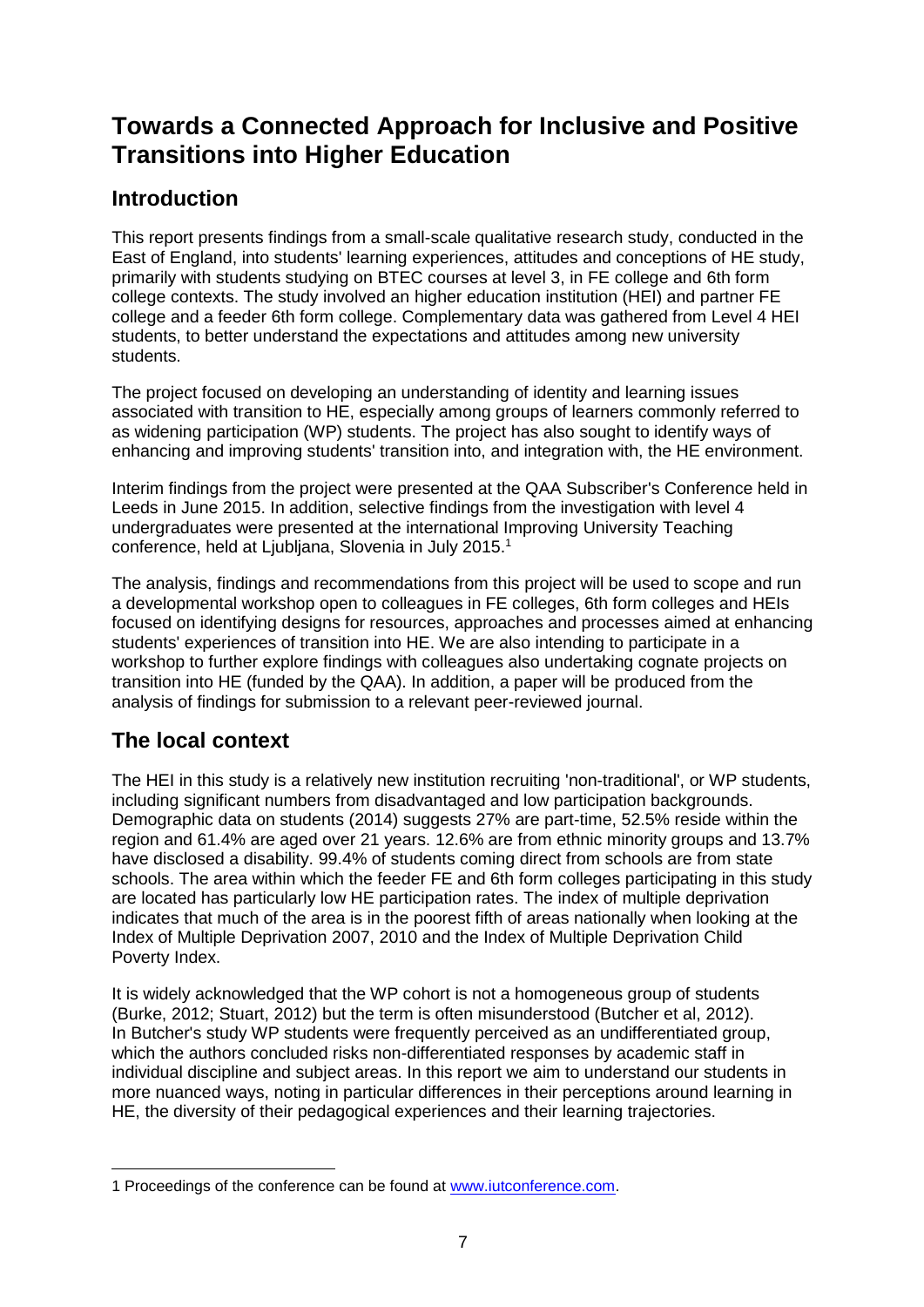This study has provided a qualitatively rich evidence base which may be useful in promoting engaged student learning in HE and informing the design of HE academic resources and support processes for induction to HE as well as support for effective transition into HE.

## <span id="page-10-0"></span>**Background to the study**

Research into transition has often focused on the experiences of first year students in Russell Group HEIs. The experiences of students in post-92 universities, where 'non-traditional' students predominate, are different, especially in relation to students' sense of identity and belonging (Reay, Crozier and Clayton, 2009 &2010). There is also a need to look at the use of terms such as 'non-traditional' or WP, towards understanding the diversity of student experience that these broad terms represent (Burke, 2012). This study particularly focuses on the experiences of transitioning students from the 6th Form and FE sector; we suggest the importance of considering differences between different institutions catering for students broadly classed as WP and/ or 'non-traditional' students. The FE and 6th form sectors serve high proportions of young people from disadvantaged areas (Smith, Joslin and Jameson, 2015). Yet, these sectors are effective in supporting progression to HE; between 2008 and 2012 a total of 795, 470 students progressed to university from FE and 6th form colleges. Notably, these sectors support the progression to HE of young people who have not succeeded in achieving 5 GCSEs during their time at school (ibid.). The importance of the focus in this study on the role of BTECs in supporting progression is highlighted by data illustrating the dramatic rise in numbers of students undertaking BTEC courses in the FE and 6th form sectors; this rose from 22% of all students in these sectors in 2007-8 to 41% by 2011-12 (ibid.). While BTEC courses cater for students with significantly lower GCSE results than students on A level courses, achievement rates in HE are relatively high at 67%, though lower than for A level entrants at 83% (ibid.). However, the gap in achievement amongst those progressing from BTEC courses has been a cause of concern within the HE sector.

In this study we explore students' experiences of BTEC courses in different subject areas and their expectations relating to transition. Previous research studies (Reay et al, 2005; Leese, 2010; Burke, 2012) point to gaps between students' experience of learning at school or college and expectations of them at university, with students frequently being (mis)construed as inappropriate or inadequate in the university setting. The first year at university is widely recognised as a time of substantial adjustment when students have to learn to negotiate 'the mass experience' and the de-personalisation of HE study (Rowley, Hartley & Larkin, 2008). Rowley, Hartley and Larkin also suggest 'mismatches between expectations and actual experiences can lead to disengagement with the academic process' on the part of students (Rowley, Hartley and Larkin, p. 399) with the potential to lead to underachievement. Cook and Leckey's study of students' learning attitudes indicates that 'many of the study habits developed in school persist into the first year of university' (1999: 157). Other studies also indicate that students' expectations of learning support are not met in HE.

Students coming straight from school expect to be given considerable support by their teachers, but often do not receive it, even in the first year at university. (Entwistle et al, 2002: 9). There is scant research exploring how experiences of different pedagogies in different institutions prior to and on entering university impact on students' engagement with HE learning and teaching. Research does, however, indicate that there are particular issues for new HE students within different disciplinary clusters, such as threshold concepts in STEM (Pampaka et al, 2012) and critical writing in the social sciences (Burke, 2012). Hockings et al. point out the emphasis in HE on acquiring and reproducing knowledge 'is likely to disadvantage those students whose learning has been continuously assessed through coursework, projects and other methods of formative and summative assessment' (Hockings et al, 2007: 724).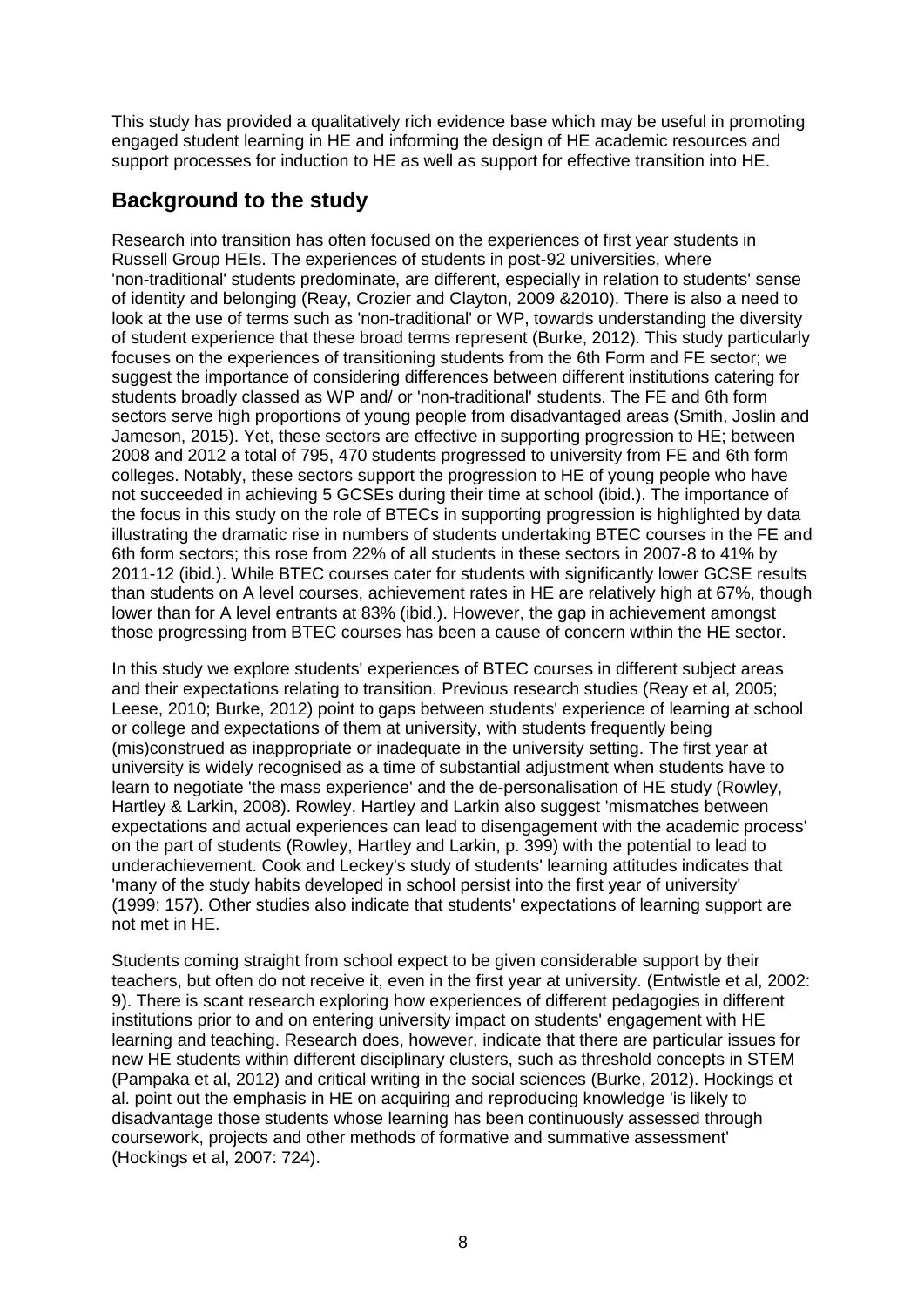The growing body of literature around transition suggests students are likely to experience a more positive transition if they are prepared for HE study (Yorke and Longden, 2007) and have an understanding about the course they are to follow which may have been gained from undertaking a prior qualification linked directly or closely to their degree subject.

Rowley, Hartley and Larkin (2008) suggest key issues for transition centre round learner readiness for independence and lack of academic guidance. Lack of contact time with, and guidance from tutors, is seen as potentially troublesome for students in transition. As Rowley, Hartley and Larkin (2008) noted, despite anticipating less contact time with tutors, many students in their study reported surprise at how little contact time they had with tutors in the first year. They concluded that 'students had to experience university study before they could appreciate how different it was from their earlier learning experiences' (2008: 410). This led the authors to suggest there might be value in opportunities for students to experience the realities of HE study through summer schools or by presenting school curriculum topics in a university setting in the style of higher education.

## <span id="page-11-0"></span>**The research question**

This aim of this research study was to explore how transition to HE supports the increasing diversity of prior educational experiences of entrants by asking the following research question:

> What learning attitudes and conceptions of HE study are found among students in FE and 6th form colleges, and can these be further distinguished among three disciplinary clusters: STEM, arts and humanities, and social sciences?

We undertook to give rich and thick descriptive (Geertz, 1973) responses to this question by using the following sub-questions:

- 1 What expectations of HE learning are held by pre-University BTEC FE and 6th form students? Where are the distinctions, the differences and the similarities in expectations between these two groupings?
- 2 Does the type of pre-entry course studied (BTEC) affect expectations and if so, to what extent? Can this be linked to one/any of the disciplinary clusters, e.g. STEM, arts and humanities, social sciences?
- 3 What prior learning experiences might be informing these students' expectations?
- 4 Are there other factors suggested as influencing their expectations of HE learning?
- 5 Do these students feel they will fit into HE? And what do they feel they need to fit in, from the FE/6th form and from an HEI?

## <span id="page-11-1"></span>**Methodology**

The methodological framework for this project is constructivist grounded theory (Charmaz, 2003, 2014) and phenomenography (Marton, 1981; Richardson, 1999; Saljo, 1996) in openly exploring the experiences and perceptions of pre-university and first year HE students. This study has been undertaken in a very short time frame so these approaches have been drawn upon but not followed explicitly. Phenomenography aims to illuminate learning processes through exploring learners' different qualitative experiences and in this study we follow this approach through holding interviews with a small purposive group of participants. Working from the ground up, the bedrock of grounded theory has also been important in this study and has enabled a genuinely exploratory approach and fluidity within the data collecting process: 'coding helps us to gain a new perspective on our material and to focus on further data collection' (Charmaz, 2003: 258). Central to grounded theory and again vital to this study has been the constant comparative method: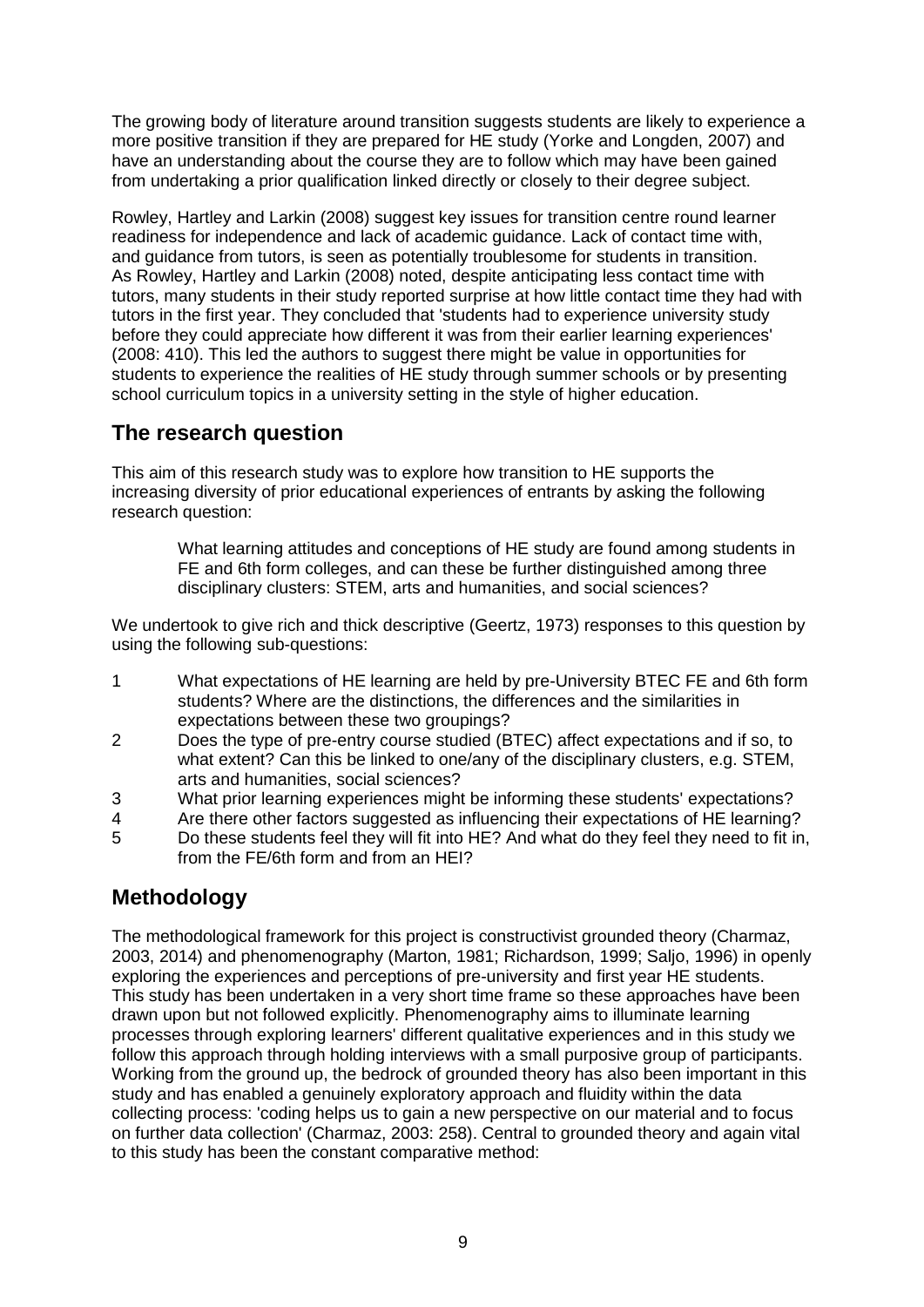a) comparing different people…, (b) comparing data from the same individuals with themselves at different points in time, (c) comparing incident with incident, (d) comparing data with category, and (e) comparing category with other categories. (Charmaz, 2003: 260)

As Charmaz suggests, we 'start with the assumption that social reality is multiple. processual, and constructed' (2014: 13). We acknowledge our organisation and presentation of this report as a construction and as such, it is important to consider our own positioning. Both researchers who undertook this project have experience of learning and teaching in different contexts and between us have wide experience of learning and teaching in higher education as well as in the 16-19 sector. This positioning has inevitably shaped the lens through which we have considered our data and has sharpened our focus both on learning and teaching and on the particular positioning of different institutions.

## <span id="page-12-0"></span>**Analytical framework**

The analytical frame for the study was shaped by a literature review around aspects of widening participation and transition into HE: including prior educational experiences; the non-homogeneity of WP learners; learner identity; learners' sense of becoming in the HE learning community; preparedness for HE study especially for independent learning; selfregulation; the wider context adjustments for HE study; the specific needs of first year students; and any disciplinary distinctions in transition. We draw here on the concept of 'habitus' (Bourdieu, 2003). Habitus is understood in the context of the 'fields' or locations within which people act, such as within particular communities. We follow Reay et al (2009) in understanding habitus as 'a complex interplay between past and present' and at the same time being 'permeable and responsive to what is going on around them' (Reay et al, 2009: 1104). The concept of 'institutional habitus' (Reay David and Ball, 2005; Reay, Crozier and Clayton, 2009 & 2010) and of 'vocational habitus' (Colley et al, 2003) have been apposite for considering the impact on students' identities of the different institutions in this study and the vocational routes within which students are located.

## <span id="page-12-1"></span>**Sources of data**

## **Interviews**

We conducted 12 paired interviews with level 3 learners studying on BTEC courses within the following disciplinary clusters: science/engineering/technology; arts and humanities; health-related; and social sciences (SS) totalling 24 students, all aged 18+ to avoid ethical issues, including the need to acquire parental consent. All students were in the HEI feeder contexts, at a 6th form college or FE college. During these interviews students were encouraged to consider and give an account of their experiences of learning and teaching on their current courses, their decision making regarding HE courses, and their expectations of learning in HE. Students volunteered or were approached by tutors to contribute to the study; it is important to note that those who contributed volunteered or were selected, may have done so because they were positive about both their BTEC courses and progression to HE.

An interview schedule was used to ensure that key areas were covered, derived from our research questions. The guide schedule, however, was not used prescriptively but to ensure that the same areas of focus were covered in all interview 'conversations' (Kvale, 1996). The use of open questions enabled participants to construct accounts with their own emphasis and focus rather than relying solely on focuses as set by the interviewer. This approach provided a context within which participants were able to tell their own stories about their experiences and expectations. These open-ended questions were followed up with questions relating specifically to what participants said and questions relating to topics on the interview schedule that may have been neglected in the initial accounts. This approach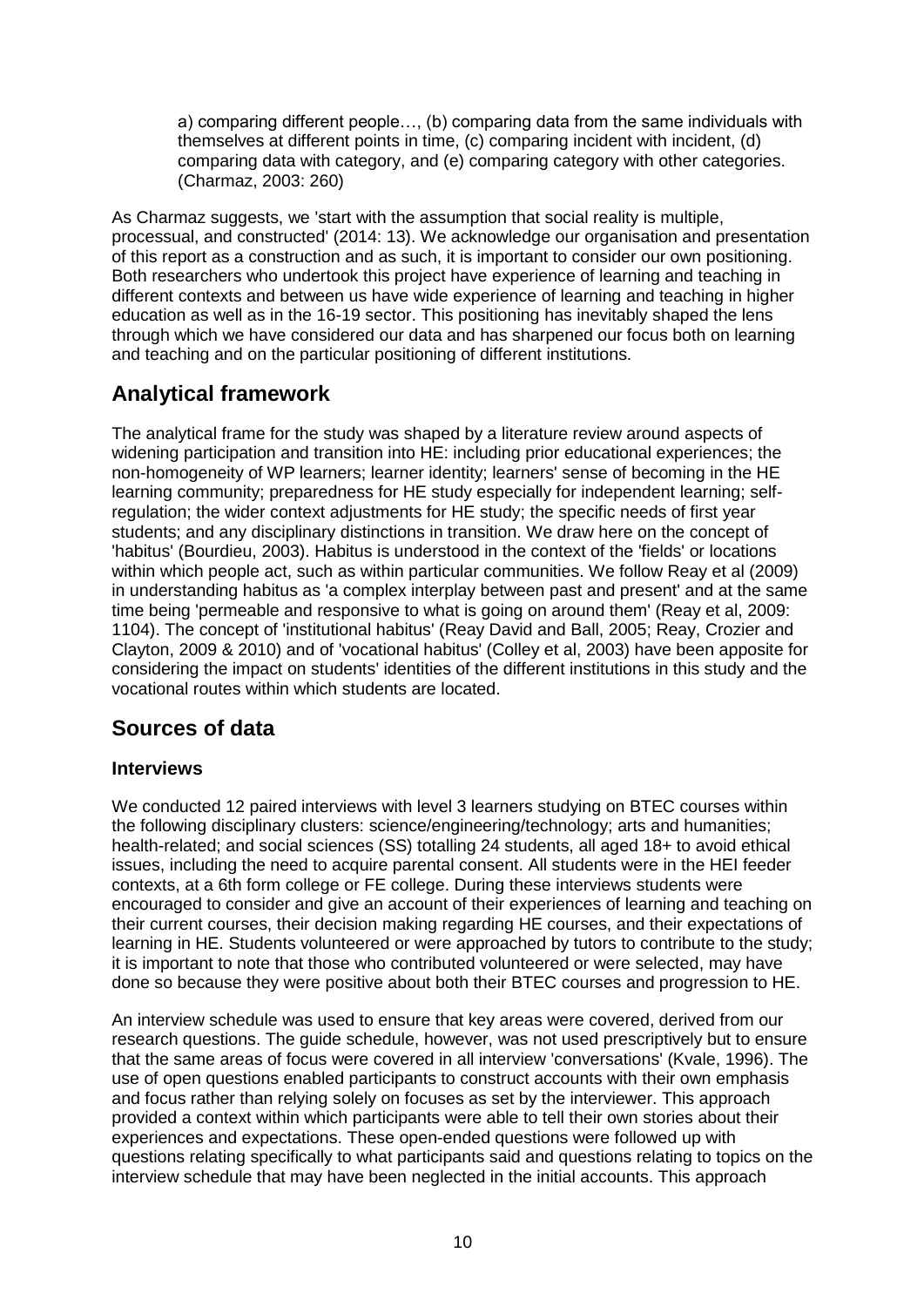provided us with detailed insights into the experiences and expectations of interview participants.

## **Focus groups and interviews**

Also conducted with first year (level 4) students at the HEI in a range of subject areas (e.g. in Health Studies, in Nursing and Midwifery, in Arts and Humanities, and in Business Studies) to explore the students' early experiences and developing conceptions of learning in HE. During the focus groups or interviews, students were encouraged to reflect on their first year of HE against their preconceptions and expectations and asked to articulate what challenges have been faced. All interviews and focus groups were audio-recorded to enable transcription.

## **Ethical implications**

All participating students were aged 18+ to avoid the need to seek parental consent. The interview process was conducted according to ethical codes of conduct: participants were fully informed of the purpose of the research; interviews were confidential; participants' identities protected; and we worked to ensure the interviews were regarded as a 'positive experience' (Kvale, 1996: 36) by the participants.

## <span id="page-13-0"></span>**Analysis, presentation and proposals for the dissemination of findings**

## **Coding and analysis**

Interviews and focus groups were recorded and transcribed in full and these 'texts' categorised and coded drawing on grounded theory (Charmaz, 2003, 2014). This inductive approach has enabled us to engage in a process of genuine exploration and fluidity, with opportunities to focus on further data collection, and accommodating new areas of exploration. The comparative method supported by a grounded approach has facilitated a systematic analysis of the experiences and expectations of students and provided us with insights into differences and similarities between the expectations of student in different institutional contexts and in particular disciplinary clusters.

### **Milestones**

The milestones of this project were realised at the end of the two main phases of the project. Phase 1 (March-June) led to a presentation of interim findings at the QAA Subscribers' Conference. Phase 2 has produced this final report including findings from the 6 interviews with BTEC students and from the interviews/focus groups with Level 4 undergraduate students. Two workshops are planned for teachers and lecturers from collaborating colleges and at the lead HEI, but open to others.

The long term outcomes of the project will be to use evidence from the findings of this report to design ways to better support transition. This will involve identifying learning and teaching strategies that effectively support the development of successful and robust 'learner identities' (Reay et al, 2010) amongst young people and support them in accessing genuinely valuable information and advice about progression routes into HE. Strategies to support transition will also include identifying particular learning and teaching approaches to better enable students to engage in a progressive and coordinated approach to independence, commencing at pre-entry and followed through in aligned HE activities (to move through dependency-deconstruction to independence (Keane, 2011).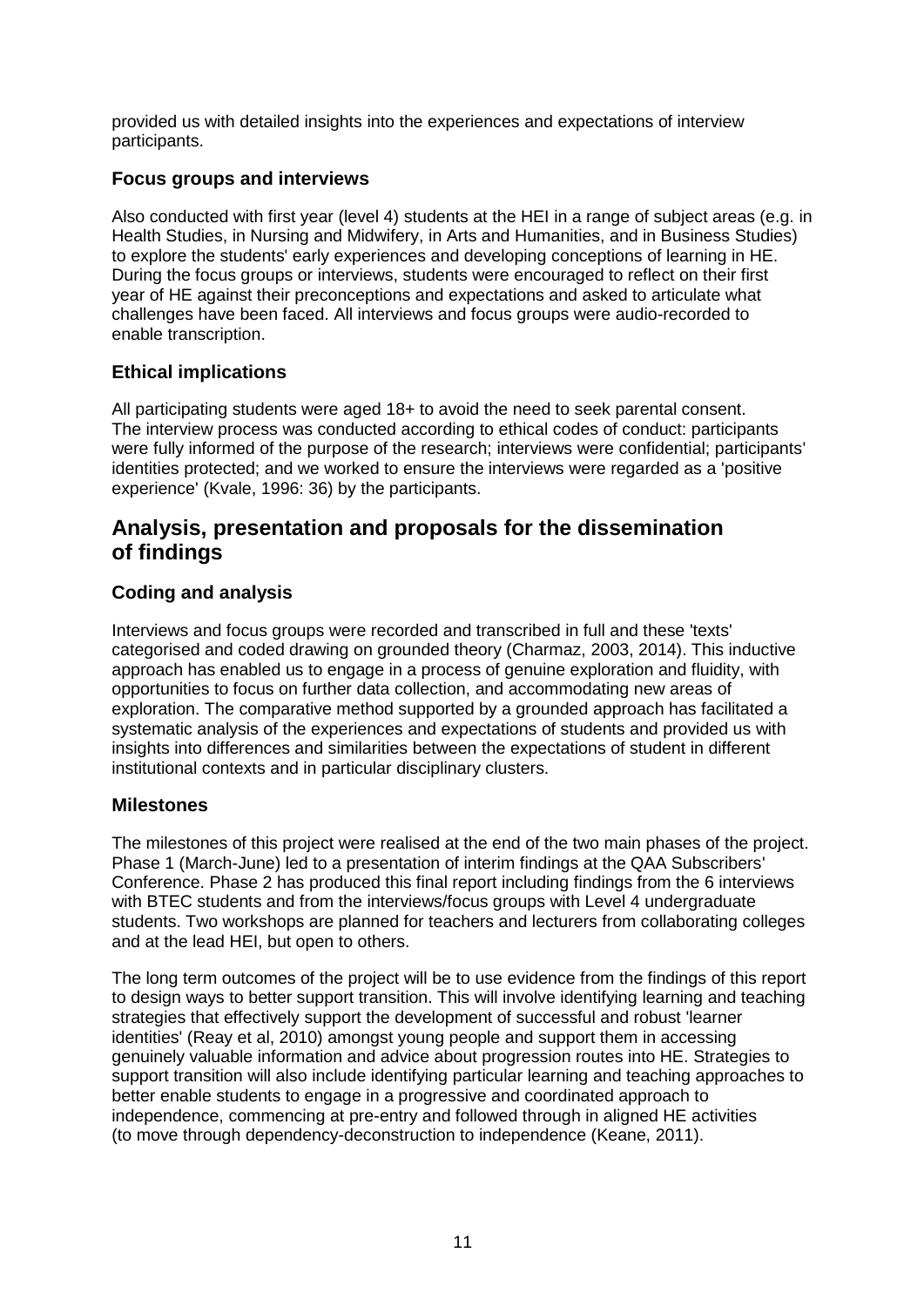## <span id="page-14-0"></span>**Case studies**

The following cases provide accounts of four students who contributed to our study. These cases highlight a number of issues facing the young people interviewed. They also illustrate how BTEC courses and pedagogies and institutions can help to support the development of more successful and robust learner identities.

#### **Jerome**

Jerome moved to the area and started at a new secondary school in the middle of his GCSE course. He did not do well in his GCSE exams. Jerome did not enjoy school and thought he would never be able to go on to university. While neither of his parents had gone to university themselves, his older brother had just started and was enjoying his course but because of Jerome's GCSE results, his family had said he couldn't follow the same route. He described how he felt that his family viewed him as not capable of going to university and as 'the dumb one' of the family.

Having no clear plans for the future, Jerome started at the 6th form college to retake his GCSEs. He then decided to progress onto a BTEC course in forensic science as the course looked 'fun'. Because of his negative school experience, he was keen to try something 'different'. He described how being at the college had changed his views about going to HE. He explained how at the 6th form college 'they prepare you for uni when you've only (just) started' had helped him to believe that he could go. The focus on HE within the college and the support and information provided there had made university seem to be a genuine possibility for him, which he was keen to take up. This was in the face of real opposition from his family.

Jerome decided to progress onto a forensic science degree. He had looked into career progression from this course and felt that it led to a wide range of possible career options which suited him as he did not yet know what he wanted to do. He had selected a university in an area where accommodation and beer were relatively cheap and was looking forward to the opportunity to leave home so that he could 'actually be me'.

### **Katie**

Katie had successfully completed her GCSEs in the local area but due to a bad experience of physical bullying by a group of girls she decided to leave and move to another town. She decided to take up an apprenticeship in childcare as she had always liked the idea of work rather than academic study. She enjoyed the apprenticeship but missed her family and friends so after a year decided to return home.

Katie planned to go on to the local FE college to continue with the BTEC course she had started during her apprenticeship but found this was not transferable. She decided to go to the 6th form college instead because it had a better 'reputation' and a 'better choice of courses'. She selected to undertake a mixed A Level Health and Social Care and BTEC Childcare course. Katie was also working virtually full-time in the service industry though this was not approved of by her teachers.

Katie had never thought about going on to HE but started considering it as a possibility in her first year at the 6th form college. She realised that if she studied for a degree she could progress into a job related to the courses she was doing at college. She had received an unconditional offer of a place at a pre-1992 university to study mental health nursing. She planned to live in halls of residence at the university but continue with her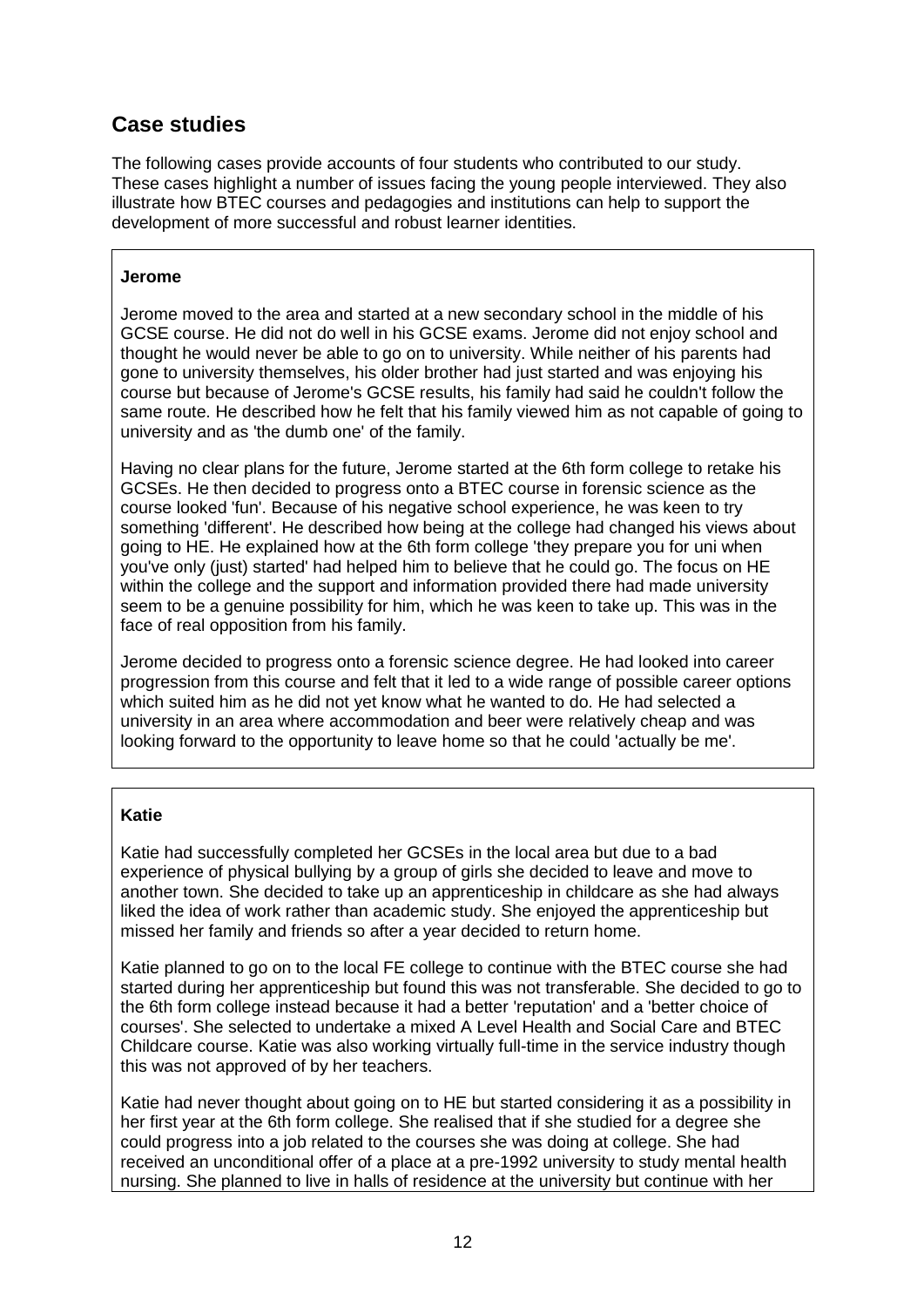current job, which required an hour's commuting, until she could sign up to undertake agency work. She felt this was essential and not earning money was not considered a possibility.

#### **Jenny**

Jenny was second year BTEC Health course student at the FE college. Most of her time in college was spent on assignments but she valued the availability of a tutor for additional support. Jenny was an older student who had been in foster care but now living independently and had re-established connections with her biological family. Jenny's choices in her BTEC course and in her plan to do a degree in social work were influenced by her own life experiences, as well as by the BTEC work experiences. The importance of being close to her family was evident in her plans for a career and the location for her HE level studies.

I want to do social work. When I applied to universities I wanted to apply to far away ones 'cause I'm in foster care. I've never felt like stable so I thought I can stay anywhere but now I feel stable - I've started to feel like I'm in a good place and stable...But I really want to do social work but I now want to be closer to home as well.

Jenny could not call upon family members to advise her, as none had been to university, but she emphasised the support she had from friends who encouraged her not to miss the opportunity to go to university. Jenny's personal experiences had nurtured her personal skills. In her second foster home she described she had learned:

How to iron and wash clothes and to do all of that, and then obviously living on my own I have to do everything on my own now.

She saw going to university as another important towards fully being an adult:

From school to here there is a big change like you're treated more like an adult, but when you go to uni you are an adult.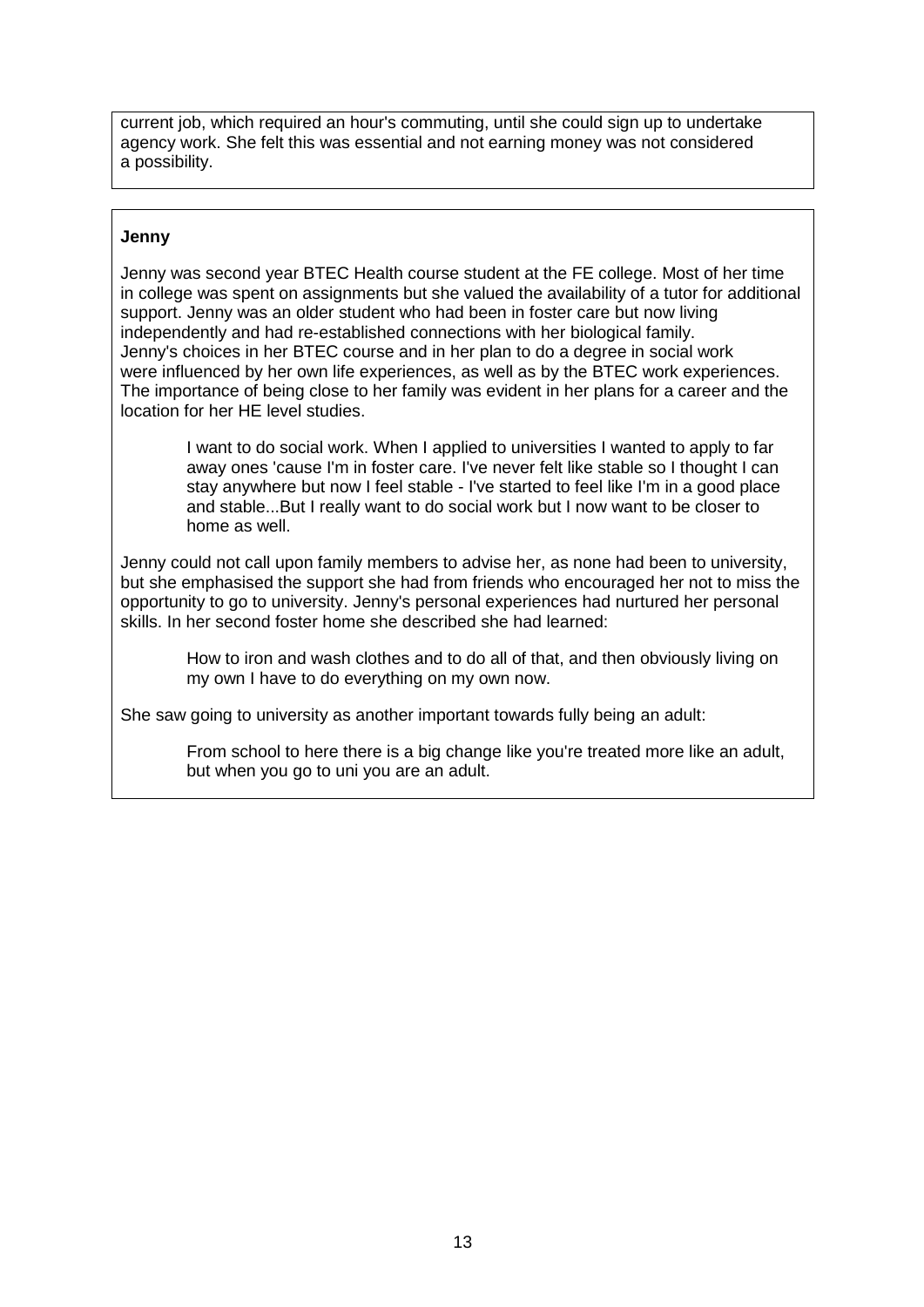#### **Tom**

Tom described his BTEC Art and Design course at the FE college as providing him with 'a clear path to follow'. In the first year he had undertaken a number of projects, each to explore a specific medium or artistic/design movement. Tom said his tutor was 'always encouraging' him and 'pushing us to learn different medias' but advising when help was needed. He recognised she set projects 'to take him out of his comfort zone'*.* In his second year, Tom specialised in fine art even though earlier he had 'hated painting'. Tom liked that this course would give him the equivalent of three A levels in Art. He liked being able to wholly focus on Art in ways that studying A levels would not have allowed him. Tom was intending going on to a foundation degree at the same FE college to extend his portfolio and to further gain relevant skills and experiences such as presenting his work in exhibitions, before making the transition into a full university degree. He felt he needed to extend his fine art work before he would feel prepared for university.

Tom was aware of an increasing shift in the locus of control to him as he progressed on the BTEC course and of an increasing depth of engagement within his specialist area:

It's quite independent like - she gives us weekly plans. We had to write our own briefs this summer…anything to do with your specialism and then you must pretty much write...your own brief for the final major project.

Tom suggested his skills to cope as an independent learner were improving from struggling to cope and poor time management in the first year when he was always having to rush to getting his projects done:

Now I've gradually learned…the second year [I've] definitely sort of got more control over what I'm doing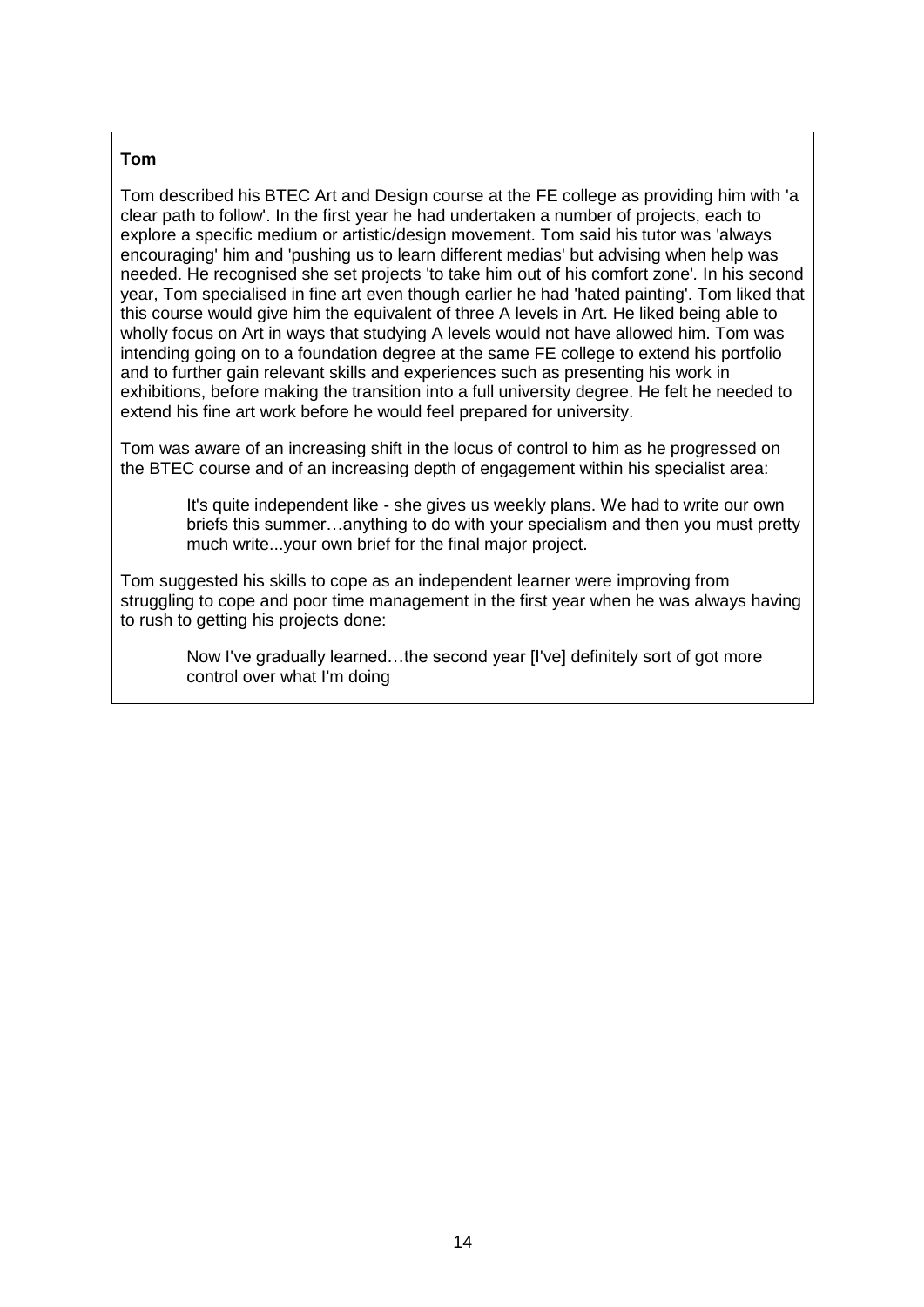## <span id="page-17-0"></span>**Section 1: Transition and the role of institutional habitus**

## **Summary**

Sixth form and FE college students both experienced a range of support and advice from their institutions in their progression to HE but there were clear differences between the two. The institutional habitus of the 6th form and FE college and their positioning as institutions for different kinds of learners impacted in distinct ways on students' confidence and learning identities. There was a natural progression from the 6th form to HE which included even those students who had not considered progressing to HE previously. This was not the case in the FE college which caters for more vocational students on different trajectories, including directly into work and apprenticeships. The focus in the 6th form college on progression to HE means that students at the college tended to be better informed, better prepared and more confident about progression to HE.

The experience of students at both colleges of moving from school or college to a different learning environment was, however, seen to support progression. Despite students' positive orientation to HE it was evident from their accounts that wherever it was gained, this orientation was relatively fragile and there was a number of factors that could undermine success in the HE sector. This included familial habitus which was often at odds with students' emerging identities as HE students.

### **Institutional habitus: differently positioned colleges in the post 16 sector**

A striking feature of the 6th form college students' accounts across all subject areas was that half of the students interviewed who had attained conditional and unconditional HE places had not intended to progress to HE at the start of their level 3 courses (6 out of a total of 12 students). Their accounts indicated that being at the 6th form college had instigated their decision to progress on to degree-level courses.

One student explained how the 'atmosphere' at the 6th form college had changed her way of thinking about what to do next, and how she had realised that if she continued in HE she could actually progress into a job in an area related to the courses she was enjoying studying:

I think it's the atmosphere of coming to do A levels…it's the transition from having the idea of what you enjoy doing at college…you might as well turn something you enjoy into getting a degree and into a career. You realise those steps…how I'd be going to A levels and to uni to do it and to then have a job in it. (6th Form College. BTEC Children's Play, Learning and Development.)

Another explained how she hadn't 'even thought about' university but the fact that university is 'talked about' at the 6th form college and her enjoyment of being at the college had led to her decision to continue studying:

I didn't really want to go but when I sat here I hadn't even thought about it - I'll just go to college then any outcome - it's been great here. Like it's talked about - not like a show or anything and it's mentioned and you think oh - then I started looking at universities and open days last year and I was like, oh I like the look of that but I'll wait until I've done like this assignment. We're all advised to apply but then it is there if you want to go and if you don't want to go you don't have to so we all applied this year and that was it really, you know. I like it here. (6th Form College. BTEC Forensic Science.)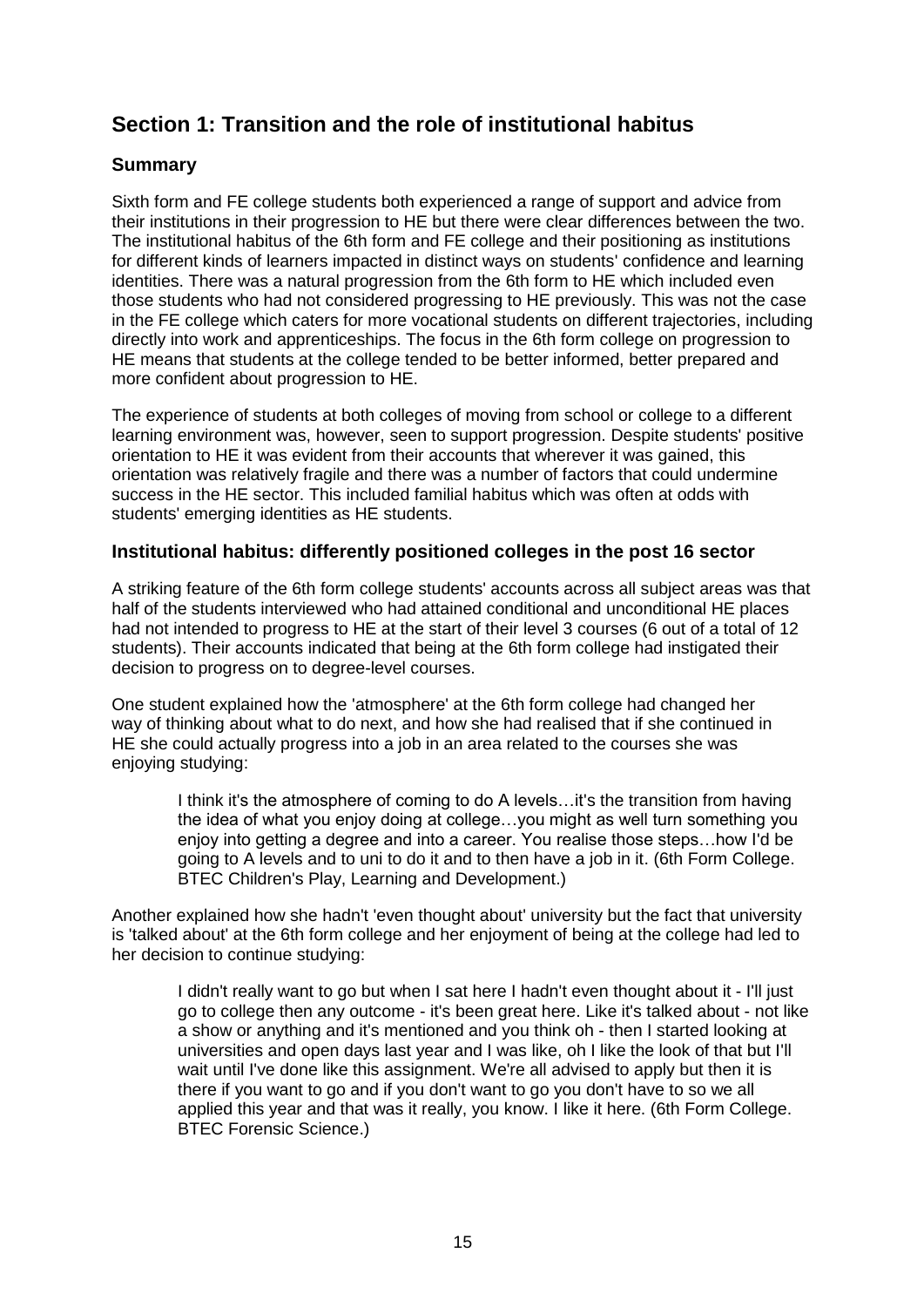These findings indicate that the 'institutional habitus' of institutions within the 16-19 sector affects students' perception of themselves as potential HE students. Reay, Crozier and Clayton (2010) identify the importance of institutional habitus within the HE sector.

Institutional effect, what we call institutional habitus…acts as an intervening variable, providing a semi-autonomous means by which class processes are played out in the HE experiences of students, and provides the parameter of possibilities in terms of identity work and the range of learner identities (2010: 111).

This study indicates that the 'parameters of possibilities' for young people are also defined by the institutional habitus of post-16 providers. Research into HE transition has explored the differential experiences of those from the private and state sectors catering for the established middle classes, compared with working class students and those from more disadvantaged circumstances. In the ever more fragmented and marketised post-16 education system, it is increasingly relevant to also consider how the different types of institutions that lower middle, working class and poorer students attend affect their trajectories and successes within HE. This should be considered alongside an understanding of the 'heterogeneity' of the students who attend these institutions and the 'diversity of learner identities among them' (Reay, Crozier and Clayton, 2010: 120).

Students' accounts in our study illustrated how the two colleges were perceived by them to cater for different students, with the 6th form college seen as for relatively high achieving students, likely to progress to university. This was linked in students' accounts of young people's learner and classed identities: students' at the 6th form college suggested that they were viewed as 'snobby' or 'stuck up' by those at the FE college. The FE college was viewed by both FE and sixth form students as a denigrated space (Hodgson and Spours, 2014), catering for the less academic. The 6th form college students linked this to learner identities, suggesting that students at the FE college 'don't want to learn', a perception linked to the vocational course offer in non-academic subject areas, at the FE college:

I: So you were going to go to [place] college?

Yeah but this kind of made me see more opportunities to get into uni whereas - I don't know, I always associate the other college with - you do that and then you're done, you don't go to uni.

You do though - you have a reputation of an establishment.

Yeah - like here you expect you get your A Levels and you go uni, you go somewhere other than just the workplace or something.

I: And did that motivate you to come here then - you were aware of that?

Yeah - it was labelled - they've definitely got labels, haven't they, the colleges?

Yeah - this one is quite high sort of like if you want to go to uni.

I know that college perceives us to be like the smart kids, the stuck up kids and everything but we associate that college with.

…being a bit shabby. It's not.

Yeah and they don't really want to learn - they're just there because they have to be.

We're branded as being really snobby and really stuck up because we're all academic whereas some of them don't learn like that. Some people learn vocational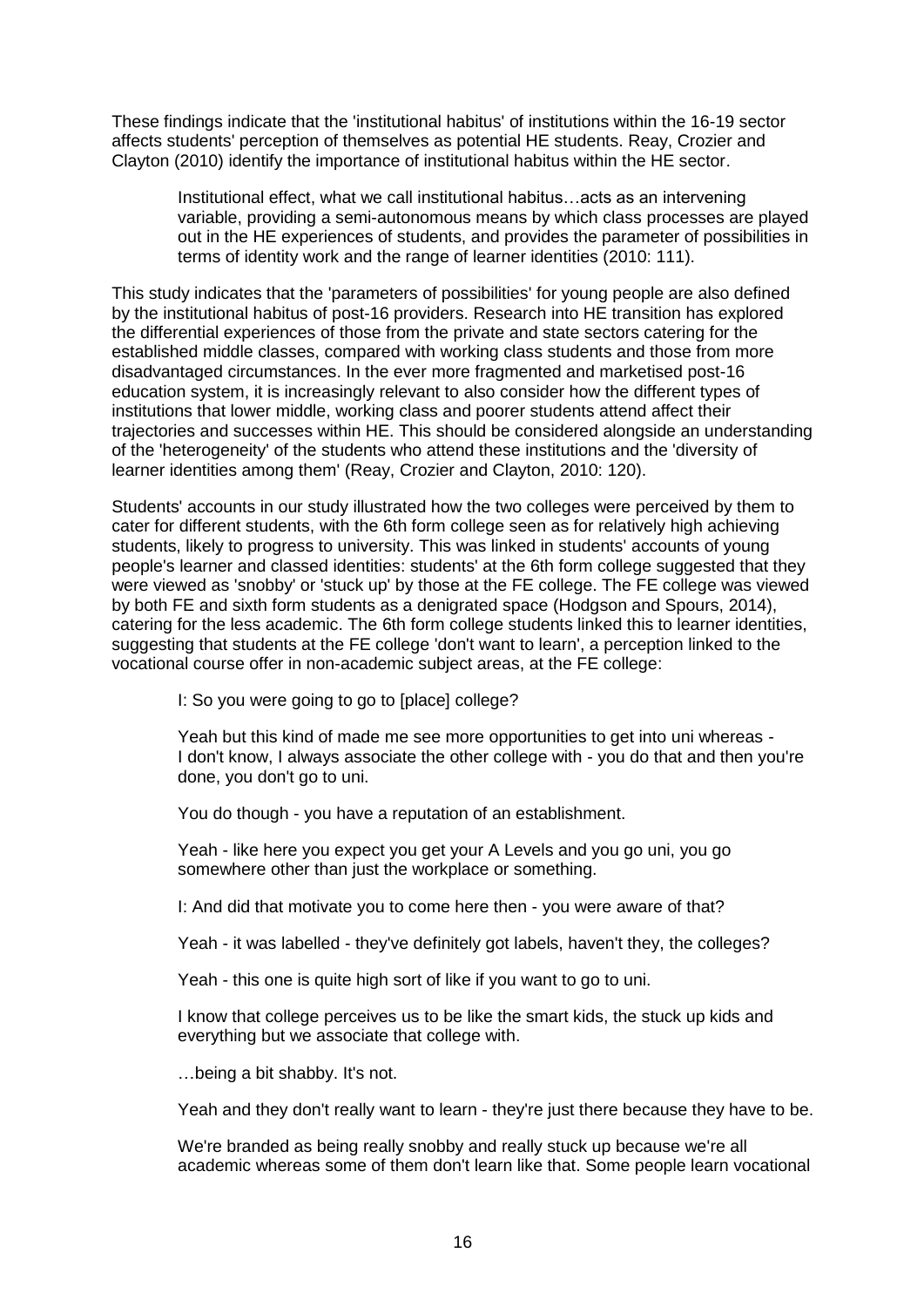- they do engineering over there and hairdressing - all sorts. I imagine it's just as hard. (6th Form College. BTEC Children's Play, Learning and Development.)

[Name] college has always been a bit like...

Yeah people do look down on the college still now...

Like it's got this whole look with it.

Reputation (FE College. BTEC Health and Social Care.)

Two FE students described how they had applied to the 6th form college but had not been accepted onto the courses they had hoped to take. Entry requirements based on GCSE performance are a ubiquitous requirement across the 6th form sector and are based on statistics relating to the success of students on different courses. This selective process is driven by both the desire to ensure students are able to succeed on their courses and the importance of meeting benchmark attainment figures for league tables and Ofsted ratings. However, this was experienced by two of the students interviewed as a very personal rejection. The BTEC course at the FE college offered several students interviewed with a second chance, allowing them a route into HE despite GCSE grades that precluded them from continuing onto their chosen A level courses at the 6th form college:

I personally went over to the 6th form first. I had my interview there - they were awful to me, really nasty. I came out of there crying.

I: Why - what happened?

Well you're just not clever enough to do that. I was like - okay - like my Mum was with me and she was horrified. We ended up having a meeting with the principal over there and she was getting out all of these graphs…so I came over here…and I thought [place] College are having a laugh and I'll have no teacher and I was told by a family member the Care Department is like really, really good here and I was thinking - you're just saying that and I went up and had my interview and they were really, really nice. (FE College. BTEC Health.)

Students' accounts indicate how the hierarchical positioning of the colleges, and their access to these, can affect young people's perception of themselves and their learner identities. As Ball (2010) suggests, the current marketised education system leads to 'local economies of students' worth' (2010: 163) with students valued differently based on their academic performance. The process of applying to and progressing into these differently positioned institutions can both potentially reinforce and bolster the learner identities of young people or undermine and even damage them. This highlights a need for careful, informed and sensitive CEIAG both at transition points and throughout students' learning careers.

### **Availability of sources of information about HE**

A key aim of the 6th form college is to prepare students for university. During the focus group with staff, teachers explained:

The college's strategy is to add value - there are lots of cross college strategies loads of initiatives.

Students at the college 'massively lack confidence [about going to university] and don't think they can go or have been told they can't go an it's part of our job to get them to realise that it is an option. (6th Form College. Teacher focus group.)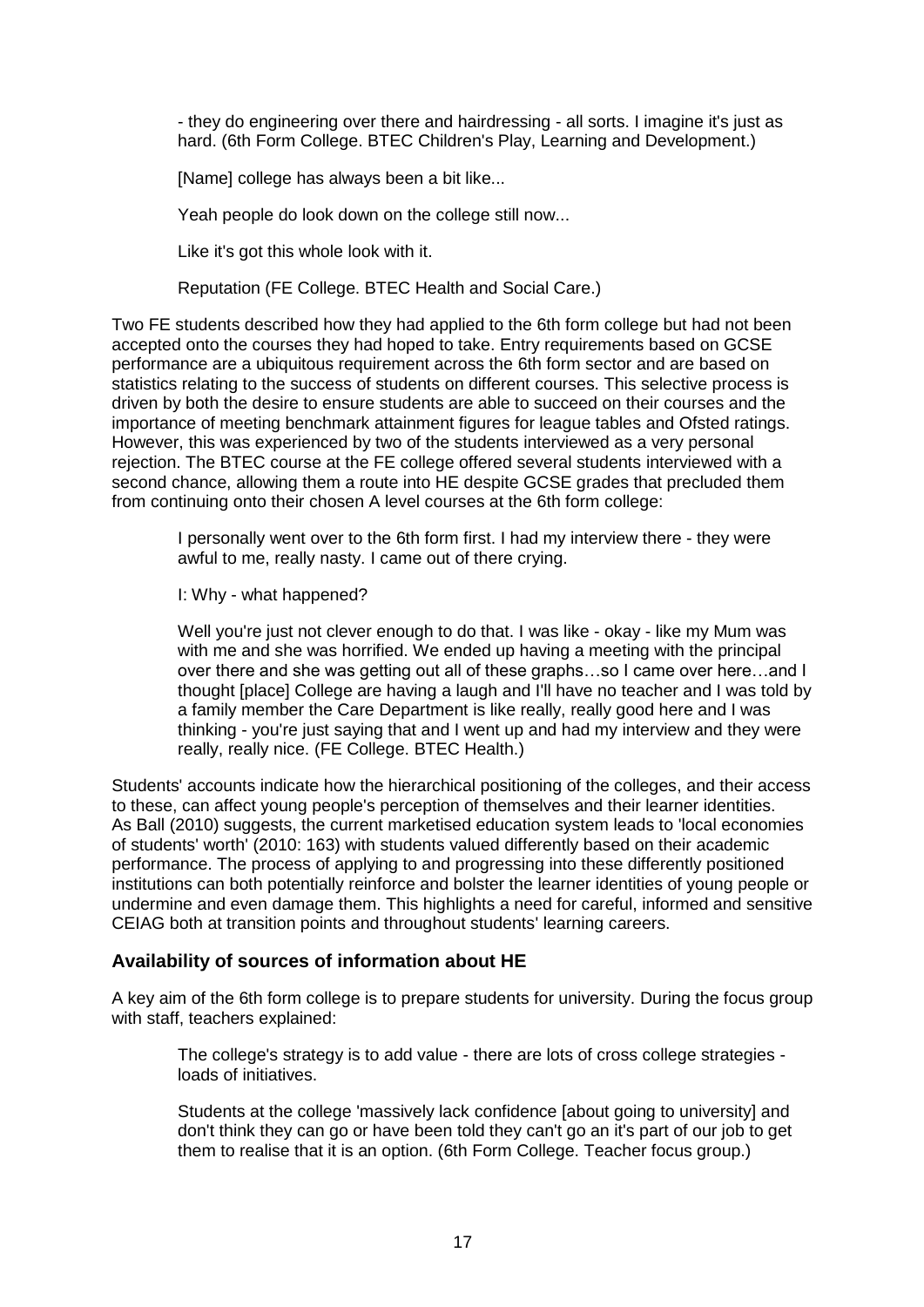The institution is organised to present HE as an option both academically and also through the CEIAG provided to students undertaking courses there. In contrast, the FE college has strong links with local industry and offers vocational work-related courses with only a minority of students at the college progressing to university and level 4 courses. These different focuses were reflected in the support provided for young people at each institution.

At the 6th form college students and staff described a wide variety of sources of information and advice they had accessed. Prospectuses and open days are widely viewed as important sources of information (Slack et al, 2012) and students at the 6th form widely discussed accessing both of these sources. Most students had completed UCAS applications in good time. UCAS applications and the writing of personal statements were supported by subject teachers, personal tutors and advisors from a local university as well as by student services. Students described feeling well supported with the UCAS application process:

Everything was done really quickly … we had just done it and it was done. Yeah it was really quite easy. And help with our personal statements too. Like 'cause we wrote them, then our teachers looked at them and then another member of staff looked at them and then we had people from [a local university] come in to look for what they look for in personal statements. So they were done like perfectly. (6th Form College: BTEC Applied Science.)

The students on combined A level and BTEC courses had tutorials with 'mentors', who are recent graduates. These young adults were described by students as providing significant help and support with the UCAS application process:

We have our mentors ... they're quite young ... they've literally just graduated so with UCAS and stuff. They're literally on it. I think she sat there for three hours with me doing my last amendment and my personal statement. (6th Form College BTEC Children's Play, Learning and Development.)

Staff also explained how tutorials are held with students where they look at maps and work out the distances and travel options for different HEIs. One member of staff explained that this was to challenge them and encourage them to think about going to a wider range of universities in different localities:

They are scared of going very far. They like it here and are scared of going especially to cities. (6th Form College. Teacher focus group.)

As well as open days, students also discussed attending careers fairs and a range of other visits to HEIs including summer schools and taster sessions. Some of these activities appeared to provide genuine insights into courses and learning and teaching approaches. Typically, one student's account illustrated how a taster session and talking to student ambassadors had provided him with information both about the demands of lectures and the organisation of the first year course:

The main lecturer of the criminology course there, he specialises in CCTV images and the uses across the globe in certain places but he gave a lecture on that and it was only about an hour long or so but it was very in depth and you would have to be quick with the typing and the writing of it all. At times he did stop and recap on what had been said and he summarised it so it was easier but speaking to other students, who I don't know, they have either done it or are finishing or leaving for other things. In the first year they make you do between four to ten hours of lectures in the week and then you spend probably another thirty doing your own work by yourself. (6th Form College. BTEC Forensic Science.)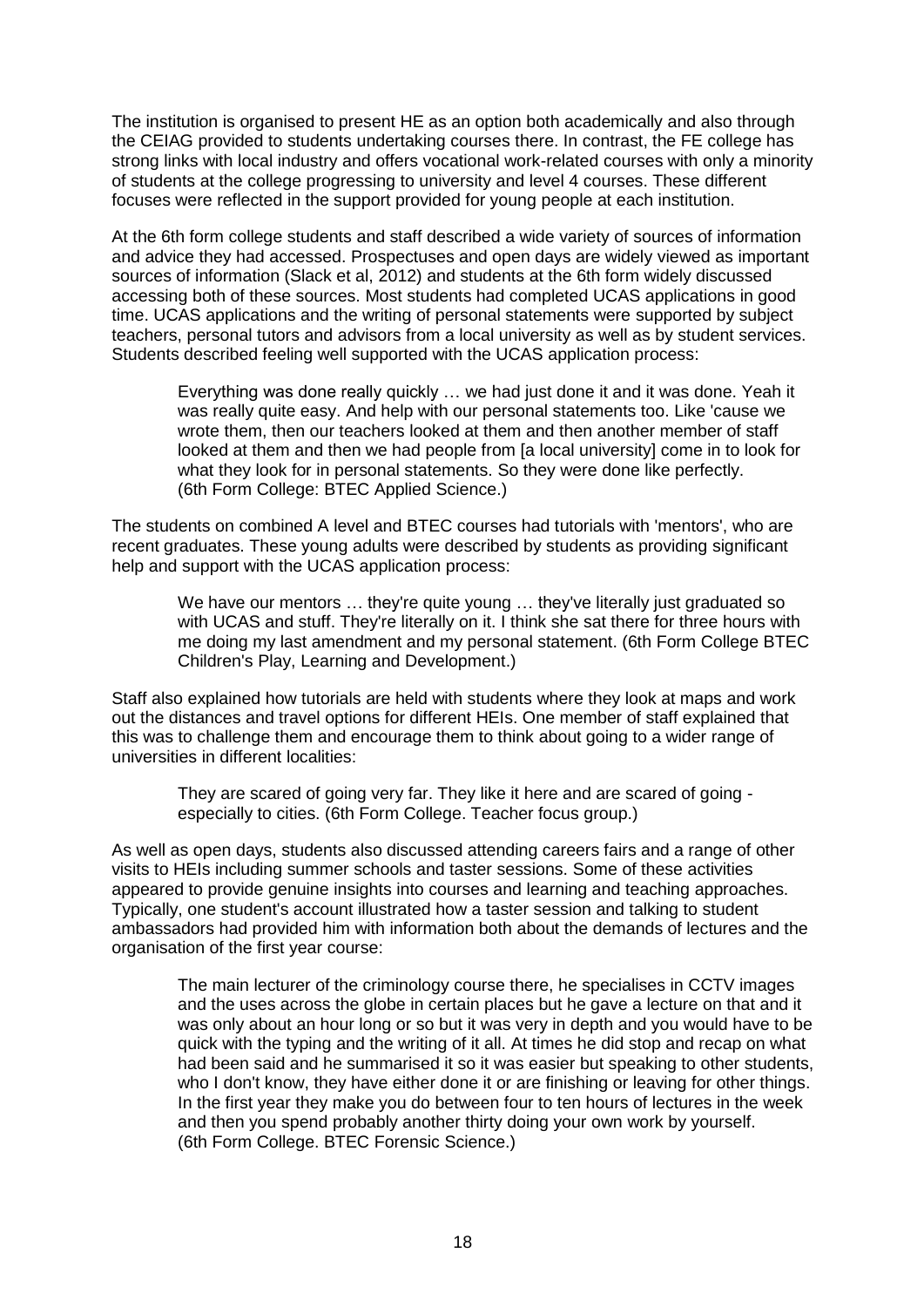It is important, however, to question the quality of the information universities provide during these activities. The reliability of the information provided by student ambassadors has been questioned (Slack et al, 2012; Gartland, 2014). At times, students' accounts indicated a focus on marketing and promoting their own courses and institutions rather than general information giving. One student enthusiastically described an entertaining lecture he had attended during a taster session which appeared unlikely to be representative of the reality of the course itself. As Ball et al (2000) suggest, this type of promotional activity can contribute to 'opacity rather than transparency' about the reality of HE.

Students from one subject area at the 6th form college described how their teacher encouraged students from previous year groups to keep in touch, informing her and other students about their course:

I got to know some of the second year forensic students so they're all still in communication with our teachers. They still email [teacher] like - we've just done this.

Yeah - we've just done this or can you help me with this.

So it's still - even though she's sent us on our way, she's still there.

She wants us to keep her updated on how it's going and we can come back and visit and help the years below as well. (6th Form College. BTEC Forensic Science.)

Various studies have focused on how young people make HE choices, and the literature points to the importance of informal relationships in providing information. Such research (Ball and Vincent, 1998; Ball et al., 2000; Reay et al., 2005; Brooks, 2003, 2004; Archer et al., 2003) has identified that working-class and poorer students and their parents rely more heavily on 'hot' sources of information, grapevine knowledge gathered from social contacts, than their middle-class counterparts. Slack et al. (2012) also identify the importance of 'warm' sources of information, such as 'previously unknown university students' met during university open days. This reliance on 'hot' and 'warm' sources of information can limit working-class students' understanding of HE and possible progression routes. However, the students at the 6th form college described accessing a relatively wide range of sources of 'warm' and 'hot' information about university, though this varied from student to student. One student described the process of how a trip to a careers convention at a local university organised by the 6th form college had enabled him to differentiate between the courses different universities offered. Following this he had attended an open day and experienced a taster session which had confirmed his choice:

I'd never heard of [his chosen university] before at all 'cause I was checking out online about other universities 'cause I really wanted to do music business 'cause I really like that and not a lot of unis offer that option. They normally just do music itself, just composing…and then I got the option to go to a trip to UEA and they had a lot of stands for all the universities in England and right in the corner I saw one called [the university] and it had loads of guitars over it and I went there and they told me all about and I absolutely loved the idea of it…I went a couple of weeks later. I went on an open day and I went all the way down to Brighton and I checked it out and I just loved it as well. It's such a nice place. I checked out the business course so you have to sit there for like an hour and just have a test of the lesson and I really enjoyed that as well and I really enjoyed the whole area as well as just Brighton. I wasn't just looking at the uni I was looking all around to see the opportunities and just how life was there. I was looking at day and night life and it was just really, really nice. I'm really happy I've chosen that one. (6th Form College: BTEC Music Technology.)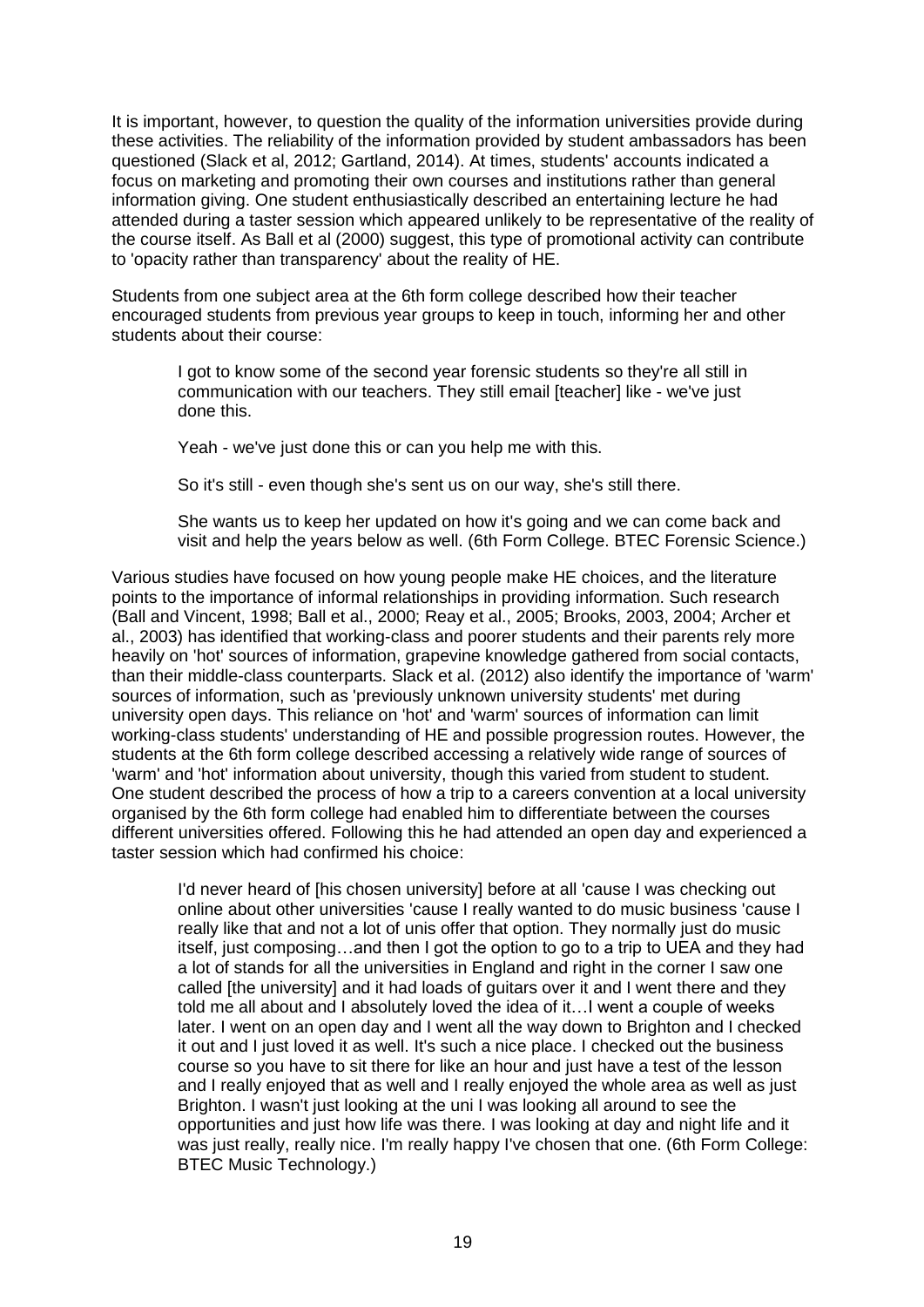The support of 'mentors', teachers and other adults also appeared to have helped students access more 'cold' and formal sources of information (Smith, 2011). The 6th form students' subsequent choice of HEI was then relatively informed. This was illustrated by some of the detailed knowledge students exhibited about the courses they planned to undertake. During one interview, two students expressed their concern about lack of support from HE lecturers compared to 6th form and how this had contributed to their decision about where to apply, avoiding one university because of the large numbers students on the course:

[A discussion of a local university] *-* because there's something like three hundred students in the subject area on their courses…

It's crazy

I: What about you - how many?

Um I think there's between thirty and fifty - something like that. There's very few places - really hard to get into.

I know in [subject area], the biggest group they had was about seventy and they said they'd never go that big again so it was going to be just under seventy, which sounds quite nice. (6th Form College. BTEC Forensic Science.)

Staff at the 6th form college explained how they focus on 'dispelling myths' about HE as most of the students are first generation students and so have a lot of misconceptions about university. This included challenging perceptions about teaching always comprising formal lectures. Teachers also described maps displayed in each faculty for BTEC students, illustrating previous students' pathways to university.

FE students on work-based vocational routes, particularly the engineering students, were on clear progression routes onto higher level courses within the FE college (HE in FE). However, those moving into HE courses outside the FE college described receiving much less support than the 6th form students. While students were largely enthusiastic and positive about their BTEC courses, several students commented on the lack of support offered by the institution with HE applications:

I: … any less good things about it [the course]?

Not about the course but probably help with UCAS generally in the college - that was quite bad. I basically did the whole thing by myself. (FE College. BTEC Health and Social Care.)

I think the negative is like, when it came to doing uni stuff like personal statement, applying for uni we didn't get much support on it. It was like we had to do it ourselves. We were left to do it…I didn't really get that much support but overall I think this course is so good (FE College: BTEC Health and Social Care.)

Advice was provided about the UCAS process but this was given in June, several months after most of the students who were progressing to university had applied:

Yeah like a couple of weeks ago someone from the advice centre came over to speak about UCAS and was asking if we knew about it. I was like - it's a bit late... it's a bit late for someone to be talking to us about uni - like two weeks ago - it's really late (FE College: BTEC Health and Social Care.)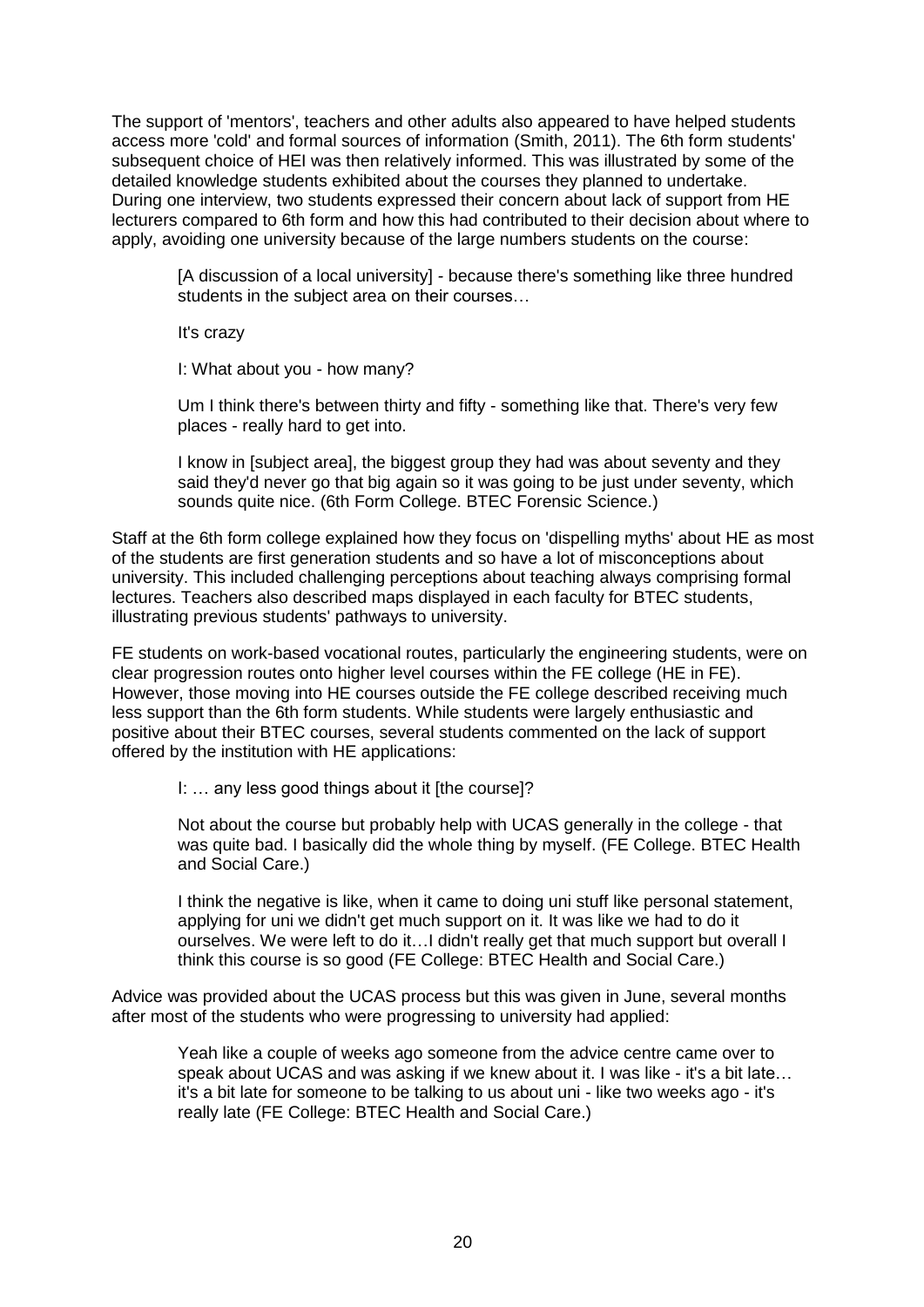The FE college had provided several of the students interviewed with work placements that students valued highly. These placements contributed to students being able to make informed career related HE choices (this will be discussed further in section 4):

I: Anything particularly that you'd want to say that's been really good about the course?

I think the opportunities to do placement, that's what I like the most.

Yeah that's for me as well. (FE College: BTEC Health and Social Care.)

Yeah like placements are so helpful 'cause honestly …You see it all and like when they go through things like I just done one at the [hospital] on the maternity ward, which was sorted by the college (FE College: BTEC Health and Social Care.)

Another important 'hot' source of information about HE for young people discussed by both 6th form college and FE college students was their peers. These accounts varied. Brooks (2003a; 2003b), reveals that for the groups of lower middle class 6th form pupils in her study, friendship groups were not comfortable places for discussions about HE decision making. She explored how such conversations tended to be avoided as they highlighted 'significant differences between friends and others in the wider peer group' (2003b: 237).

The friendship groups of pupils and wider peer group in this study, though, operated powerfully on pupils' HE choices in other ways. The academic hierarchies within which pupils viewed themselves served to define their selection of type of HE institution and, in some cases, choice of subject.

Of the students interviewed here on BTEC courses, the majority were on a trajectory into the post- 92 university sector. BTEC students at the 6th form college often appeared to be sharing information about courses with their peers on the same course. A few students were even sharing plans about HE destinations. Two of the students studying ICT intended to progress to the same course at the same institution and described how having friends was important to their decision where to go. One student even relied on his friend for information from the university; there was a sense from their accounts of a joint decision-making process:

I wasn't too keen on going to a place which is really far away and I didn't know anyone else going and I had [chosen university] as one of my other options - this was before a firm choice or anything - and I found out that two of my best friends are going there and that the area of [place] looks really nice …

I: That's good and you've been to visit?

All talk together and laugh.

He went up there and I said take loads of photos for me 'cause I haven't been up there but it looks really nice and I've heard nothing bad about it and hopefully I'm going up there next month. (6th Form College: BTEC ICT.)

However, in contrast, students on the BTEC Health and Social Care course at the FE college described how the application process became competitive, with students not wanting to collaborate:

> When we were all writing our personal statements that got a bit hairy 'cause no one really wanted to help each other but again we all understand how competitive it was so it became a bit of a joke - you're not reading mine! - you're having a laugh.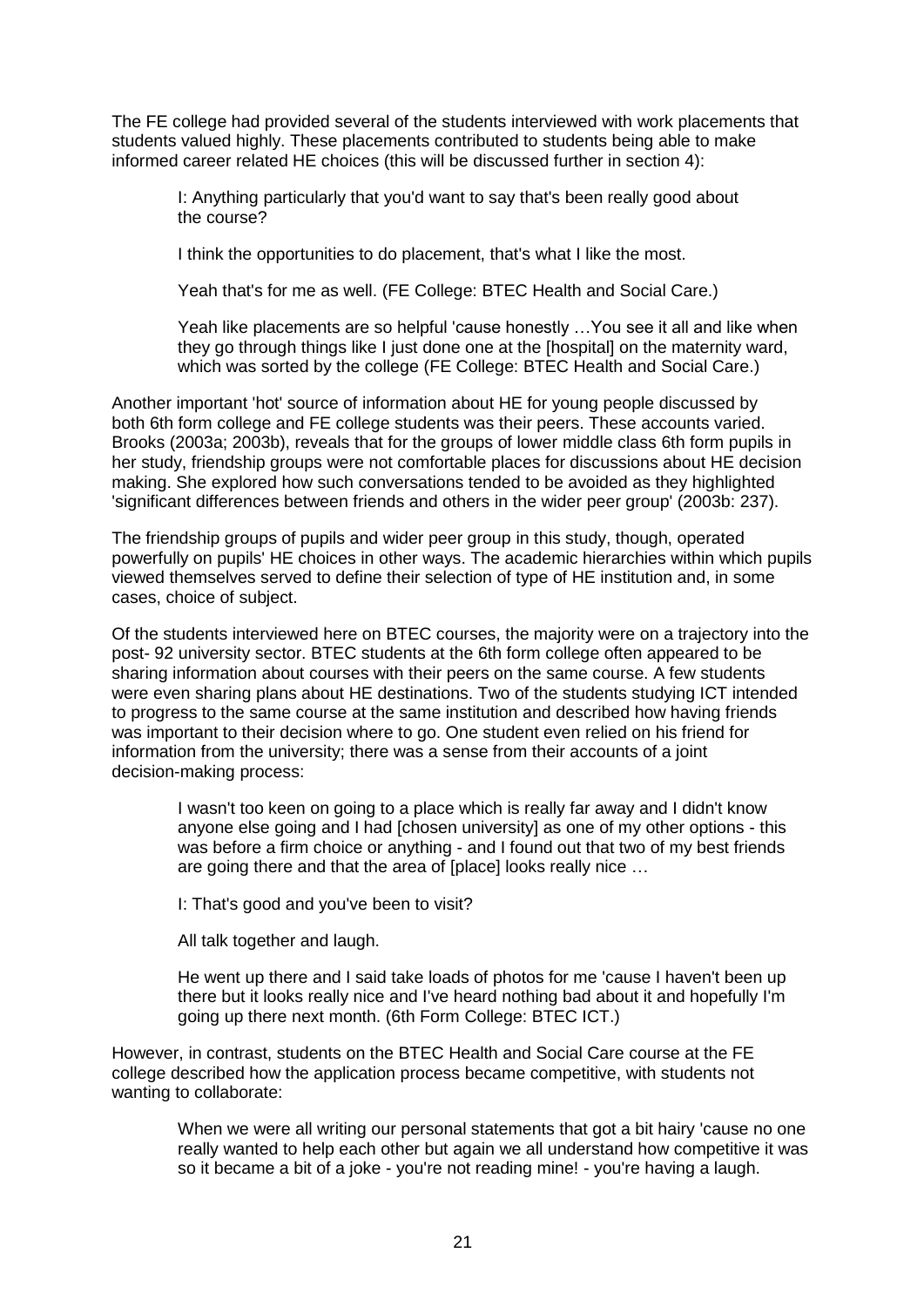So then it became light-hearted, didn't it, like even though we knew we couldn't help each other 'cause we were against each other at the end of the day but there wasn't that nastiness about it.

No.

It was understandable 'cause everyone was going for the same thing but… (FE College: BTEC Health and Social Care.)

This different experience was linked both to courses in nursing and related subjects accepting relatively small numbers of students and also to students wanting to remain local, therefore all were applying to a limited number of institutions.

It was evident from students' accounts that at the 6th form college, university was 'talked about' widely by both students and teachers, contributing to institutional habitus and effectively establishing HE firmly within the 'parameters of possibility' for the BTEC students interviewed. In contrast, the BTEC students at the FE college progressing to HE did not have access to these wider conversations and application to HEIs was described as a more difficult and individualised process.

### **Experiencing a new environment**

Students at both the 6th form college and the FE College felt that the college environment was helping them to feel more like adults and therefore more prepared for university life:

It just seems like the difference from high school. They treat you more like mature like an adult, which is really good. They don't teach you like a kid. (6th Form College. BTEC ICT.)

Yeah [another local college] is a bit like school isn't it? A bit like a prison as well. It's very dark and gloomy corridors and everything whereas here you aren't treated like you're at school at all. (6th Form College. BTEC Child's Play, Learning and Development.)

I think you won't have -'cause from school to here there is a big change, like you're treated more like an adult but when you go to uni, you are an adult (FE College: BTEC Health and Social Care.)

Some students commented that school had been very structured and explicitly controlled by the teachers while at college there was more flexibility and freedom:

The first year it's sort of a shock to the system when you're not used to having all this…planning to do for yourself 'cause at school it's all set out for you. It's all organised - you'll do this on this day and you'll do that on that day but here it's … it gives you a chance to be more of an adult because in the great working world you're not going to have someone give you a timetable saying you're doing this for this hour - you've got to do it yourself. (6th Form College: BTEC Applied Science.)

Students at both colleges described how when they had started at the colleges they had not known many people. Many of the students did not know any of their peers on the BTEC course before commencing. Their success in developing positive working relationships with peers and extending their friendship groups beyond their school friends again contributed to their confidence about going on to university and meeting new people:

We have made friends because of the course - but I didn't really know anyone when I first came here and because of the course I met a few friends who I still sit with …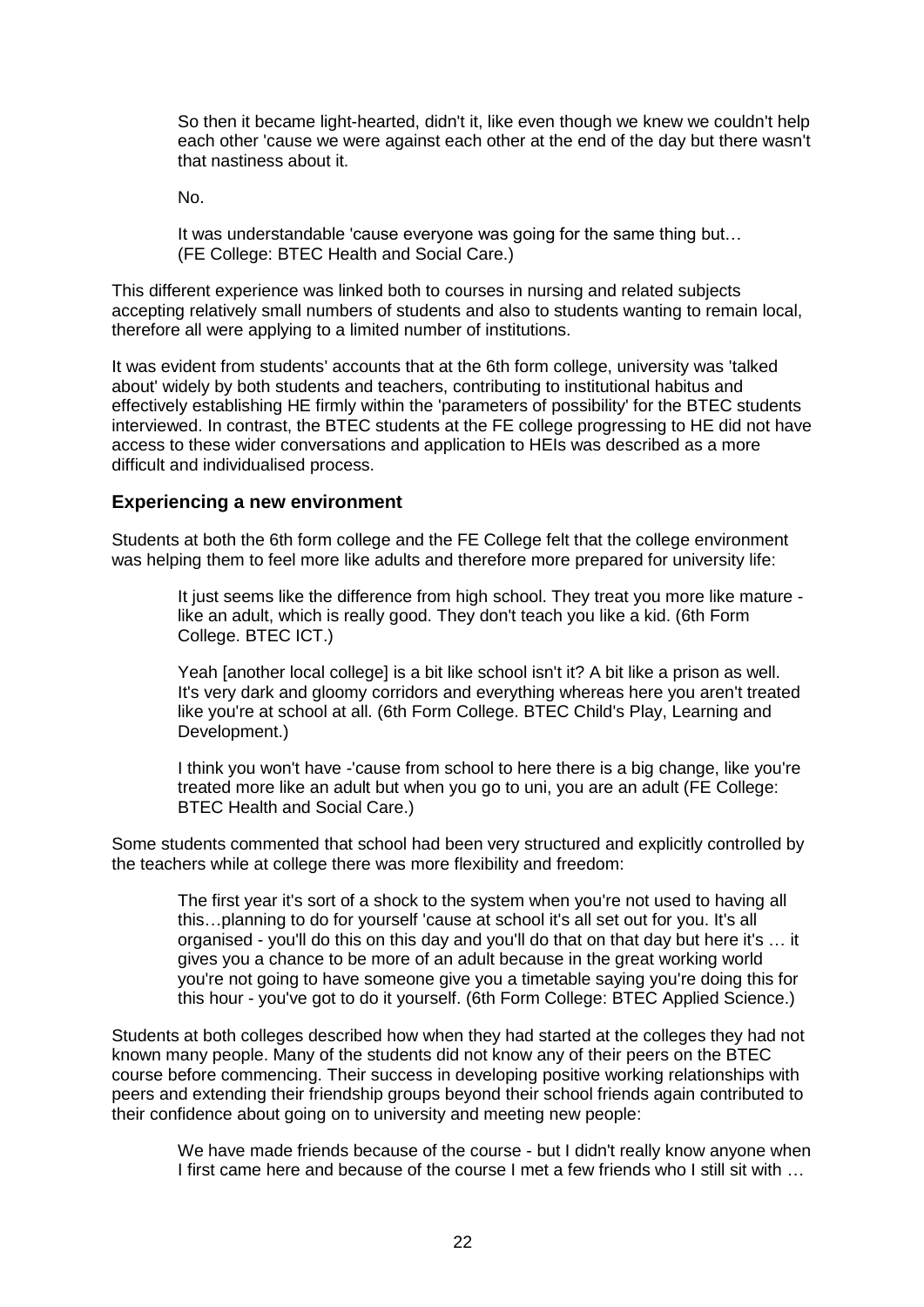but other than the first year friends as well and obviously they look to the second years for help. (6th Form College: BTEC Forensic Science.)

The students had a sense of responsibility to help each other and equally expected this approach would also be met when they started at university. There was some realisation they would all be 'in the same boat' at the start of the degree and therefore the need to help and support each other was important:

You're all in the same boat - all of you are first years. Obviously you'll come from different walks of life but you'll pretty much be in the same boat and you'll just look after each other. That's all I'm hoping. (6th Form College: BTEC Forensic Science.)

Students described how they found groups of students with similar interests and attitudes to work.

Like our table's the ones that want to get to uni and genuinely revise and do the work.

You've got some that are like -mm I don't know what I'm doing with my life. (6th Form College: BTEC Child's Play, Learning and Development.)

The 6th form college was literally seen as a 'safe learning space' (Burke, 2012) where, unlike in many secondary schools (Reay, 2002), working hard and doing well academically is acceptable. Several students observed that a difference between school and the college was that the students all mix and are not separated into different groups:

People were different as well - 'cause our school…the main thing was popularity but here there's no popularity groups or anything and everyone just mixes but in school you've got all the popular people, like the unpopular people - just like everyone's in groups but that's one of the main differences for me. (6th Form College: BTEC IT.)

One student explained how her experience of moving to 6th form college made her realise the importance of keeping an 'open mind' when meeting new people at university:

I think you need to go into it with an open mind and not judge someone. I think you definitely need to get to know the people rather than like - 'cause we didn't get on in the first year 'cause we didn't click but then you helped me with something and then we're like… best friends.

Yeah so I definitely think you have to go into it with an open mind and not like … it's like here, like at high school you have your groups of people, don't you. You have the people who stay away, the nerds like that whereas even here you have your friendship groups but you're not like - oh stay away from them people.

Yeah it's not like groups against groups. (6th Form College: BTEC Forensic Science.)

Another student, who had experienced bullying at her secondary school, commented on how safe the college felt:

It's simple really - it's simple and it's quite relaxed here. You never hear anyone being bullied.

That's one thing I've never heard. Never seen anyone being bullied here.

Never seen any bullying. Never seen any fights here. It is quite relaxed here. (6th Form College. BTEC Child's Play, Learning and Development.)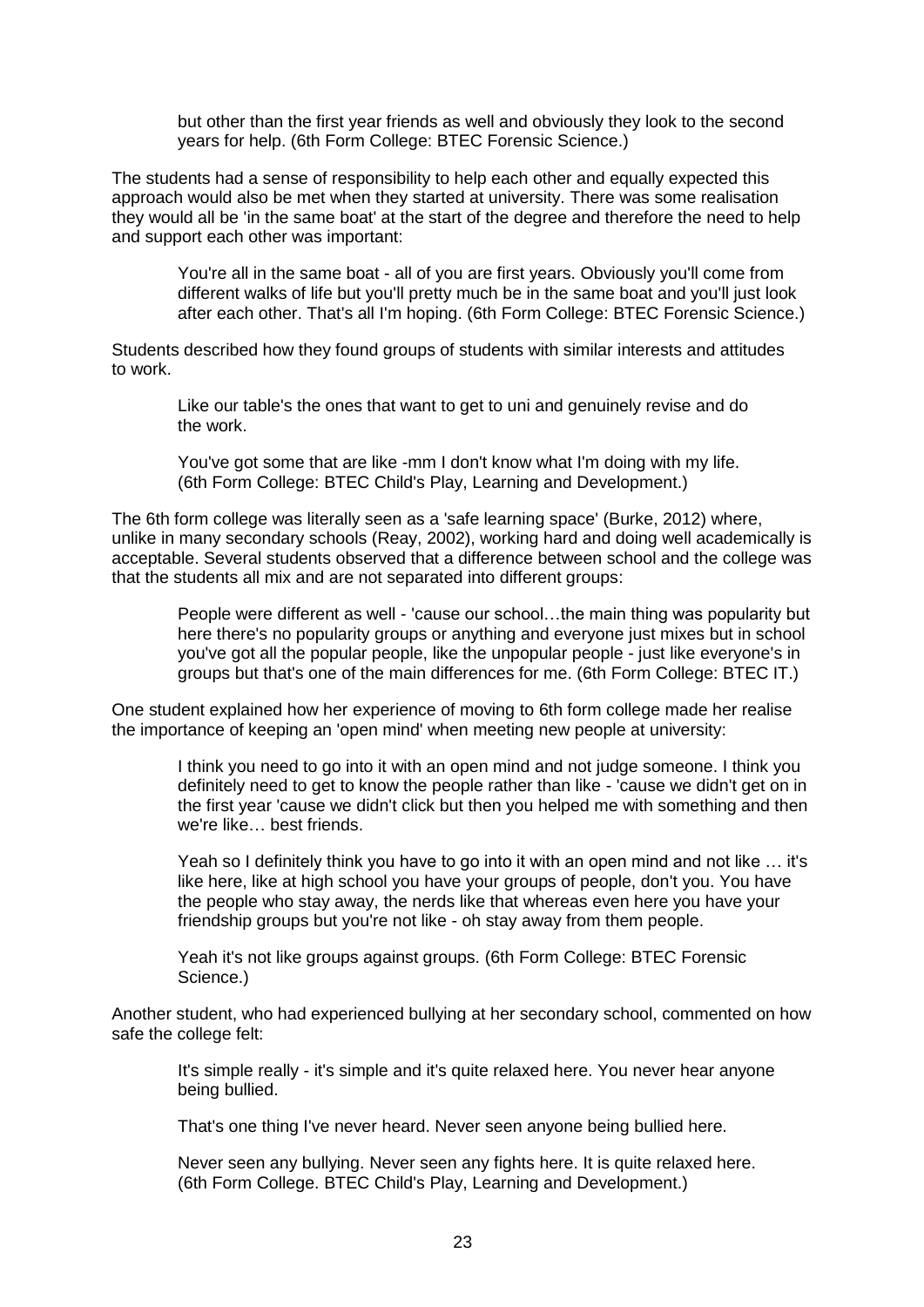The 6th form college students particularly noted how the college acted as a stepping stone both academically and socially, preparing students for university. The experience of being at the college was seen by students as contributing to their confidence about going to university:

'Cause I feel like once we leave here we've got the feeling of being treated as an adult here but it's not quite at university level so it is preparing us a little bit and then we'll get treated completely like an adult and we'll be treated to be independent and it's just a step along the way to helping us. So we are prepared now because we know the levels, understanding what we need to do and it's prepared us so we're not worried. (6th Form College. BTEC Forensic Science.)

I've absolutely no idea of what it's going to be like - just uni itself. I just have no real experience of how everything works there but I think that's just one of the exciting things about it 'cause it's something completely new. I think that's the same thing as here - like this is a lot different from my old school and that's going to be the same as uni - it will be completely different from how this…and that's just the exciting thing about it - it's a whole new experience. (6th Form College. BTEC IT.)

I'd go now - I was like ready two months ago. I can't wait to go…I really want to go so I'm just sad that I have to go through the boring stage of waiting for it to come when I can finally move there and like be there but I'm absolutely prepared for it (6th Form College. BTEC IT.)

Most students appeared confident about meeting new people and, perhaps informed by their positive experience of moving to college, were optimistic that university is a place where people are not left 'by themselves':

People are going that I know a little bit but I'm looking forward to meeting new people (6th Form College. BTEC Forensic Science.)

I think it depends what sort of person you are 'cause if you're quite quiet you're not going to go up to their room - really rowdy - you've got a confident group of people they're all, everyone - there's never anyone by themselves there. (6th Form College. BTEC Forensic Science.)

Some recognised they were likely to meet diversity in the student groups encountered at university and welcomed this as an opportunity to engage with people holding different perspectives, to meet peers with different ideas and with different interests:

From what I've seen it's going to be like a massive mixture of people. Even in our courses like there are different people from different places and then you've got international students coming in. It's very varied, which I think is nice because when you live here for a while it's the same old people like doing the same old thing at the same old college and everyone is like - people are coming from wherever to uni and you get to know about other places I guess, a lot more, which is nice. (6th Form College. BTEC IT.)

A number of students had joined Facebook or other social media groups since visiting their intended university and these groups were already established among potential peers for particular courses. This contributed to students' confidence about progressing to HE. These friendship groups were felt to be motivating and positive in helping students feel they have friendships already forming well before they arrive at the university.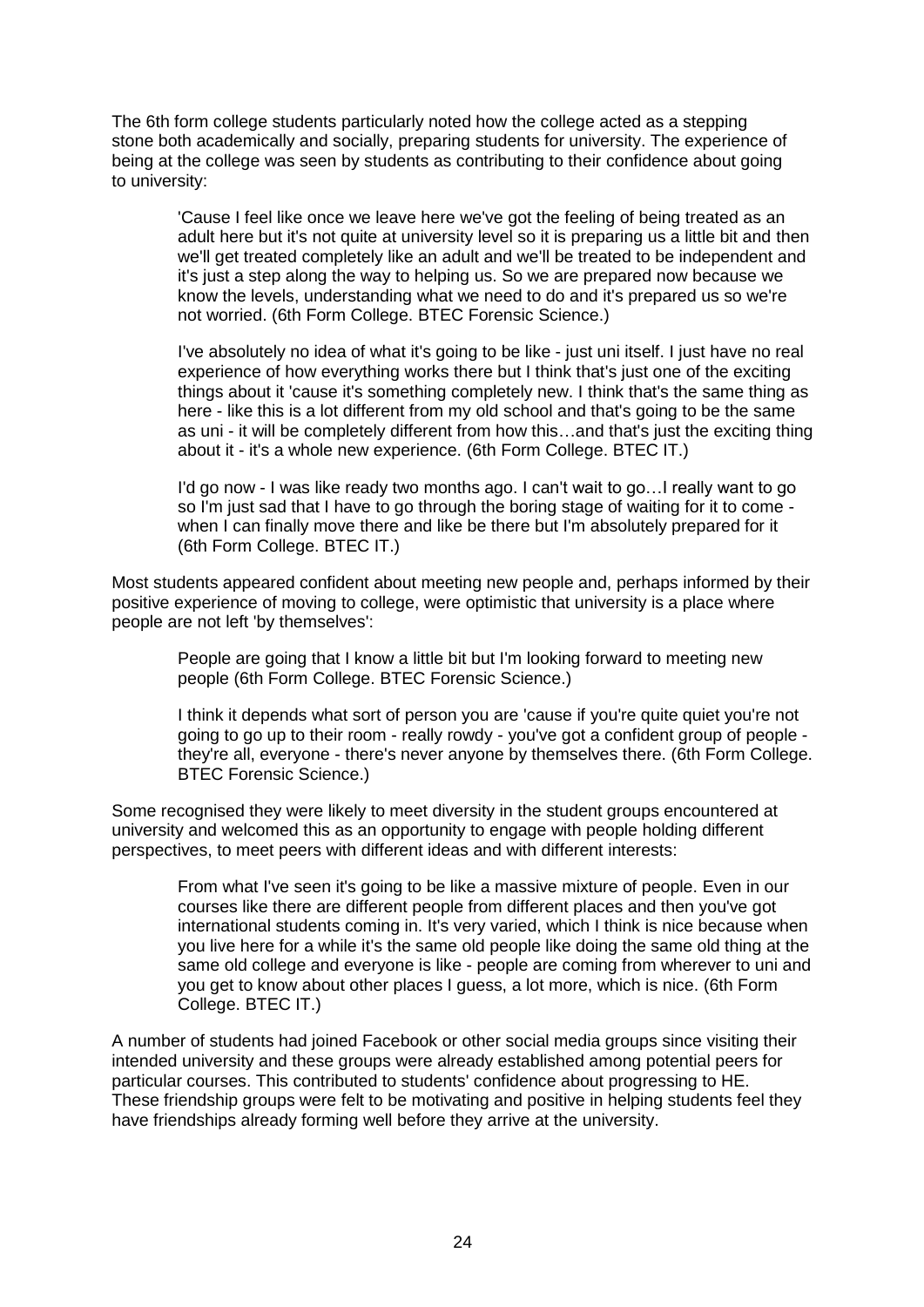#### **Fragility of HE identities and family pressures**

The students interviewed were predominantly the first in their family to go to university. A few had siblings and cousins who had gone or were now on degree programmes and an even smaller number had parents with experience of university. Students' accounts indicated that parents who had been to university had done so as adults or were even currently studying at local universities. There was one exception, a student whose parents and extended family had been to university themselves. It was evident that it was simply expected that she would also go:

Practically everybody in my family that went to university, they said it is a really great experience, you should go. And it's also a learning environment where you get to meet new people and you don't only just learn from your course you learn from other things and experience other things so that kind of got me into it…I think my Mum did business and economics and my Dad - he has three degrees so I don't know which one he did - something in engineering and some other stuff. (6th Form College. BTEC Business Studies.)

The other students' accounts of their families' response were more complicated. A small number of parents were described as simply supportive. One student described how her parents had been prevented from going when they were young so were accepting of her being able to go:

They were young and they didn't really get to do it. But my Dad applied to go to uni and was going to go and Mum had me and stuff…obviously they couldn't - so they accept that I can. (6th Form College. BTEC Forensic Science.)

A few students described how going to HE would make their parents proud. One student described actually feeling pressured by her mother's enthusiasm about her going to university when her HE place was not yet guaranteed:

I've got above and beyond what they're asking for that but I haven't got my maths GCSE and my Mum like keeps saying oh I just can't believe it, I just can't believe it. Mum it's not a definite yet - let's just keep it quiet. (FE College. BTEC Health and Social Care.)

A few students described how having cousins and siblings recently at or currently studying at university has provided them with more confidence about going to university as they had visited which gave them confidence about what to expect:

I guess I'm kind of like the lucky one out of the three of my sisters that I'm not the one going first so I already know what it's like for them. (FE College. BTEC Health and Social Care.)

The overwhelming majority of students' accounts indicated some ambivalence in their parents' responses. Several students described particularly their mother's anxiety or sadness about their going. This was, at times, in contrast to their father's approval:

Mum is really supportive as well but like she is still sad that I'm going away 'cause we're so close as a family. My Mum is like literally my best friend and we do everything and obviously my little sisters as well. (FE College. BTEC Health and Social Care.)

Mum's a bit scared. Dad wants me to go - he wants to get me out of the house more than anything. (6th Form College. BTEC Forensic Science.)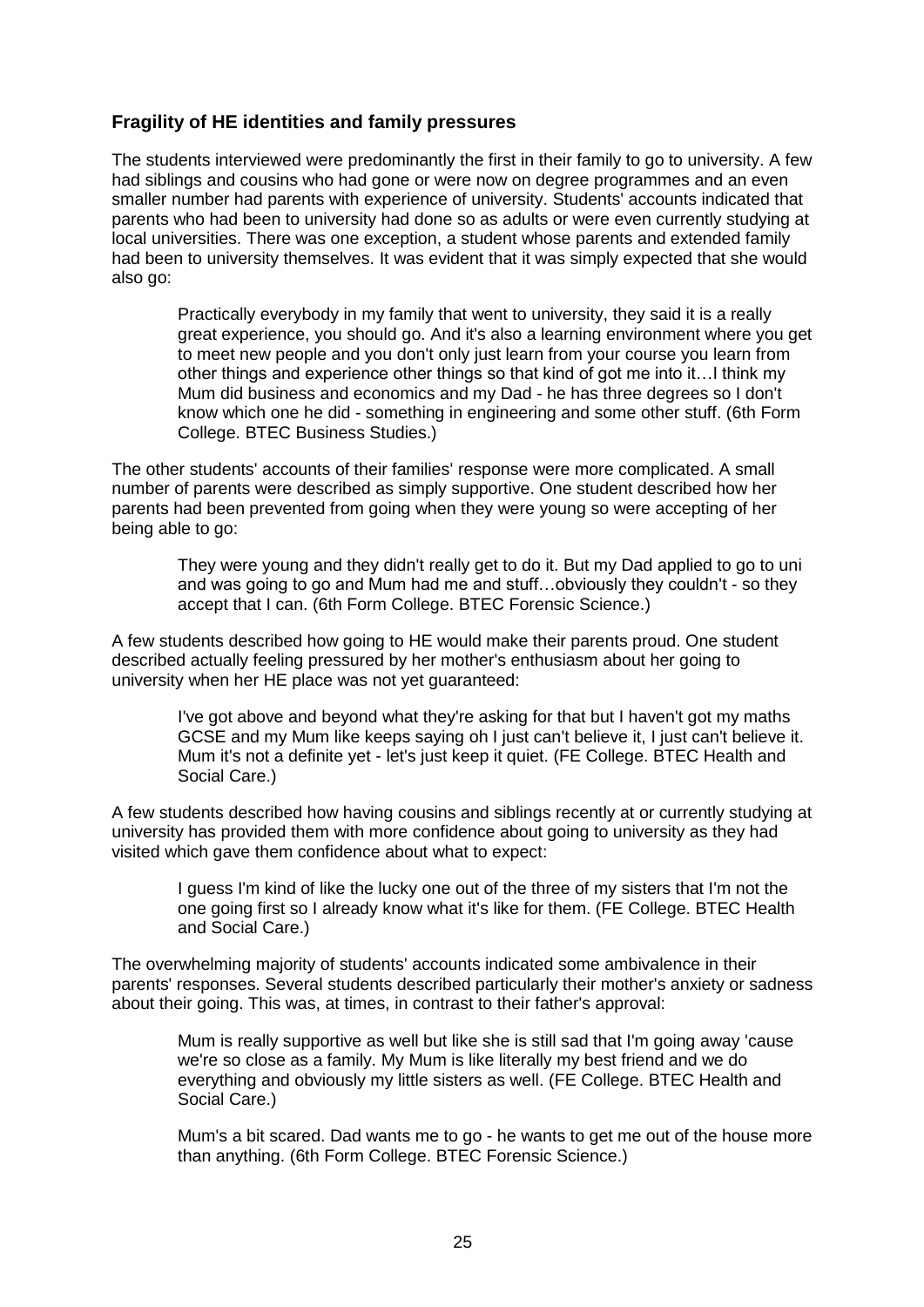My Mum's sad. She's proud of me but…she's like - I need to teach you to cook … and my Dad's just like, go have fun. (6th Form College. BTEC Forensic Science.)

A mother's anxiety was vividly described by one student who explained that her mother felt she was too 'small':

Yeah I think my Mum's more scared than I am. My Mum's petrified.

I: What's she petrified about?

Well she says I'm small (laughs). You're small - how are you going to stand up for yourself? Mum - I'm nearly nineteen. I may be short but I'm fine.

I: Mums are made to worry aren't they?

For sure – she'll be like, if you don't like it I'll come and pick you up. Just give me a ring. I'll be there. You don't have to stay there if you don't want to. (6th Form College. BTEC Forensic Science.)

Some students faced negativity from their parents or extended family members about going to university. There were concerns around finance and worries about whether the degree would offer them any better likelihood of a good career:

My Mum is supportive of me going to [university name] - my grandparents aren't. They don't really see it as anything great. They think it's a waste of money but they're in their seventies and eighties. (6th Form College. BTEC Childcare.)

My Dad's quite negative about it. He's always said like he thinks I should get a real job and not do music and he was quite negative about it. My other sister says I'm going to fail. My sister who dropped out of uni, she's really supportive. So I've got half a side of my family being really supportive and want me to go and do what I enjoy the most and the other half is saying I should just get a job and just do something that's going to give me an earning. (6th Form College. BTEC Music Technology.)

One student even described his mother being so unsupportive about his going to HE that she was being obstructive about providing the necessary information for applying for student loans:

My Mum especially does not want me to go - to the point where she won't reply to the student finance emails or anything saying what her income is so I'm having to kind of snoop around and ask her co-workers and stuff and reply to the emails myself. (6th Form College college. BTEC Forensic Science.)

As Brooks (2004) identifies, parents are also clearly influential about the choice of HE. Students frequently discussed their parents' views about the location of the universities they considered. A number of students were circumspect about being independent of family, and had chosen locations 'not too far from home'. In some instances, the decision to stay local had clearly been influenced directly by concerns raised by family members:

They're all quite proud actually. My Mum, when I said I was going to York, was really worried but they were all okay with this [a local university]*.*

But you'll live in at [university]*?*

Yes I'll live in halls. (6th Form College. BTEC Childcare.)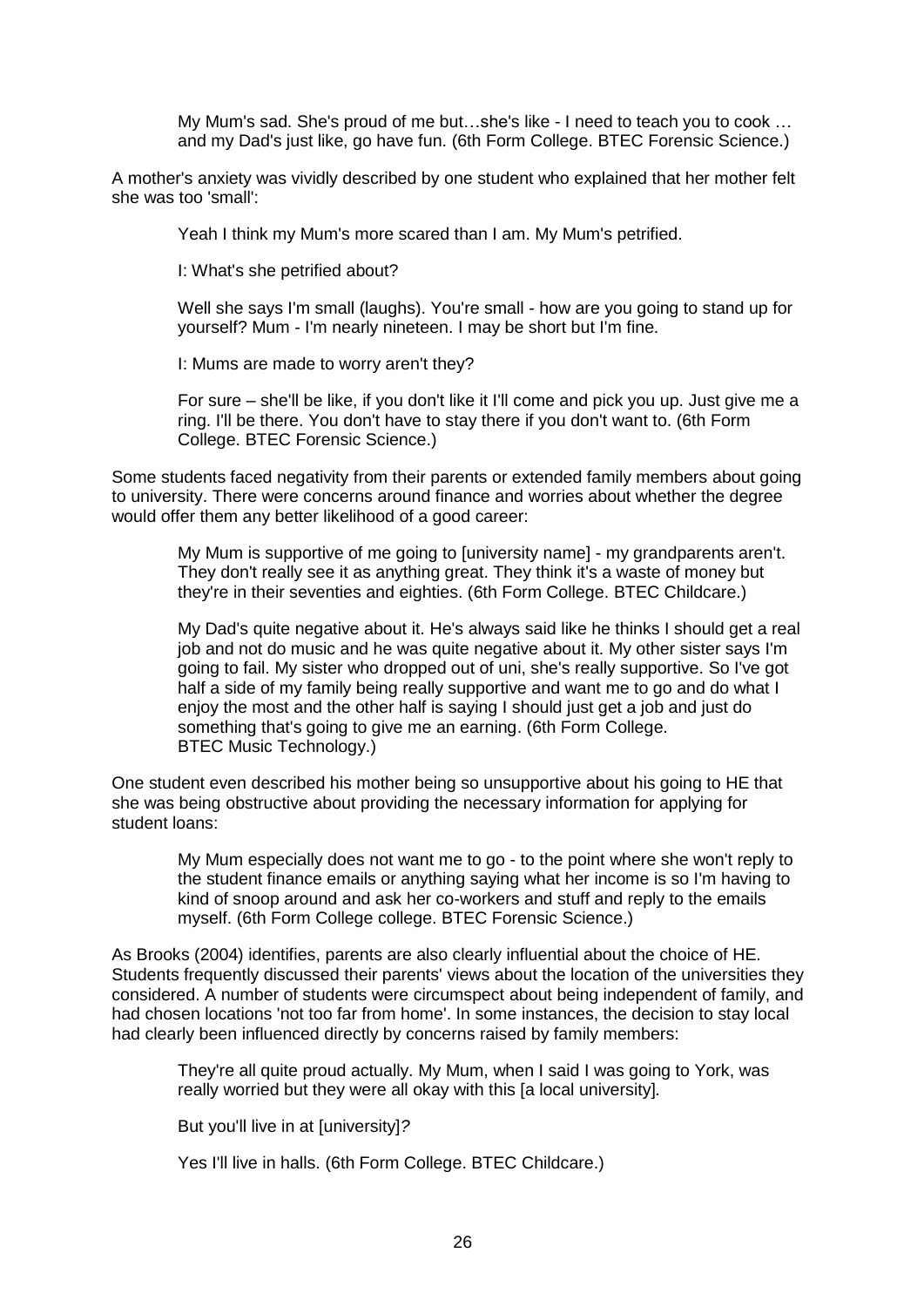Another student, who had lived in care for many years, had decided not to go away to university and to look for a place at a local HEI to avoid losing newly established relationships with her family:

> I just think, now I want to be closer to home 'cause obviously everything's going really well with my family - everything's going really well with my friends and like obviously I've had a long time apart from all that. (FE College. Health and Social Care.)

Friendship groups were also important to young people and several commented that very few of their friends were going on to HE. One student explained:

A lot of my friends do apprenticeships…they're all still around here and I did say to one of my mates, I do as like - Oh I'm going to uni next year and he was 'oh don't go' cause we're close mates so it would be weird not seeing each other at the weekends and go out and play football and rugby…most of my mates work so they don't want me to go to uni. (FE College. BTEC Art and Design.)

These students' accounts indicate a fragility to their developing HE identities. Family habitus is presented here as being in contrast to the institutional habitus of the 6th form college. For many of the young people in this study there was some 'dissonance' (Reay et al, 2010) between home and college. Students emerging HE identities are, at times, at odds with parental expectations. For some of these young people, families are supportive of their progressing to HE but equally are supportive of their giving up HE identities and returning home. Parents, extended family and friends' perceptions that HE is not an obvious or automatic route presents young people with an easy return home if they encounter difficulties at university.

#### **Living arrangements/ finances and confidence gained from being informed**

Uncertainties relating to living arrangements and finances contributed to the fragility of students' HE identities. These were expressed by students themselves and also in students' accounts of their parents' responses to their plans. A few students on the Art and Design course were planning to progress to a foundation degree at an FE college rather than progressing straight onto HE courses. These students explained that they did not feel ready to go on to university yet. One student explained 'I don't feel like I'm ready to actually leave home. I'm not independent enough'. In students' accounts there was a sense that they viewed themselves as very much responsible for their own finances. Parental contributions were only mentioned by one student as a possibility.

While being financially independent was seen by a number of the students interviewed as being an important part of the experience of going to university and becoming an 'adult', concerns about how to manage finances were common:

Money is going to be a definite thing I think - the lack of student finance. It's going to be interesting…'cause they did say that we can't prioritise a job over the course… (FE College. BTEC Health and Social Care.)

Some students were already working long hours on top of their college work. One student described working 34 hours a week and planned to continue with this at university. This student described plans to commute to her present work from university. For her and also for other students interviewed, having a job was viewed as essential for university, even though this was not always approved of by teachers:

I mean they don't like it when you have a job but obviously you need a job…they are sweet and they're concerned and they're like - well you shouldn't be working as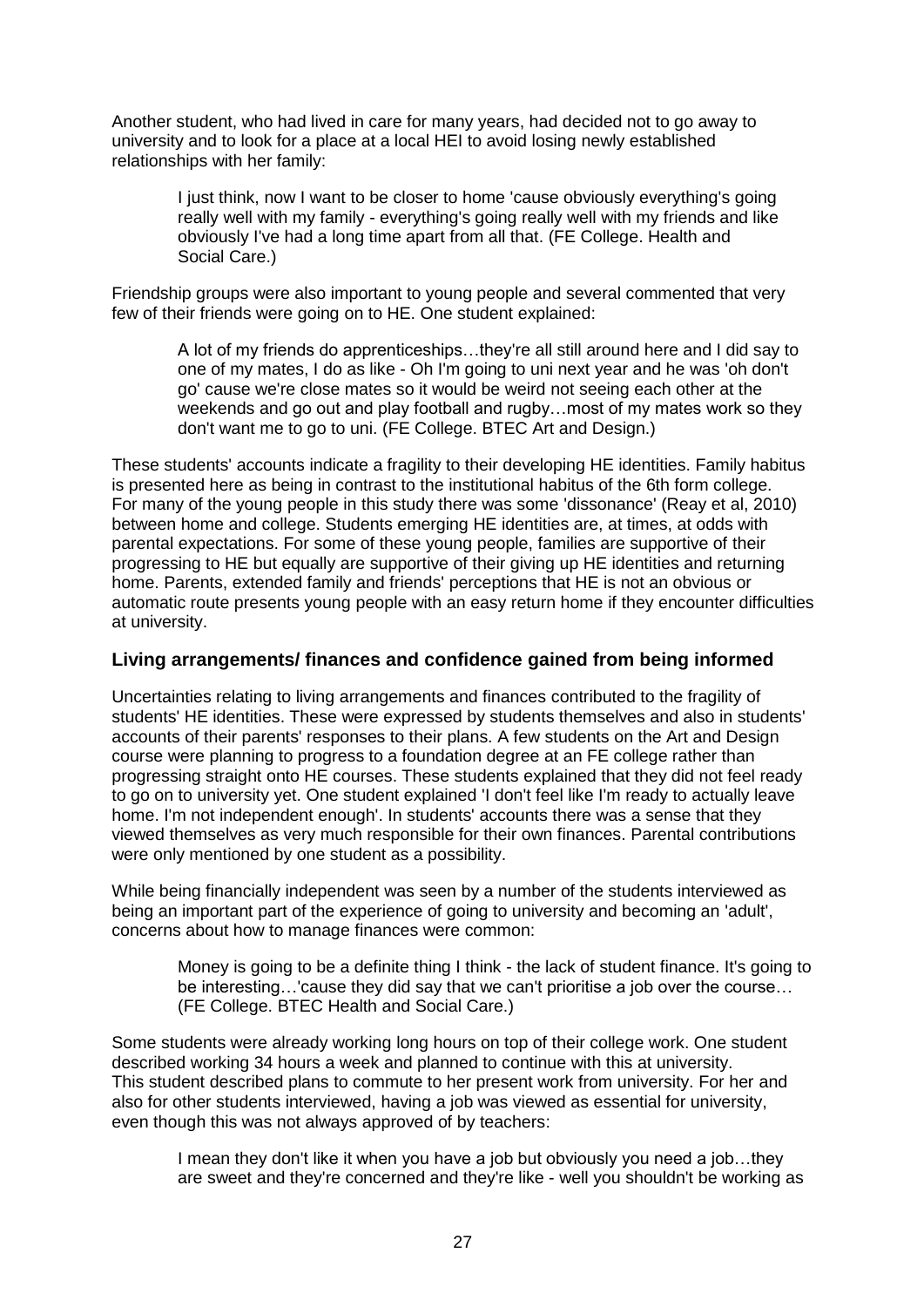much. But my grades are still fine…but you've got to save money. It's uni - you can't not. (6th Form College. BTEC Childcare.)

As Reay et al (2005: 162) have described 'working in term time, living at home and problems of funding' make the experiences of higher education for working class students very different from those of students from more financially privileged backgrounds. Undertaking long hours of paid work alongside HE mean that young people's learner identities are 'constantly at risk of being subsumed by their responsibilities and commitments as workers '(Reay et al, 2010).

Students' accounts also indicate the importance of particular subject areas and different vocational routes to students' HE experiences. Students moving onto nursing courses, for instance, described how they would be unable to undertake paid work during their course due to placement commitments. These students currently receive funding for tuition fees:

When I went to (university) they said the first year you can definitely get a job - you'll have time to get a job and be able to work but the second and third year is going to be really hard because you'll be doing placements all the time…(FE college: BTEC Health and Social Care.)

The students progressing onto foundation degrees in Engineering at the FE college clearly had no financial concerns. Their companies were paying for their level 3 college work as well as paying them, in most instances, above the minimum wage while they worked and studied. For these students, progression onto the foundation degree and beyond was potentially going to be funded by their companies. It was clear from their accounts that they were not experiencing the conflicts and concerns expressed by students and their families progressing via more traditional routes. One student even described plans to buy a house:

I: How would your family feel about you doing a university degree?

Oh it's fine - they want me to do it - especially if the company pay for it. It's a fantastic opportunity and they obviously just want me to do the best I can and excel. (FE College. BTEC Engineering student.)

I'm going to try and look at staying at home while I'm an apprentice and I'll come out of my time sort of twenty-one or twenty-two so I think that's probably a good age try and save a bit of money while I'm at home and I've got a lot of disposable income so I can sort of go out and put a deposit down, a decent one and hopefully get a nice place. (FE College: BTEC Engineering.)

While these routes appear to present these young people with an alternative to the potentially uncertain career pathway and debt presented by many traditional degree courses, apprenticeships in engineering are limited in number (Hodgson and Spours, 2014) and also heavily gendered with girls massively under-represented (WISE, 2014).

For students progressing to HE courses where no funding was provided, it was evident that being informed about how funding worked and how much money they would have on a weekly basis was reassuring:

Once you deal with student finance you get the thing of how much you've got but then you need to take away how much your rent is going to be for the time you're there and then you've got to budget yourself from what you've got remaining … I've got £125 to live off a week but what I've decided to do is I'm going to live off between £75 and £100 so that will leave me money on the side if there is an emergency. (6th Form College. BTEC Forensic Science.)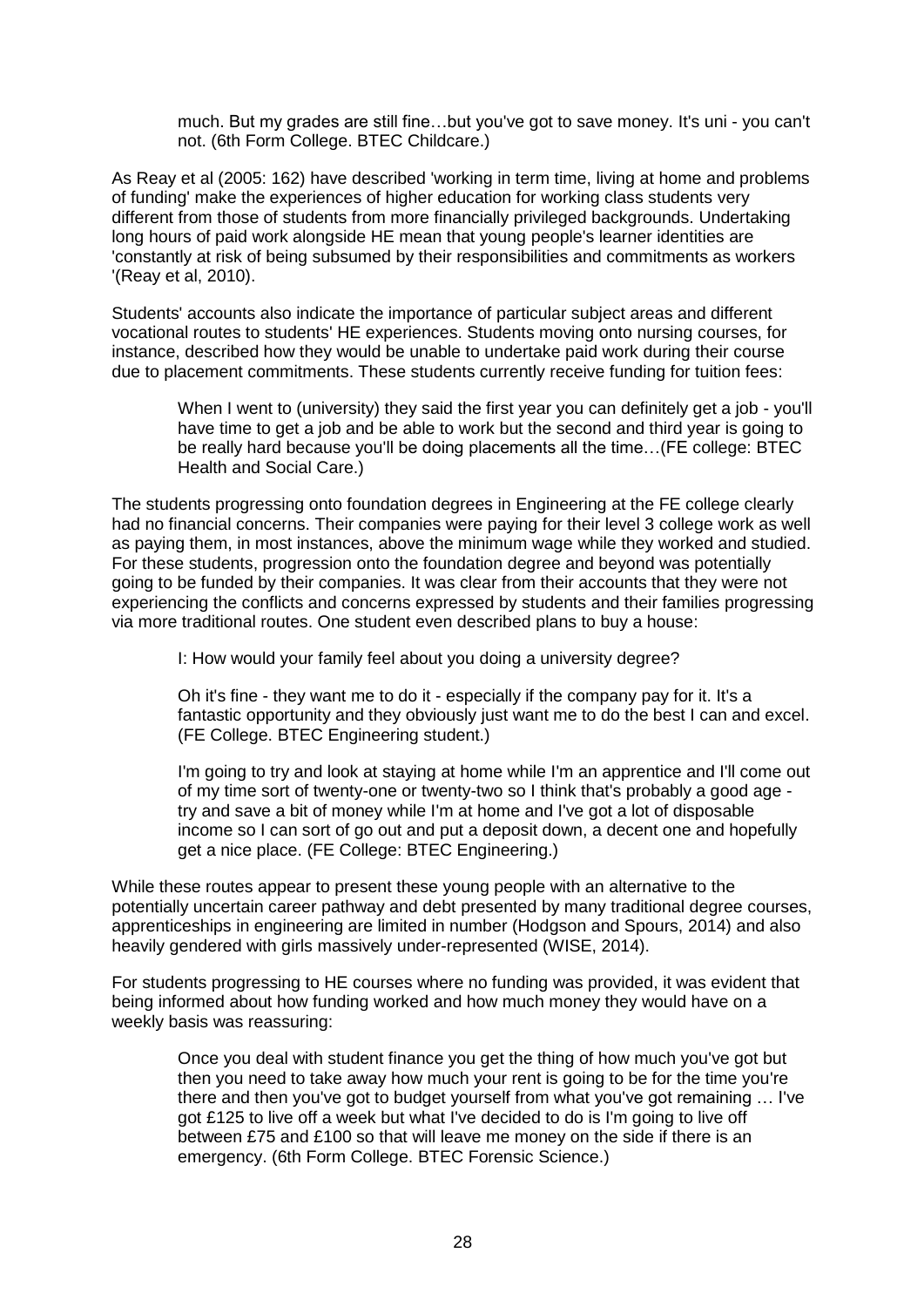Originally my Dad didn't want me to go to uni 'cause he didn't know too much about the debt thing but then we spoke about it, like me and my step Dad we got into conversation about it one evening and the debt. It's not like a normal debt and my Dad's looked into it and eventually he wants me to go. He's really up for me going. (6th Form College. BTEC IT.)

As with information about courses, students at the 6th form college had access to more information about finances than their counterparts at the FE college. This information was clearly important for students, enabling them to feel that they had some control over their finances:

They help you here with like knowing how much money you'll be getting, they've got flyers around the place to let you know what you can get.

I: And you've done that while you've been here - talked to people about…

We've learned that if you get worried about it there's always someone you can talk to. (6th Form College. BTEC Applied Science.)

I understand when people think…you'll get into debt. And it's like what 9% on 20 grand a year is what £30 a month. It's like tax, it's like a mobile phone that comes out of your wage slip before you even see it so it's like if you don't smoke and you don't drink that's sort of the same kind of money, probably less than that money. (6th Form College. BTEC Childcare.)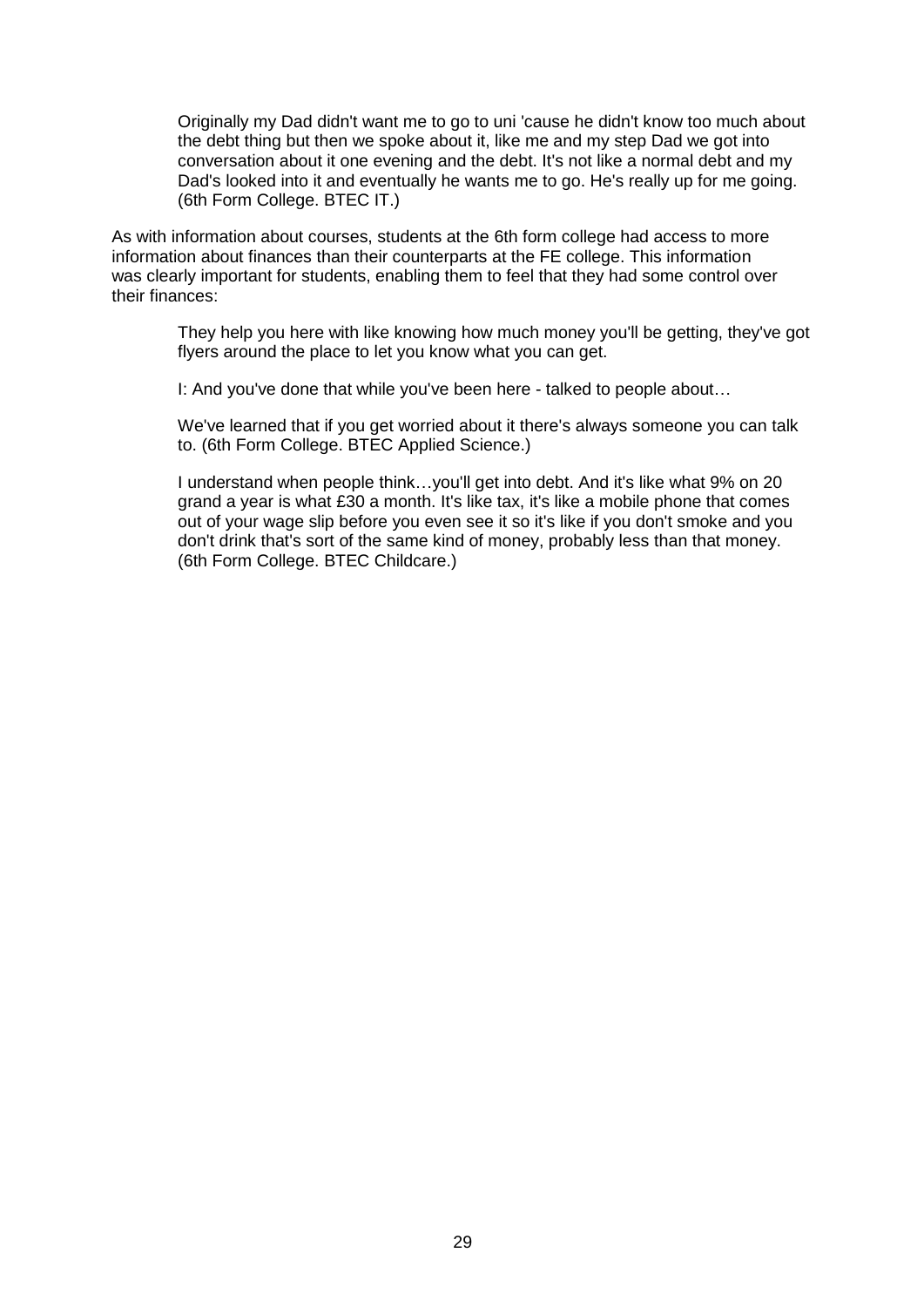## <span id="page-32-0"></span>**Section 2: BTEC courses and new opportunities for progression to HE**

## **Summary**

Students' accounts indicated that many had not been aware before starting their course that BTEC courses provide a route into HE. Their experiences show that BTEC courses provide possibilities that many felt they had been excluded from when their GCSE results had not matched requirements for entry to A level courses. BTEC courses provide students with new learning opportunities, which often motivate them to engage enthusiastically with learning and support the development of strong learner identities, where these have previously been damaged by negative school experiences or personal circumstances.

There was a general view that BTECs are viewed negatively particularly by A level students and as not equivalent to A levels despite the fact that they provide progression onto HE courses. Tutors were described as being very supportive of progression. While BTEC enables and supports progression to HE courses, students interviewed were predominantly progressing to courses at new or post-92 universities not to courses at older or more élite institutions.

## **BTECs: repairing damaged learner identities?**

Many of the young people interviewed arrived at the two colleges having not achieved the necessary GCSE results to progress onto A level courses and some described disliking school. The BTEC provided many of these young people with new and sometimes exciting learning experiences which motivated them to engage enthusiastically with learning and provided them with a second chance, enabling them to progress to university. Crucially for a number of students interviewed, the experience of studying on BTEC courses supported the development of new identities as successful learners. Research indicates the vital role positive learner identities play in supporting progression to HE (Ball, Maguire and Macrea et al, 2000; Brooks, 2003; Hockings et al, 2007; Reay et al, 2009, 2010). Several of the students interviewed described how much they had enjoyed their courses and their time at college:

I'm glad I chose this over [another local college] 'cause I really enjoy this. It's the very best time I've ever had in education. (6th Form College. BTEC IT.)

And the work itself - I just enjoy that. I used to hate education, like literally [at school] it was the white board... the worst thing...[now] I just really enjoy it. (6th Form College. BTEC Music Technology.)

The practical focus of BTEC courses and links to real world applications of knowledge, to work with others who share the same interests and enthusiasms and to use new equipment were all described as part of the appeal of BTEC courses, especially for those who had not enjoyed learning at school (this is discussed further in sections 3 and 4):

I'd never experienced some of those things before like being able to play a gig or even set up a gig or get a band in and record them and just meet them and see how they play. I've never experienced that before and it's college that's given me the opportunity to do that - just try new things, play new instruments 'cause they've got pianos, bass guitars … and just hear other people play as well 'cause you get like people who play flute come in, saxophones. You experience them playing as well. (6th Form College. BTEC Music Technology.)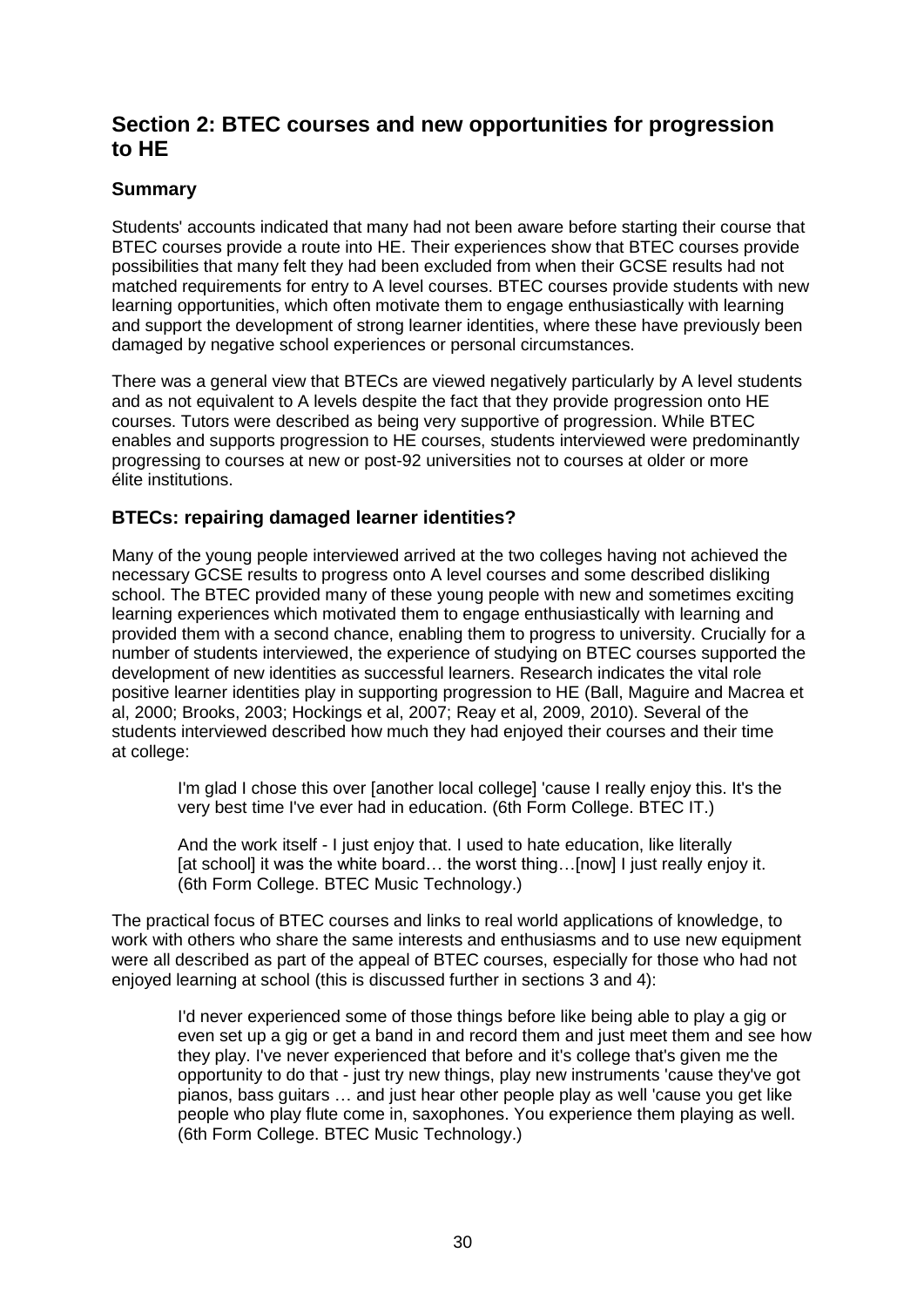A student at the 6th form college described how she had been unable to take science subjects at A Level due to her GCSE results, so chose instead to take a BTEC in forensic science rather than resit her GCSEs. She explained that she was 'glad she did' because the BTEC course offered 'more variety' and a 'wider range of learning' than A Level courses. Real world application of knowledge was identified by students as part of the appeal of the course:

Well I'm glad I did because there's more variety. There's like criminology, psychology, all the sciences and it's more a sort of wider range of learning. I've learned so much more than I would have done just doing the sciences and I'm glad I've done it … At one minute you can be doing biology but at the same time you'll be doing criminology or psychology. It's a mix-up.

It's also how they do some of the assignments, like in the crime scene one we had to do in the first year, instead of just giving us pictures of one they've done or scenarios or something, they actually make a crime scene for you and they give you the suit and they give you bits of information and they send you in to do it … it's you who is doing the solving. You get in there and it changes. (6th Form College. BTEC Forensic Science.)

For one student on the Art and Design BTEC, the course provided the opportunity to specialise in a subject area they enjoyed:

> I could have done A Levels at the 6th form at my school but I'd have to choose like two other subjects as well and I just wanted to focus just on my art. (FE College. BTEC Art and Design.)

The experience of being on BTEC courses was transformative for some students. One student described how a teacher had noted a transformation in his attitude to work:

I used to be really lazy but you ask my teachers - when [a new teacher] came here, 'cause he wasn't here when I started…and him and [Head] was speaking and he said 'Oh what's happened to…I used to teach him and he used to be one of the laziest students in the class.' But it's just like so much work you've got to change your attitude towards it. It's good for you - it's not bad for you. (6th Form College. BTEC IT.)

Several students who had experienced failure in GCSE exams at school commented on how the structure of the BTEC course and not having to take exams had supported their success on the course:

I'm really glad I chose music 'cause I feel I would have dropped out, in my opinion, if I'd done GCSEs and A Level. I definitely prefer BTEC 'cause I can do it at my pace if I want to be quick and do my work quick I can just do it 'cause at A Level you just have to keep revising until a certain date when you do exams and I definitely prefer doing coursework over exams. (6th Form College. BTEC Music Technology.)

One student described how he failed his GCSEs and was seen as 'the dumb one' by his family but that he now had the opportunity to progress to university and was 'going at it head on':

Because I failed my GCSEs I was always the dumb one of the family. I've got two brothers, one's the sporty one, one's the smart one and one's the failure one … I'm the middle and my younger one's the sporty one and my older one is the intelligent one so that left one for me. So I've always been told and it's always in the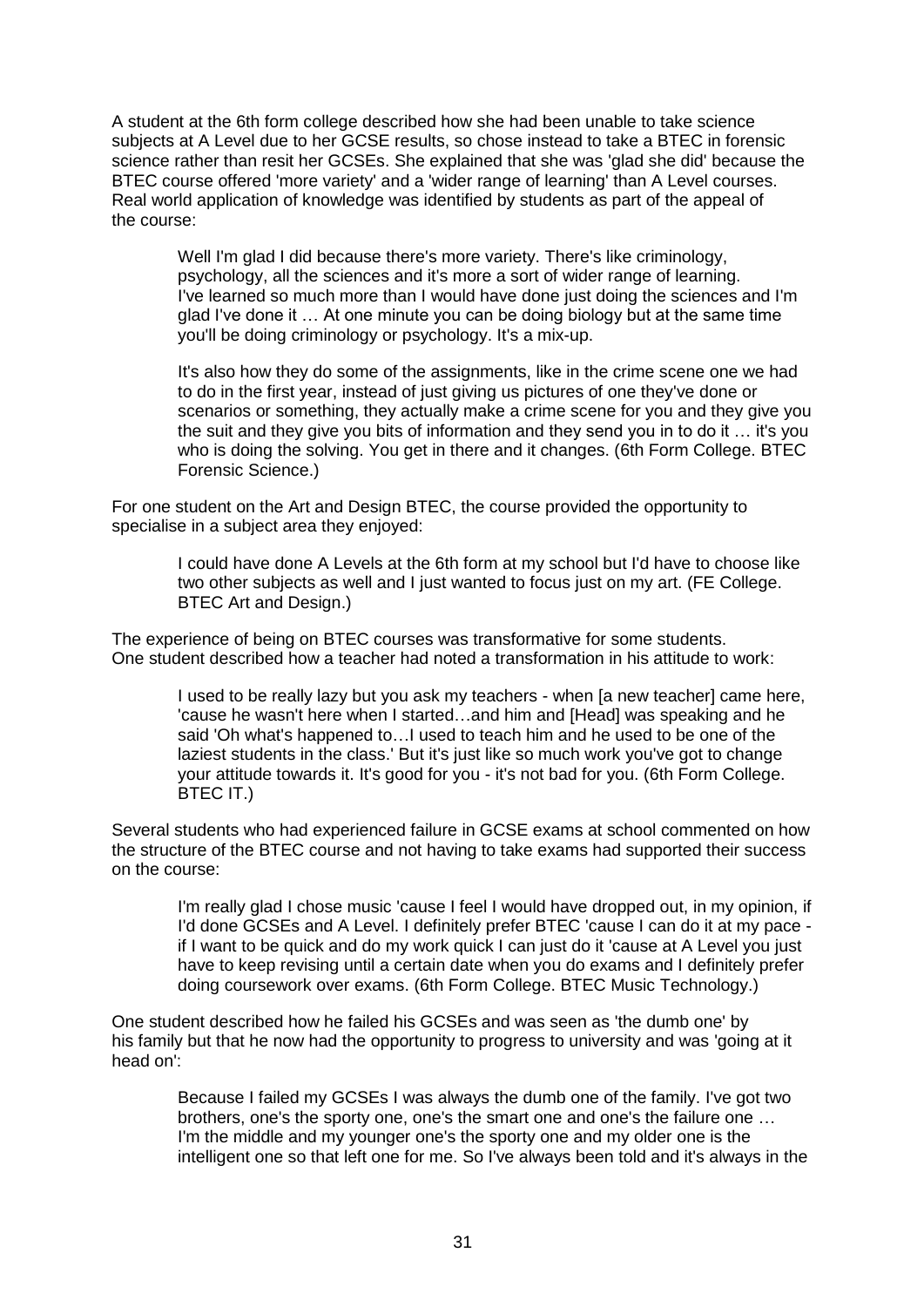back of the mind that I'd never make it to uni, kind of thing, so now that I've got the chance I'm going at it heads on. (6th Form College. BTEC Forensic Science.)

For a few students interviewed, the route to their BTEC course had been long and meandering. One student on the engineering course at the FE college described how he had left school and worked in a supermarket for several years before starting the BTEC in engineering. After starting the course he had the opportunity to start an apprenticeship and is now a paid employee while also undertaking the BTEC course. As with other engineering students on apprenticeship routes, he described how supportive his company is of his continuing to study:

They basically said as long as my grades stay up…I won't have to pay for it and if there are any other courses I want to do they'll put you on it. (FE College. BTEC Engineering.)

#### **The role of tutors in supporting transition**

Students at both institutions described how they had not heard of BTECs before they had started at college. The schools in the area where this study was undertaken have extremely low GCSE pass rates and many progress into the post-16 sector without GCSE English and Maths. Students' accounts illustrated how negative school experiences or poor GCSE results leave some young people disheartened and uncertain about what to do next. Students' lack of awareness of the possibilities offered by BTEC as a route into HE is repeatedly highlighted in their accounts:

I just didn't want to carry on with education but…when everyone was planning for college and I thought well, I don't want to be sitting around at home doing nothing so I applied for plumbing to do at [the FE] College…I started it and let's just say I absolutely hated it…I tried to apply here. I was a bit too late…and I waited until the next September to apply here again and I originally wanted to do A Levels - like A Level Drama, A Level English - that kind of thing but I was told I didn't have enough GCSEs so they gave me the option of doing a year doing GCSEs and two years doing A Level and I would be finished or they gave me an option to do a BTEC. I'd never heard of BTEC and I was looking through some of the courses that they do like the BTEC Sport, the BTEC Business and just for some reason music stood out to me. (6th Form College. BTEC Music Technology.)

I was going to do A Levels…but they told me like you shouldn't really do like five A Levels 'cause like I'm not that confident when it comes to exams…I didn't think at the time that I could go to university so originally I planned to do an apprenticeship after this and when it came down to the first year room - we were all talking to the tutor about it - I found I could go to uni - I just thought BTECs couldn't go. (6th Form College. BTEC IT.)

Students' relationships with their BTEC course tutors were in many instances significant in providing them with vital information about progression routes. Students on BTEC courses spend considerably longer with individual subject tutors than those studying for A Levels. For students in several subject areas such as forensic science, IT and art and design, this had facilitated a close relationship with tutors. Students spoke with genuine affection and enthusiasm about some of their BTEC tutors:

I can't thank my teacher enough 'cause he not only helps me with all college, he helps me in my personal life as well. If I have personal problems as well I can just go to him and talk to him about it and he helps me with my job and all that kind of thing - just gives me advice and everything so it's really helpful 'cause there's not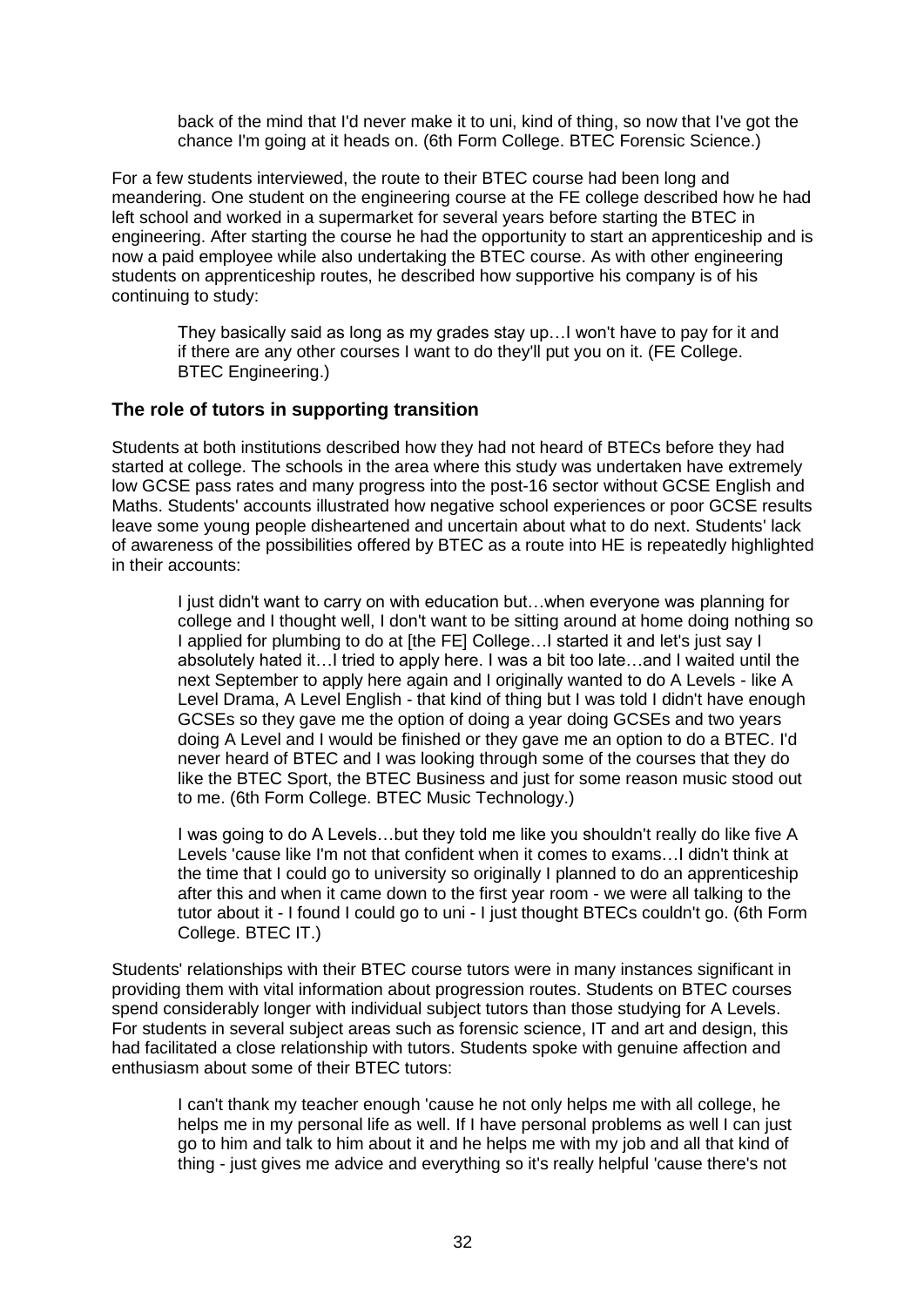many people I'd talk to about that kind of thing or has a good understanding of it but my teacher does. (6th Form College. BTEC IT.)

Tutors were often instrumental and influential in raising students' levels of awareness of university as an option open to them following their BTEC course, and in raising students' self-esteem and confidence to apply to university. During the focus group with 6th form college teachers, one tutor described how she insisted on all her BTEC group preparing their UCAS forms, regardless of whether they planned to go on to HE or not. Her rationale for this was that many students 'massively lack confidence' and it is important to make sure that they do not miss out on the potential opportunity or be left to apply at the last minute:

Most do and once they start doing it and filling it out, they start to realise maybe they could go. A really high number from [the subject area] do go to HE. (6th Form College. Teacher Focus Group.)

Teachers were also influential in how some students had chosen their university and the courses to study. Many described their tutor as 'young' and therefore able to talk authentically about their own university experiences. One tutor explained how she talked to students about her own experiences of university, different jobs, pay and mortgages. She explained that she was deliberately countering messages from home where parents were advising students not to go to university. Her account again illustrates the 'dissonance' between the institutional habitus of the 6th form college and familial habitus (Reay et al, 2010):

Some of them don't have a role model in the family. They hear it on the news media narratives of fees going up and they think that there's no point going and their parents say you need a job - they're encouraging the opposite. (6th Form College. Teacher Focus Group)

Students clearly listened to their tutors and in several instances tutors' own accounts had been influential in the students deciding to go to university themselves. Tutors were certainly viewed as trusted 'hot' sources of information about university (Ball and Vincent, 1998). Indeed one pair of students had chosen a particular degree course and a specific HEI based on their tutor's direct experience of having studied on that same programme at the same university:

I never had interest in uni in the first year. For some reason in the second year it just came to me that I wanted to do it. It mainly was 'cause the teacher was telling me all about it saying there is always a choice either to go to a job or apprenticeship or uni. He's just telling me about each one and just saying about how - 'cause he went to uni - and just saying how uni really is and just the whole process of it and that's what got me interested. (6th Form College. BTEC IT)

Another student studying art at the FE college described being 'close' to his tutor and how this had influenced him to want to stay on at the college and progress onto the foundation degree. He discussed his plans to go to the same university his tutor had been at on completion of the foundation degree:

Because we've had our tutor, 'cause we've had her for two years…we've got quite close with our tutor so I feel like she's going to help me a lot more than if I had to go somewhere else and meet a new tutor 'cause she knows all our strengths.

I: She teaches on the foundation course as well?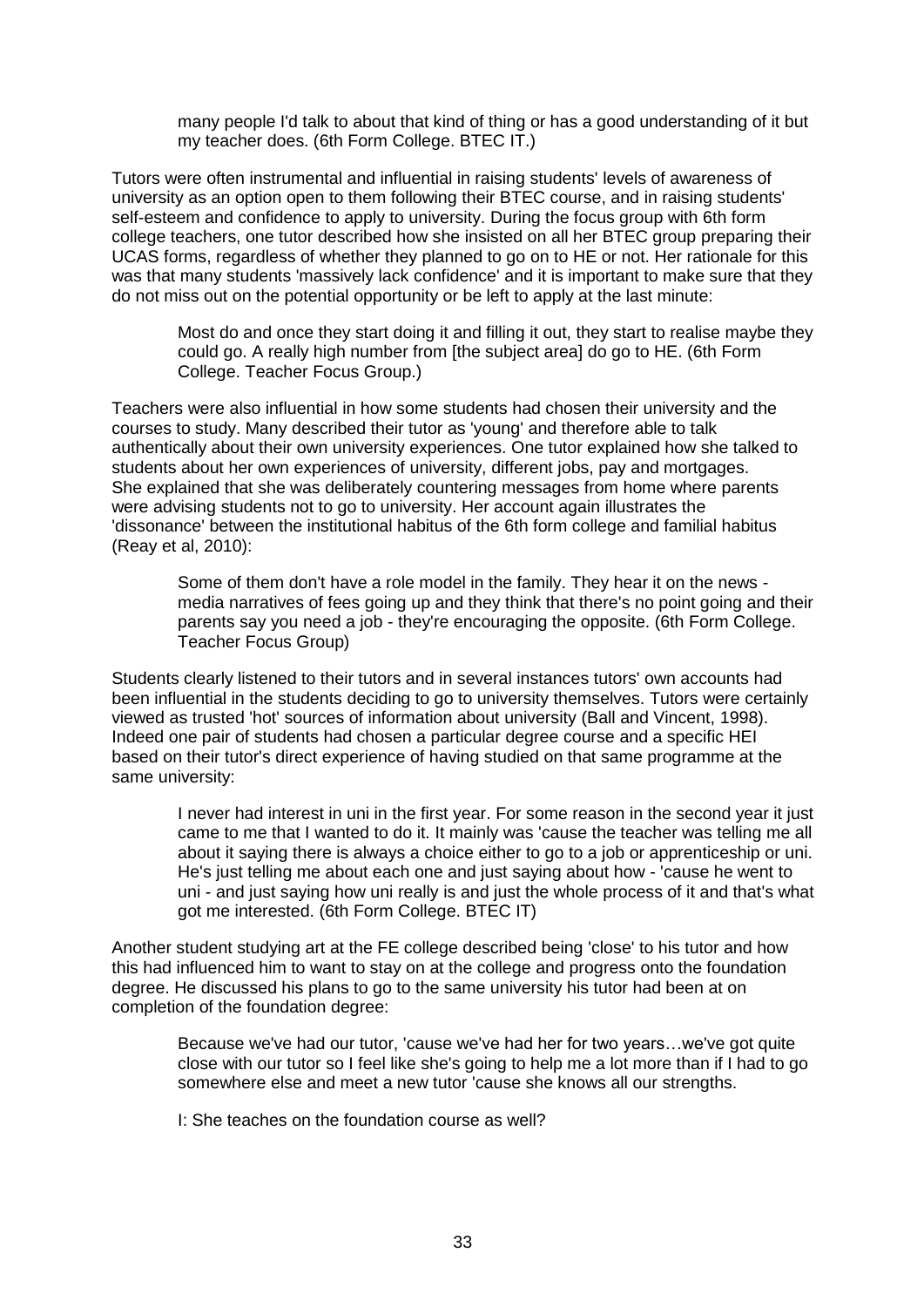I think she helps a little bit as well…because we'll be in the same area, even if I'm not having her as a tutor, I can still go and see her and be like - is this the right thing.

I was going to go to the same one as [tutor] - [place] 'cause [place] looks rather nice - it's sort of a huddle. (FE College. BTEC Art and Design.)

While these accounts illustrate that BTEC tutors play an important role in supporting, engaging and motivating their students and, in some instances, providing them with inspirational 'role models' (Gartland, 2014), these accounts also demonstrate the lack of CEIAG students are receiving earlier in their education. Students described being very poorly informed about progression routes when they were at school:

When I was at school I didn't even know about college and uni. I actually didn't honestly I did not know much. I didn't know that I needed GCSEs to get into uni. (FE College. BTEC Health and Social Care.)

#### **Supporting transition**

Students' accounts suggested that the BTEC courses had supported their progression to university in a number of ways. This included providing an alternative to A Level at which they could succeed, informing them in depth about their proposed area of study and offering coursework assessment rather than exams. Several students suggested that BTECs had been key in enabling them to progress to HE comparing their current trajectory into HE with what might have happened if they had undertaken GCSE retakes and A levels and concluding that without the BTEC course, they would not have been able to go to university:

I'm on target to get a distinction star and a distinction star B so equivalent to  $A^*$ ,  $A^*$ , A so how can they say I won't be clever enough when I got a B in English. And now look, like if I'd gone there, I'd be at least a year behind myself so without this as an option I wouldn't be - you know, and now I've got a uni offer and everything so … I don't know what I'd do without BTEC. (FE College. BTEC Health and Social Care.)

Data from the Association of Sixth Form Colleges supports the students' confidence in BTEC as an enabler to progression to HE. For students with an average GCSE score of 5.8 or lower, progression to HE is higher from BTEC courses than it is from A Level across the sector. It is only with prior attainment above 6.4 that the data suggests much higher rates of progression for A Level students. (Allen, 2013).

One factor in the success of the BTEC route as an enabler of progression to HE appeared to be the advice given on admission to the 6th form college which supported students in identifying progression routes for those who may have struggled with A Level courses:

Well during my interview I was advised to choose this BTEC because it's applied science and so I wanted to do something like engineering for my degree and this is the only BTEC course I could have chosen and that would get me enough UCAS points and good enough grade to go and do that. (6th Form College. BTEC Applied Science.)

For students interested in particular vocational areas, the BTECs provided a particularly helpful route. Students repeatedly described their increasing confidence in their subject knowledge in connection with related HE courses after meeting university students, attending interviews, open events and taster sessions where they found themselves to be already well informed about the subject matter: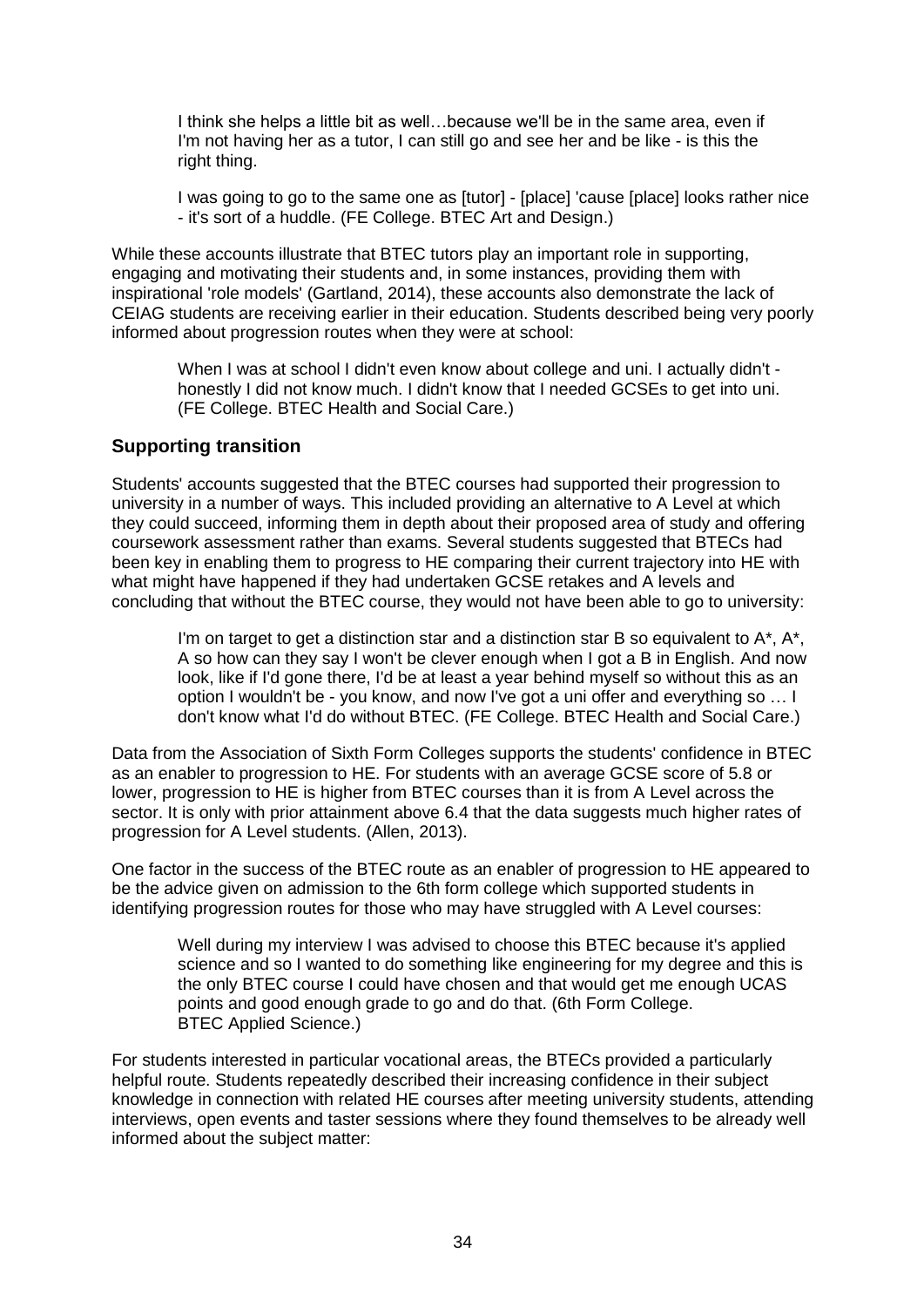I went to [university] midwifery and I'm on the reserve list for them and I've got a place at (university) for nursing and when I went to the interviews for both of them, the things they were saying, I was just - I knew and I was sitting - like there was a couple of girls I was sitting next to at Ipswich in particular and they were saying all about safeguarding, multidisciplinary teams, you know, all that kind of thing and I was like thinking yeah I know what she's talking about. (FE College. BTEC Health and Social Care.)

We did the taster sessions on the open day at uni... (in) forensic psychology, they were teaching us about something you learn the first term you're there. It was eyewitness testimony and the reliability of it and I did that in my first year here. I did a whole investigation and scientific report and everything on it and I was like - I know these answers - it's very…it's the same really. (6th Form College. BTEC Forensic Psychology.)

Students on the Art and Design course described how the BTEC course was enabling them to develop areas of expertise and identify areas of interest to pursue at university:

If you come to do art and fine art at college but don't know what you want to do, you've got the first year to try out a lot of stuff to then work with and then you can find something that you can specialise in in the second year, which then you might do at uni - 'cause I didn't know what I wanted to do. I know I want to do art and design but within that I didn't know where it would lead me but now I've actually got a path to follow; sort of a bit of structure. (FE College. BTEC Art and Design.)

Another way that the BTEC courses appear to support transition is that assessment through coursework means that students know what grades they have achieved as they progress through the course. This encouraged motivation and focus amongst some students:

(My tutor) will check with me saying this is the course you want to do and this is how many UCAS points you need and then he'll go through how many points you've currently got and then say what I'll need to get in my units to get to that point and that's when he'll say you'll need to redo some of these older units to push up your grade. (6th Form College. BTEC IT.)

This process also means that students know comparatively early whether they have achieved high enough grades to progress to their university of choice. While A Level students anxiously wait to take their A Level exams, many of the BTEC students not only know which university they are going to go to but have even applied for their accommodation and know where they are going to live:

We see them stressing and pulling their hair out and we're like - it's exams starting now. Facebook and Twitter saying how stressed they are because of exams - but I'm sorry - we don't do exams.

We're sort of sitting back. (6th Form College. BTEC IT.)

For many students, BTEC courses clearly support the development of confidence in approaching the transition to university and engaging with HE level study. This appears to be related to their experience of BTEC courses, in that the courses support the development of positive learner identities despite earlier, negative school experiences.

#### **'BTards': negative perceptions of BTECs**

The status of BTEC courses is a concern for a number of students. Students on BTECs, particularly at the FE college, were acutely aware that 'A levels, not diplomas, were the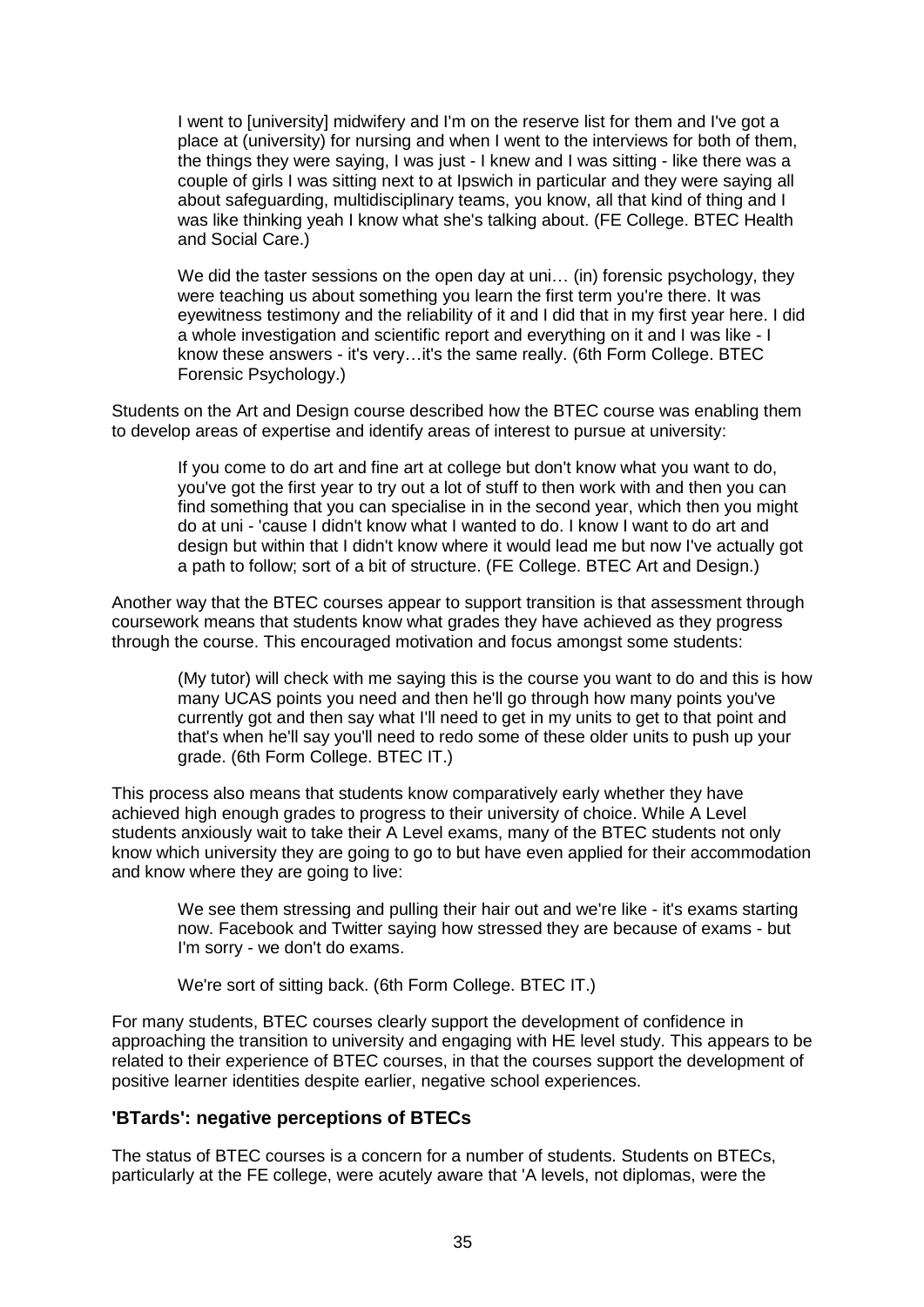qualifications of choice' (Hodgson and Spours, 2014: 478). A group of students at the FE college were clearly upset about the derogatory ways in which BTECs were talked about on social media by A Level students:

They do call us Btards.

I: Who calls you Btards?

The A level students.

There's a lot on social media.

People perceive BTEC students to be so dumb. (FE College. BTEC Health and Social Care.)

This perception of the low status of BTEC was apparently tied to the wide range of vocational courses offered at the FE college many of which do not lead to study in HE. The conflation of more academic vocational courses with 'hairdressing courses' by A Level students in comments on social media, was a cause of real concern for this group of BTEC students, one of whom argued passionately that BTEC courses and A Level courses are equivalent:

A Level students say it's not equivalent - it's not, it's not, it's not - well it is because I am about to do the same degree as you and you've got A Levels and I've got BTEC - so they are equivalent but people seem to not - they actually don't think they are and then I think that puts people off coming to BTEC 'cause they think it's not but it is. (FE College. BTEC Health and Social Care.)

The 'perceived lower status' of BTEC courses is in practice linked to the fact that BTECs, while recognised by some HEIs and on some HE courses, are not universally recognised by universities (Hodgson and Spours, 2014: 478). There was some suggestion in this study that BTEC courses support progression to some subject areas better than others. Some of the engineering students had undertaken A Level courses before starting their apprenticeships and BTEC courses. In contrast to other students who contributed to the study, they observed that, while the coursework-focused approach of BTEC courses suited them while they were working full-time alongside their study, A Levels would prepare them better for engineering degree courses as these demand a greater breadth of knowledge than the BTEC. The mathematical demands of an engineering degree course were particularly highlighted by these students. These students, however, in contrast to the others in the study, were not aiming to attain distinctions and merits on their BTEC courses as they were only required by their companies to pass and progress to the foundation degree. This may well account for their perception of the lesser demands of BTEC over A Level courses.

Another factor impacting on the status of BTEC courses is that students who undertake BTEC courses are also predominantly located in post-92 universities (Hoelscher et al, 2008). This is reflected in the HE destinations of students contributing to this study though a small number of students had received offers from pre-92, traditional universities.

### **The role of advice and guidance for students on the BTEC route to HE**

This study highlights the complexity of routes into university for young people who select BTEC courses. While BTEC courses are clearly supportive of students' transition to HE, there is an evident need for students to be carefully informed about progression routes both to ensure that the courses they select provide genuine opportunities for progression and to raise awareness of BTEC courses as a viable route into HE. Recent policy has focused on 'aspiration raising', in attempting to redress the low numbers progressing to HE from the lowest socio-economic groups in the UK. This negative perspective suggests that individual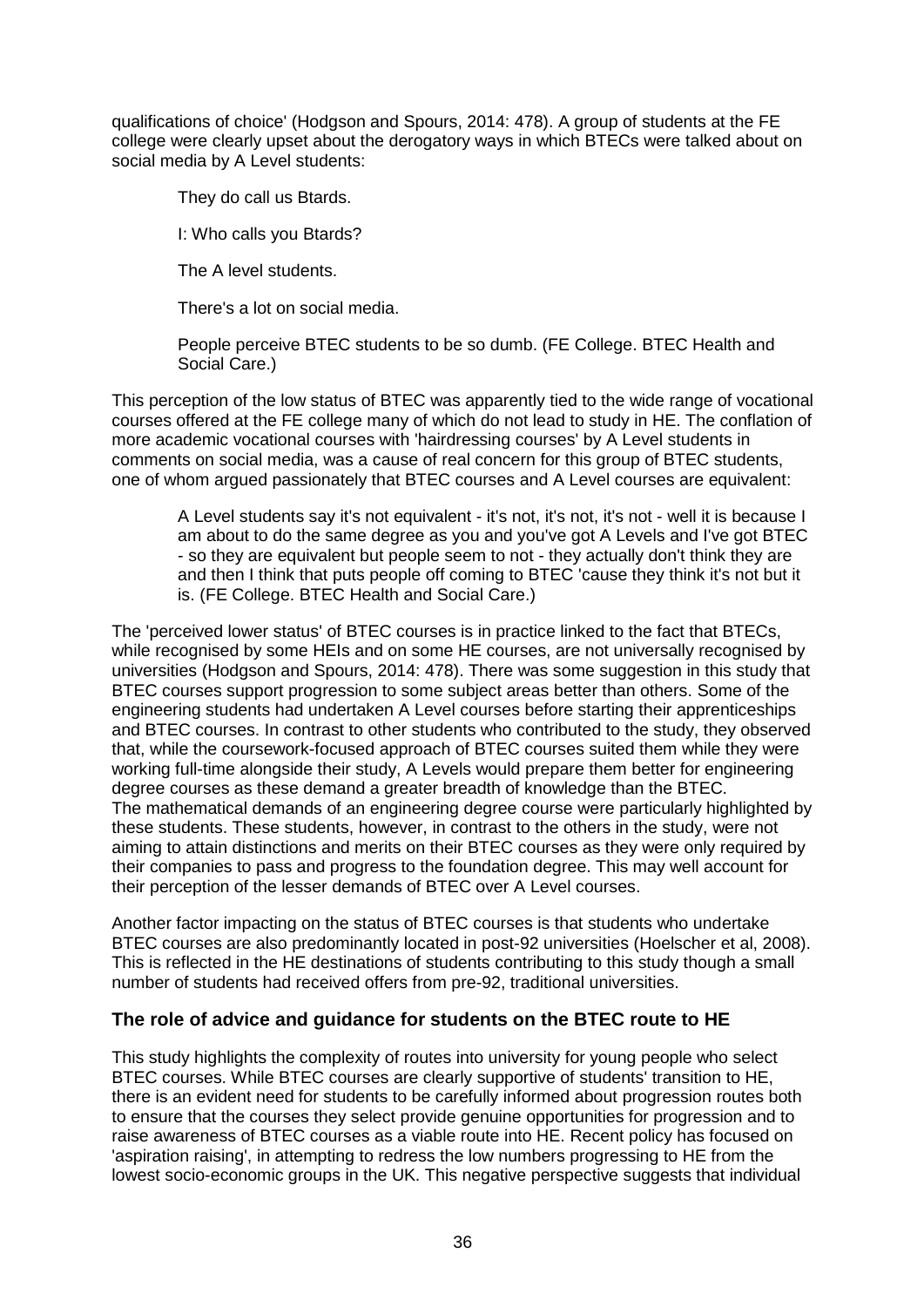young people lack appropriate aspiration (Burke; 2012) but research reveals that young people do not. (Archer et al, 2013; DCSF, 2009). As this study demonstrates, what they do often lack is detailed information and understanding of possible futures and progression routes. The quality of CEIAG that young people receive in the UK has been widely critiqued over recent years but the current government policy of giving schools responsibility for careers advice has left many young people, often those who most need it, with very little support. The House of Commons Education Committee (2013) emphasised the importance of local information and good quality CEIAG and highlights the need for better mechanisms to enable information to reach schools. There is a role that universities and post-16 providers can play in ensuring that young people are better informed. This is hampered by the marketised environment in which institutions are competing for students and have little incentive to provide impartial advice (Hodgson and Spours, 2014), and where differently qualified students are of different financial value to institutions (Ball, 2010).

Hodgson and Spours identify practical measures needed to ensure that 'middle attainers' such as the students who contributed to this study, are better served by the education system. This entails input from all stakeholders and specifically includes:

'Rebuilding collaboration between all 14-19 providers, employers and higher education and wider stakeholders in order to focus on impartial CEIAG; progression skills and routes 14-19 and 18+ transitions to the labour market and higher education.' (Hodgson and Spours, 2014: 478)

The town where this study was undertaken provides a genuine opportunity to build this type of collaboration, particularly as currently the schools are 11-16 and, unlike in many other localities, are not competing with the colleges for students.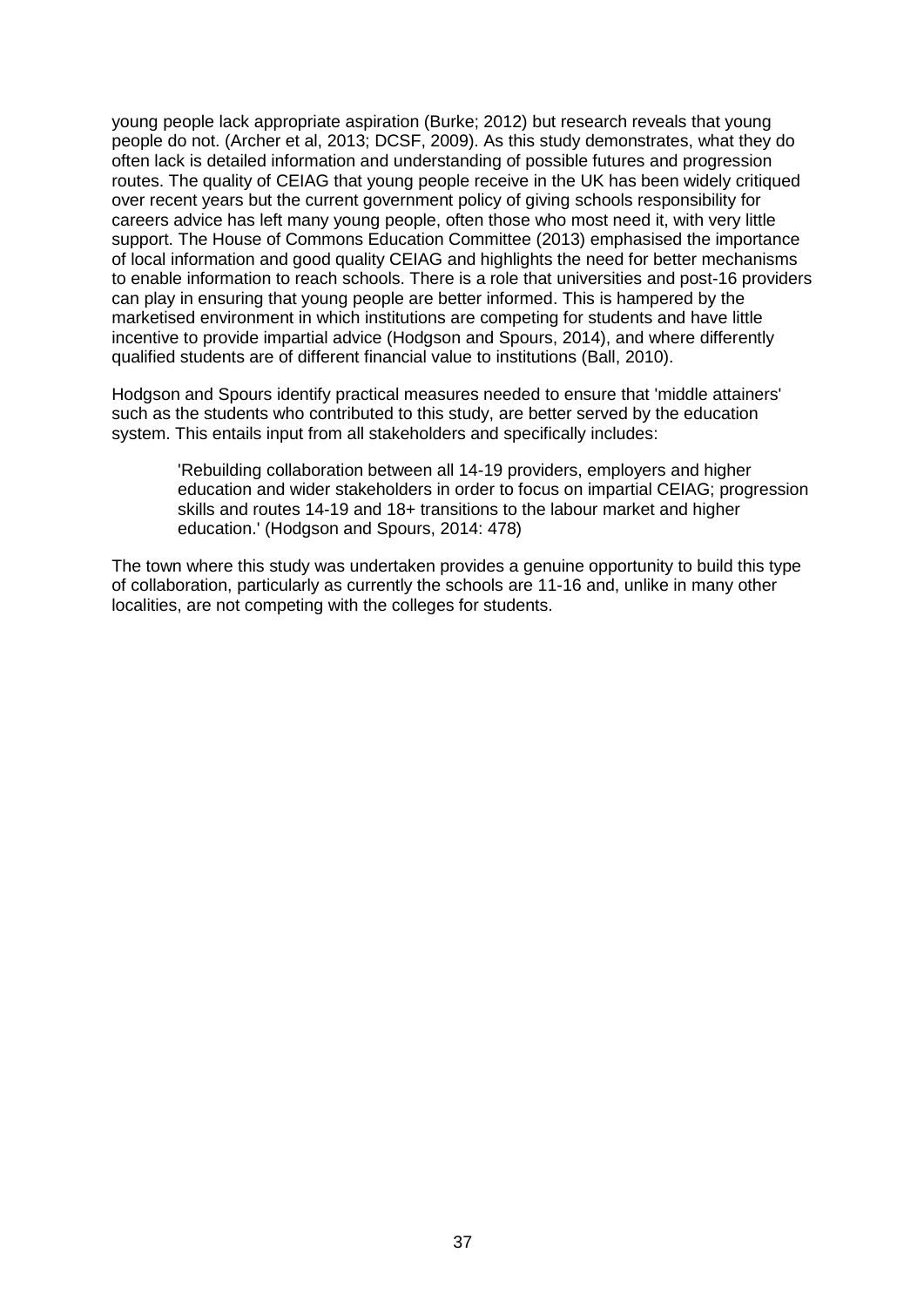## <span id="page-40-0"></span>**Section 3: Pedagogical approaches for transition and towards independent learning**

## **Summary**

Students experience BTEC courses as structured and supervised learning experiences in which learning is closely guided and supported by course tutors. The unit structure of BTEC courses helps students to make steady progress throughout their courses. Coursework assessments remove the uncertainty and anxiety that many students previously experienced on exam-based courses and enable students to improve grades incrementally to reach the requirements for entry to HE. Some courses comprise innovative and collaborative learning experiences. Many courses have work-based elements which students find useful. Many students comment positively on the extensive help available and value the support of tutors. Assignments provide the 'driver' for much of the learning and information seeking by students, and some students feel integrated assignments across different subject areas provide insights to a range of possible disciplines for future HE study.

Students express a range of views about the need for independent learning and how it may be developed. Many comment on how they have seen a significant shift away in the locus of control from the tutor to themselves as learners over the two years of their BTEC course. Most expect to have to manage for themselves far more, with less direct tutorial support as they move into HE and note that you need to 'learn to do things by yourself' in HE. Some students still have anxieties about the transition to HE, and in their confidence to cope, as well as about whether their existing range of experiences is yet sufficiently developed.

### **The structure of BTEC courses**

The BTEC courses were generally described by the students as following a tutor-led and knowledge-acquisition model (Laurillard, 2012) of teaching, learning and assessment: sequenced as initial tutor inputs at the outset of a unit of study, followed by students working on tutor-monitored individual, mainly written assignment work:

Like in the first year, we'd go in and just learn about a certain thing and then we'd get given an assignment and we'd do the coursework and we'd go through the teacher - so learn about what is in the assignment and get the grade*.* (6th Form College. BTEC IT.)

The assignment brief will tell us what we need to include and so the teacher will give us that at the beginning of the lesson and then we'll go through everything we need to add so you see it on Powerpoint up on the board and they explain to us what we need to do. (FE College. BTEC Health.)

We'd have like presentations, we might do some questions…sort of interactive and sort of listening to him and having discussions. (FE College. BTEC Engineering.)

This structuring around continual assignments is something one student found required them to adjust their own approach to learning:

[The assignments are] just too long to leave till late. I've really had to change my style of learning I guess because I've had to accept I can't work like that, I'm going to have to start working, like doing them gradually. (FE College. BTEC Health and Social Care.)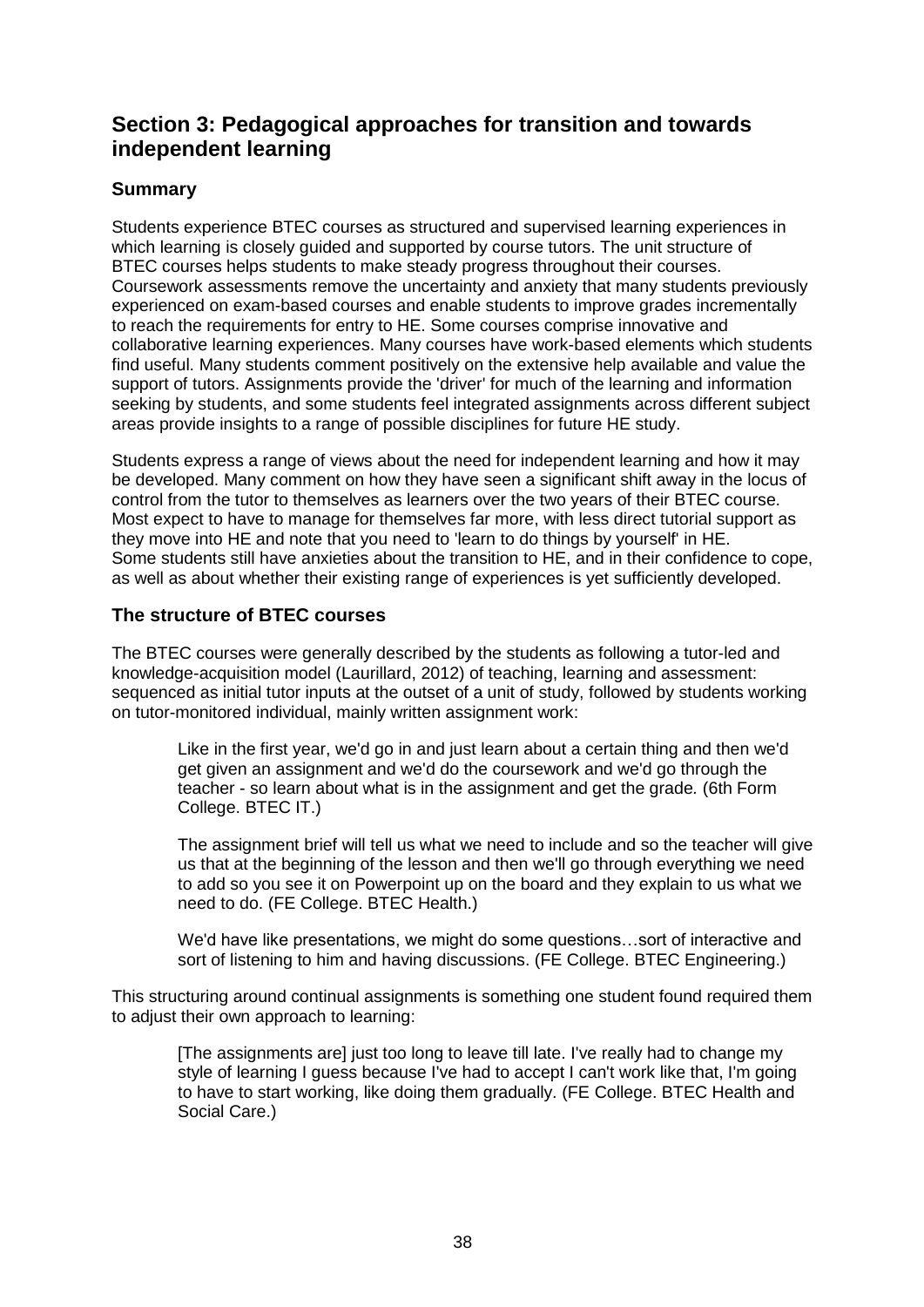This pedagogic model is one which the students are likely to find familiar from their prior school experiences. One student had also gained reassurance that doing the extensive assignment work would be beneficial for university:

One of the girls, who is an ambassador, I spoke to at the [university] open day … she did this course and she said she didn't struggle at all...she said she felt almost a step ahead of everyone else because she was constantly writing assignments. (FE College. BTEC Health.)

It was apparent many students were taking BTEC courses because they had previously poor educational experiences with academic writing or with GCSEs and with exams, and some particularly with A Levels. Students recognised the BTEC courses as designed for and giving them (second) chances, especially to those who were trying to recover or reassert their learning identity, such as those who had not achieved the grades needed to access A Levels, or for those for whom exams caused anxiety and stress:

I've learned quite a lot - I've come along way with my writing - like when I first used to start writing my analysing weren't that great, like it was quite simple. Well I've sort of developed that as I've come along as well. (FE College. BTEC Art and Design.)

Some initial tutor inputs on units were followed by a group activity such as a group-based discussion before each student commenced individual work on their assignment for the unit. This structured and largely tutor-managed learning environment is found to support students' developing confidence in their learning and career potential, as well as for some, in regaining confidence in their own learning capacity and self-efficacy, and in rebuilding 'learner identities' (Reay et al*,* 2009 and 2010).

The structure of the BTEC courses around units of study as 'pockets of work' was found to assist learners in making steady progress over the course of the programme, removing the uncertainty inherent in final examinations (of A Levels) as well as the associated anxieties of examinations. The facility on current BTEC courses to re-submit assignments clearly enables learners to improve on previous achievements. This re-submission opportunity is used by some students to upgrade their scores in working towards the grades needed for acceptance onto a chosen degree course:

Because when we get an assessment sheet and within the assessment sheet it tells you what you have to look for and basically how the passes, merits and the distinctions work so in the passes it's kind of like saying it's a starter - you're just explaining briefly and then a merit you're talking a bit more about that and then a distinction is all the conclusions. We'd get a deadline with that so within the deadline we hand in our work and then [tutor] would give us feedback if we need to improve on the work that we did and if we do need to improve we would need to re-submit it again. (6th Form College. BTEC Business.)

The compartmentalised structuring of knowledge acquisition and skills' development on BTEC courses around units of study and assignments, and the lack of examinations, were questioned by some students. Whether such structuring impedes the synthesis of key concepts and perspectives by learners across, as well as within, their individual units of study, needs to be considered. This links with concerns about effective practice for transition into HE, not least with expectations for learners to cope with independent study in HE.

Some differences, in the extent of structuring and management of the learning environments, were identified across the BTEC courses at both the 6th form college and the FE college. BTEC science-related courses tend to be organised around regular student attendance and time working in labs, whereas in subject areas such as healthcare, students talked of spending significant periods of time working independently.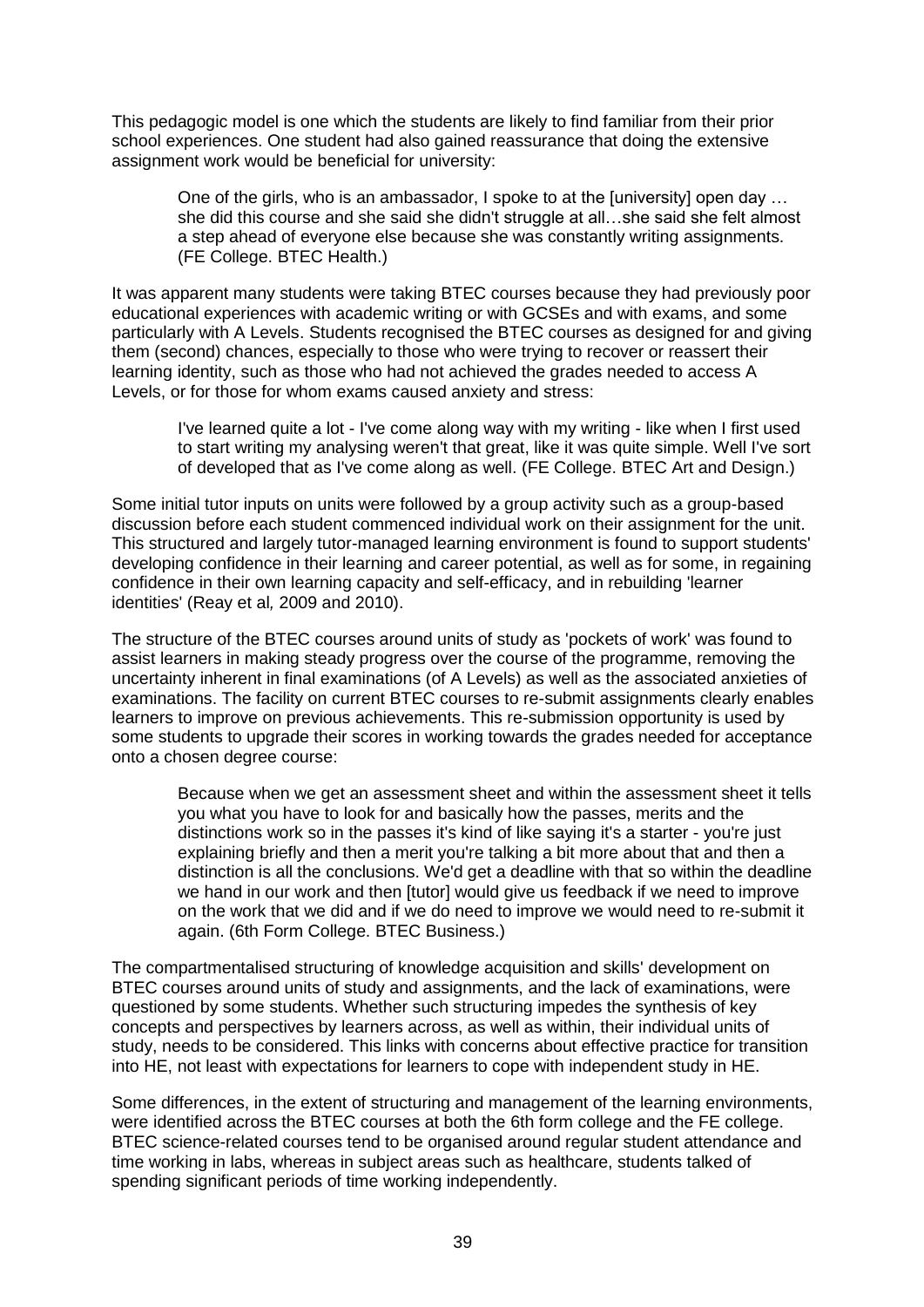The BTEC Forensic Science course at the 6th form college was described by students in terms suggesting they found the learning environment both stimulating and innovative, reflective of student-centred pedagogical practice.

We do mock crime scenes and mock court scenes.

I don't think I'd ever have done anything like the mock crime scenes … I was interested well personally, it's interesting. (6th Form College. BTEC Forensic Science.)

This course appeared to be promoting both coherence across the units of study and highly engaging, collaborative and inquiry-based learning (Laurillard, 2012). Students spoke of engaging in cross-disciplinary investigations, promoting their ability to draw together knowledge, skills and understanding from relevant disciplines and subject areas, including psychology, criminology and law:

You do learn much more than people think on forensic science. You think you're just going to be looking at bodies and crimes and stuff like that but you don't. You go into so much more depth with it, like the psychology side of it and it's just so interesting and honestly you do just learn so much. You learn more, my friend does psychology and I've actually learned more than what she's learned in her two years of just doing psychology. I've covered a lot more than she has and in a lot more detail as well, which is strange considering hers is a full A level and ours is like a little assignment. (6th Form College. BTEC Forensic Science.)

There's like criminology, psychology, all the sciences and it's more sort of wider range of learning. I've learned so much more than I would have done from just doing the sciences. (6th Form College, BTEC Forensic Science.)

However, there was also some disquiet among certain students about potential knowledge gaps in the curriculum covered on their BTEC course and whether the course was providing them with all the cognitive resources for their chosen degree. For example, one student on the BTEC Health who was intending to go on to a paramedic practice degree, commented there had been only one unit on anatomy on the BTEC course. She knew the degree course would feature anatomy and was worried about her own knowledge lacks, and whether this would place her at a disadvantage, especially in comparison with her future peers:

A thing I'm worried about because we've only done one anatomy-based assignment and that was last year and I quite like biology - like I pick it up quite quickly as a subject but I think not having done A Level Biology or AS Biology, I'm worried about that a little bit. (FE College, BTEC Health.)

Some students also anticipated they were likely to experience less variety in breadth of curriculum on their degree course than they were experiencing on the BTEC: attributing this to the more singular subject focus in their chosen university degree course (and this is further explored around 'strong and weak ties' between BTEC courses, degree programmes and professions, in Section 4 of this report). Another student commented enthusiastically on the opportunity HE would provide them to 'focus in' on a subject area, while another commented enthusiastically on being able to connect at university with tutors with significant disciplinary expertise.

The BTEC Forensic Science tutor had created authentic crime scenes and was facilitating learning in the use of these immersive learning environments, evolving the scenes as the students' investigations progressed across units of study. Students were required to thoroughly investigate the scene, working sometimes in groups or pairs, as well as individually: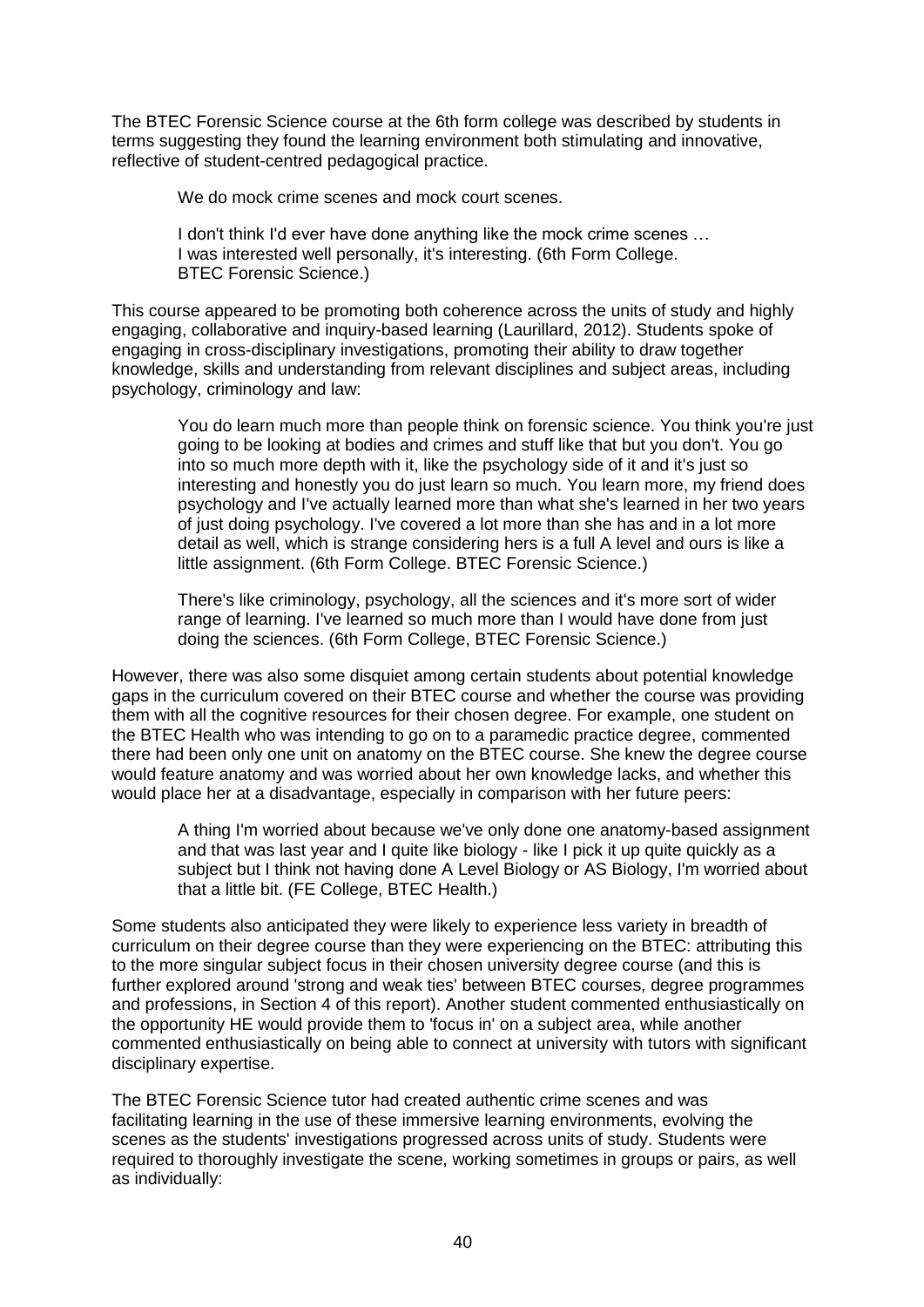Like when we do the crime scene we dip into groups of three or four and then in pairs you go round and it depends on what evidence you are collecting or taking photographs or measuring.

We have to take photos of the crime scene…and we take videos as well. (6th Form College, BTEC Forensic Science.)

Some BTEC courses also featured work placements such as on the BTEC Health where students were required to undertake 100 hours in a range of relevant health contexts; while the work-based route was a highly integral part of the part-time BTEC Engineering at the FE college. The close links with work environments were seen as providing positive and authentic learning opportunities for students, enabling them to draw on work experience in their studies, as well as in helping ground their knowledge and studies to relevant work environments:

I: Do you think … that by doing the course alongside work there's opportunities to put ideas you're meeting on the course into practice in the workplace...would you say that is valuable?

Yeah that is valuable - where we work you have a lot of engineers that have just finished their degree so they're like fresh faced out of university straight into a working environment and you know they'll be able to tell you all these qualifications and tell you all these things but they won't know how to do things with their hands and just a general understanding whereas starting off at the bottom and doing your education, you're going to know both sides of the coin. (FE College. BTEC Engineering.)

I think the opportunities to do placements that's what I like the most. (FE College. BTEC Health.)

The work experiences could also be instrumental and influential, in assisting the students to determine the area of study upon which to focus. For example, a Level 4 child nursing student at the HEI attested:

I initially wanted to do midwifery and that's why I did my health and social course, but then when I had done my work experience I realised that I liked working with children instead. And when I looked into child health nursing or midwifery, midwifery is pretty much adult-based, you care for the mum when the baby is born…so I thought I would change my direction, that's why I chose child nursing [degree]. (HEI. Level 4 Child Nursing.)

#### **The role of tutors on BTEC courses**

There was evidence across the BTEC courses of the active participation of tutors and of the value placed by students on their interactions with teaching staff. Staff:student interactions were clearly embedded in everyday learning practices and in close and positive relationships:

> The teachers are quite supportive. [tutor] bless her, she brought in doughnuts and pastries and juice yesterday morning and we had a breakfast before our exam. They are very supportive of us. (6th Form College. BTEC Childcare)

They're really young, you can approach them like they're a friend.

Our teacher is awesome, she's lovely. (6th Form College. BTEC Childcare)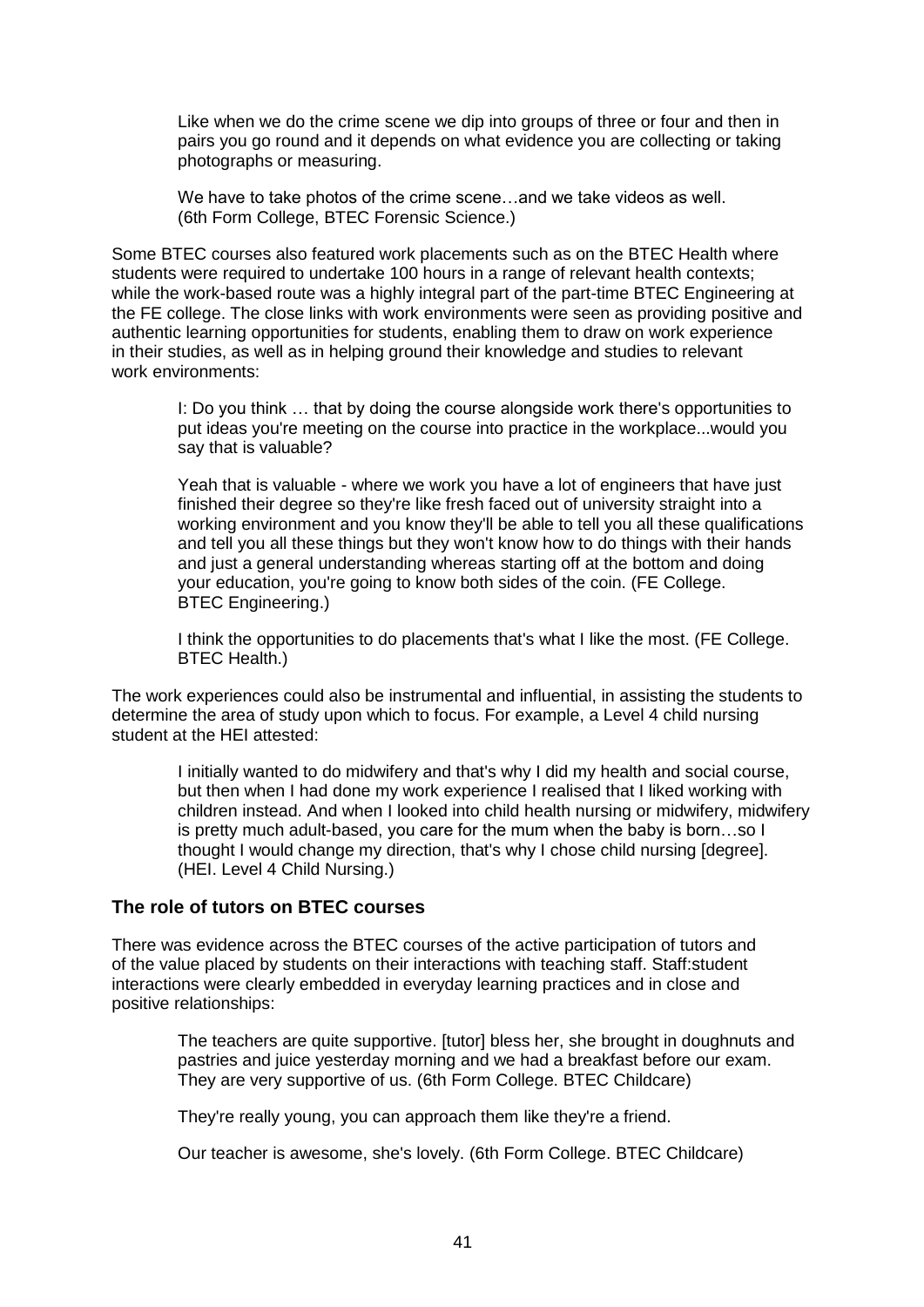If you need a discussion then they'll always find time to do it. (FE College. BTEC Engineering)

We're actually very close with our teachers ... they make us fell very comfortable. Everyone is very friendly with each other, even the teachers. (6th Form College. BTEC Business)

Students also expressed a strong sense of their tutors' monitoring of their progress in close and personalised ways. Apprentices on the BTEC engineering course had a regular 45 minute personal tutorial each week to ensure they were making academic progress and to check if there were any personal concerns. Tutor support in undertaking assignment work also appeared to be closely managed and structured, especially during the first year of the course, with tutors introducing the students not only to assignment briefs, but also working closely with the students to manage study plans at all levels of detail:

There was one point in the year where I had three classes and I had about ten or eleven assignments at the same time and my teacher was like - right these are the ones - just get these ones done and hold off on these ones - make sure these ones are good and then we'll go back to the other ones. (6th Form College. BTEC Health)

Students described how teachers encouraged them to engage with ideas that initially they could not see as relevant or of interest. A student on the BTEC Art and Design course spoke of the tutor having required him to do painting, which the student had not wanted to do. The experience and achievement on the associated assignment work however prompted the student to choose Fine Art as his specialism and favoured medium of expression, along with awareness that he would not have done this without the tutor's insistence:

It takes people out of their comfort zone to try out a lot of different things. If not I wouldn't have been doing fine art 'cause I hated painting. [Tutor] told me to start painting and then I started enjoying it as well. (FE College. BTEC Art and Design)

Another student on BTEC IT at the 6th form college commented:

The teacher's great. My main teacher…left high school to teach here so it's been quite easy for me because I know him from high school and [he] is a very good teacher as well and it just seems like the difference from high school. They treat you more like mature - like an adult, which is really good. They don't teach you like a kid. (6th Form College. BTEC IT.)

Students were aware they would be expected to be able to cope with less tutor contact time and more responsibility for their own learning at university. Students spoke of an awareness of the dangers in a continuing reliance on their current tutors, to direct, monitor and manage their learning.

While monitoring student progress continues across both years of study on all BTEC courses, students described a lessening and transfer of control, such as in them assuming more time-management of assignment work, most notably as they progressed into the second year of the course:

Yeah well this year has been a lot more independent work, I found. Last year, because I think it was 'cause it was our first year, they were more - they were there a lot of the time so they were chasing us up with our assignments and things. But this year they've taken a step back I think, ready for if some of us are going to uni … [though] they've still been really helpful, like if we get stuck on anything. (FE College. BTEC Health.)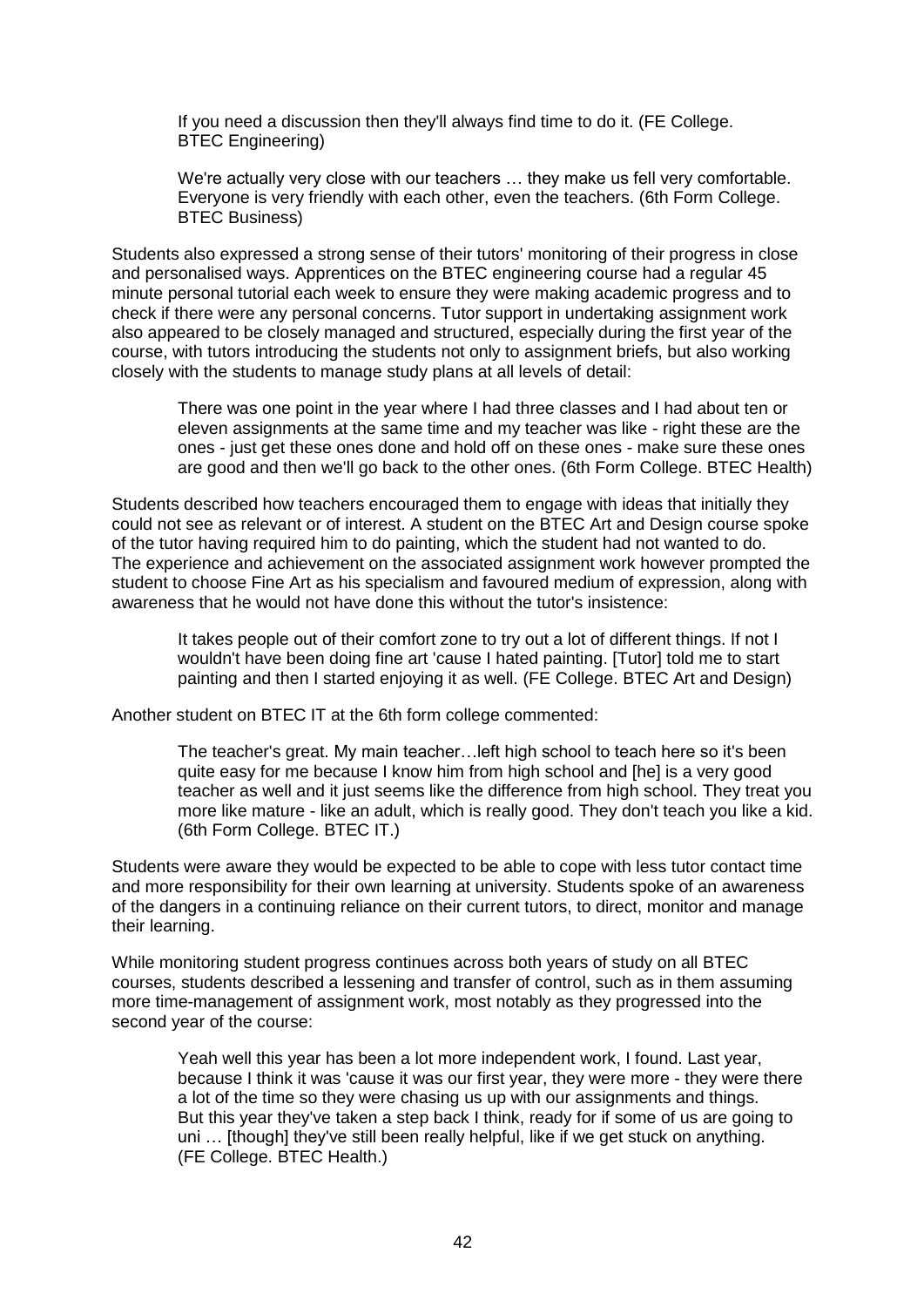The second year sort of got more control over what I'm doing. (FE College. BTEC Art and Design.)

Students frequently emphasised they were being treated 'more like an adult' with increasing expectations for management of their own study plans; for self-regulation. Pintrich (2004) suggests self-regulation involves an active, constructive process whereby learners set goals for their learning and then attempt to monitor, regulate, and control their cognition, motivation, and behaviour, guided and constrained by their goals and the contextual features in the environment.

This strategic pedagogical shift, from tutor to learner, clearly helps prepare learners in a progressive manner for transition into HE, giving them confidence in their own abilities to manage their learning. It accords with both Christie et al's (2006) account of the experiences of students in HE where limited tutor contact and expectations of students to be working independently are commonly experienced, as well as with statements from the interviews with Level 4 students at the Higher Education Institution (HEI) such as:

I've learned to be more organised…making lots of notes…become more organised. (HEI. Level 4 Radiography.)

#### **Assignments as drivers for learning**

Assignment work predominates as the 'driver' for learning on all the BTEC courses, with students working to detailed assignment briefs normally set by the tutor. All assessed work is submitted as individual pieces of work. The emphasis on students undertaking assignments individually was seen as instrumental in developing students' independence, by assisting them in learning to find information, research around topics and in developing their academic writing skills:

[Tutor] doesn't give us like more information 'cause we have to research it for ourselves but [tutor] gives us what we have to do and explains a brief little bit to us and then lets us get on with it. (6th Form College. BTEC Forensic Science.)

Students expressed some concerns around the lack of exams on the BTEC courses, though a number were also undertaking A Levels within the 6th form college and some BTEC courses do include an examination.

For most BTEC courses, the regular form of the assessment is as a written assignment, with reports and essays being most common in all but the Art and Design BTEC, though these also feature as part of those courses. In art and design, students referred to the development of a portfolio of work, often centred round their exploration of a particular medium and typically involves preparing pieces of written work to discuss the medium and (say) associated artists, followed by creation of a tangible artefact, applying their own creativity using the relevant medium.

Students are aware, most notably evidenced among learners at the 6th form college, that their efforts in assignments have a strategic value in relation to their preparations for HE. Students know precisely the grades they need to achieve entry to their chosen university and course of study. They described being able to re-submit assignment work to try and achieve a higher grade if they needed additional points towards university requirements for their chosen degree course.

Assignment work was seen by some of the students as encouraging them to engage with and to integrate knowledge from across a range of disciplinary perspectives. BTEC Health students commented on their research work for assignments as opportunities that encouraged their bringing together of ideas and conceptions drawn from areas such as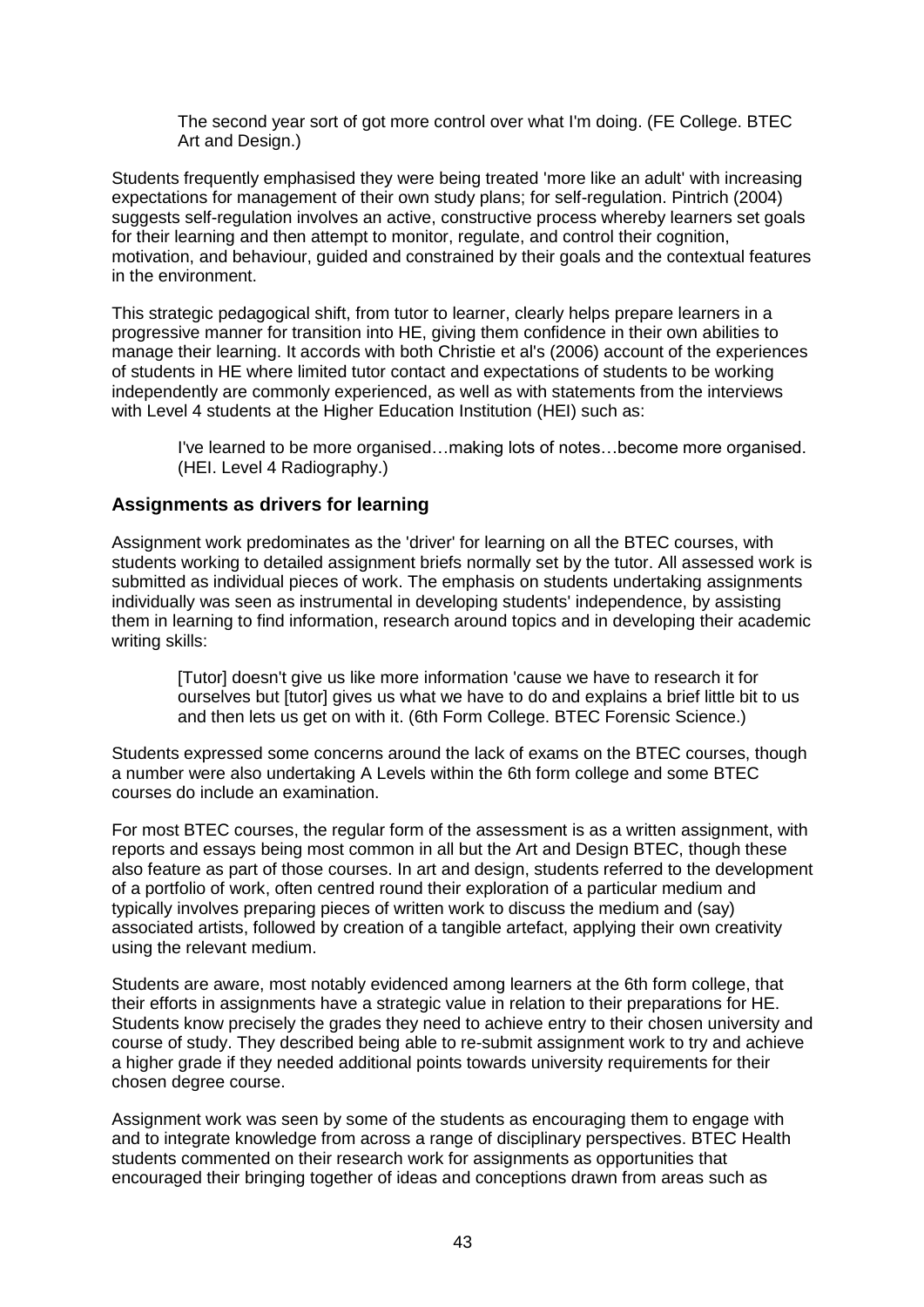sociology, law and psychology. They explained how they were also using well known case studies in their assignments to reflect their own consideration of knowledge from across a range of disciplinary fields.

We get given case studies and that actually helps towards our assignments 'cause we can use that and apply everything to it. (FE College. BTEC Health and Social Care.)

Students described in quite varied ways how they undertook their assignment work. Some described how their BTEC courses had promoted them to undertake supplementary independent research to extend and elaborate the knowledge gained from the tutors' lectures. They commented that the assignment brief encouraged them to engage in broad reading around the assignment focus, undertaking extensive, independent research to find relevant information and resources.

But we also encountered mixed responses in the extent to which BTEC students were using credible and relevant sources, with some commenting on their own rather haphazard approach to finding information:

If I wanted to study David Walker [street artist]…I'll click on Google images and I'll go on one page with all the information and stuff like that I'll need…it's much better to just look online…you want to be researching something quick. (FE College. BTEC Art and Design.)

Also, the BTEC Engineering students (apprentices) suggested their assignments were encouraging them to learn and engage with knowledge in a compartmentalised manner in 'little pockets of work'.

The teaching is usually sort of enough to get you through the assignment. There's not a huge amount of research…the teaching sort of covers pretty much all of that. (FE College. BTEC Engineering.)

These apprenticeship students contrasted this approach to their own prior experience with A Levels, in which the examination structure required them to have a breadth of knowledge in preparation for unseen exams.

Indeed, assessment by exams feature only as a small part on a few of the current BTEC courses. This is part of their appeal to many of the students for opting for the BTEC course:

I struggle with exams and stuff and this is like all assignment based (FE College. BTEC Health.)

… sort of assignments, you've got the time you know the deadlines and you can just do it and get it in where an exam, you're waiting and waiting and waiting… and it just seems like a lot of worrying when you could just get an assignment. (FE College. BTEC Engineering.)

But some students were also aware they would be required to take exams at university and this caused a few to express anxiety and wariness about their lack of preparation to cope with them, with the BTEC focus on assignment work. One student commented on how A level students, as university peers, would not be similarly lacking:

They'll be more prepared for the exam conditions 'cause they've practised with it, whereas we're not used to doing exam conditions, are we? (FE College. BTEC Art and Design.)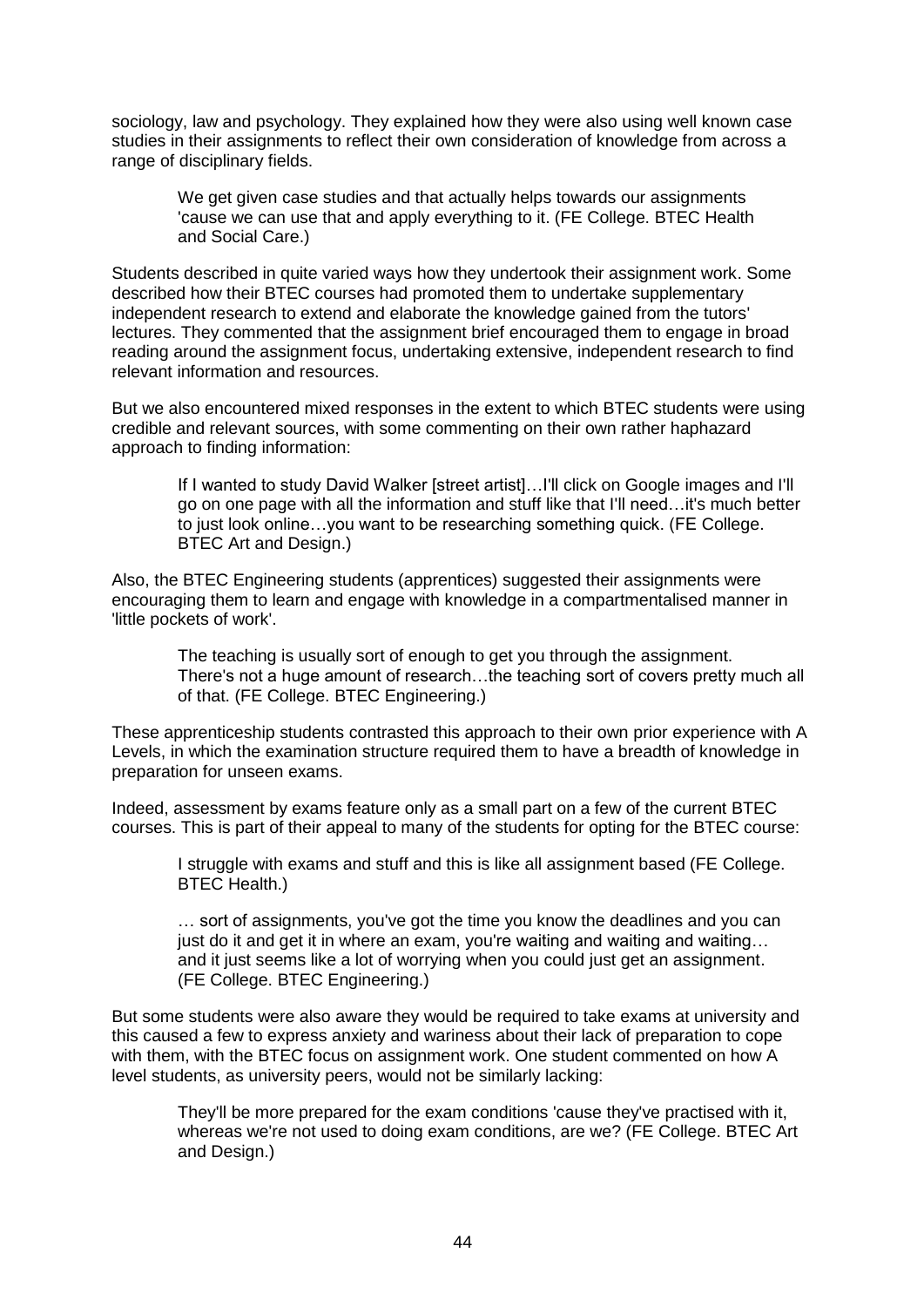Students also expressed anxiety in relation to exams on a degree course:

I know we have exams so there's obviously going to be revision and stuff but I don't know if there's that many assignments - but I'm coming prepared for that …

I: Yeah and what do you feel about the exams - given you've not been doing them for a while?

Yeah that's the thing I'm worried about. That's one of the reasons why I stopped A Levels was because I just got myself in such a state but I don't know. I'm kind of hoping that's all right, well just have to see. (FE College. BTEC Health.)

Yeah via the BTEC it's coursework so I feel a lot more comfortable with that. Looking at foundation degree or degree in general it's exams and things which scare the hell out of me, doesn't it everyone? (FE college. BTEC Engineering.)

#### **Progressing towards independent learning**

It is widely acknowledged transition to HE presents a number of challenges for students. Students need reassurance and a key priority is developing their confidence while slowly withdrawing frequent low-level instructions. (Thomas, Jones and Ottaway, 2015: 33.)

Among all the BTEC students there was an awareness and acceptance that HE would require them to take more responsibility for their own learning, and that the transition to being independent learners would require levels of maturity and confidence in themselves as learners. Some were confident in their preparedness:

I think I'm needing that independence at the moment and the learning - I know it sounds like a bit nerdy, but I'm really looking forward to the learning. (FE College. BTEC Health.)

Students across BTEC courses frequently described doing assignment work and the investigation of sources and independent research activities to find information for their assignments, as an 'enabling process' for the development of information and academic literacy. The development of referencing skills and an awareness this would be important at university was commonly referred to in association with coursework. There was genuine belief these experiences would stand them in good stead for study in higher education and were providing them with resources for engaging effectively in study at a higher level:

Like they've taught us how to text reference and the Harvard referencing system and how to use sources and that as well and they've made us keep up to date with deadlines as well, which will keep us up to date with all the [HE] work. (6th Form College. BTEC Forensic Science.)

Some students commented on the development of time-management skills, but the experiences were varied. Some realised their skills were being improved by having set coursework deadlines, while others were finding that working to assignment deadlines was causing them concern and anxiety:

So you set yourself a plan of the work you want to get done that day…and you'll make sure you get it done…but you've got to sort of plan it for yourself. (6th Form College. BTEC Forensic Science.)

Expectations of preparedness for being an independent learner were not focused solely on skills in time management and in finding information for themselves. Some students were also developing their own voice and their understanding in their subject field and were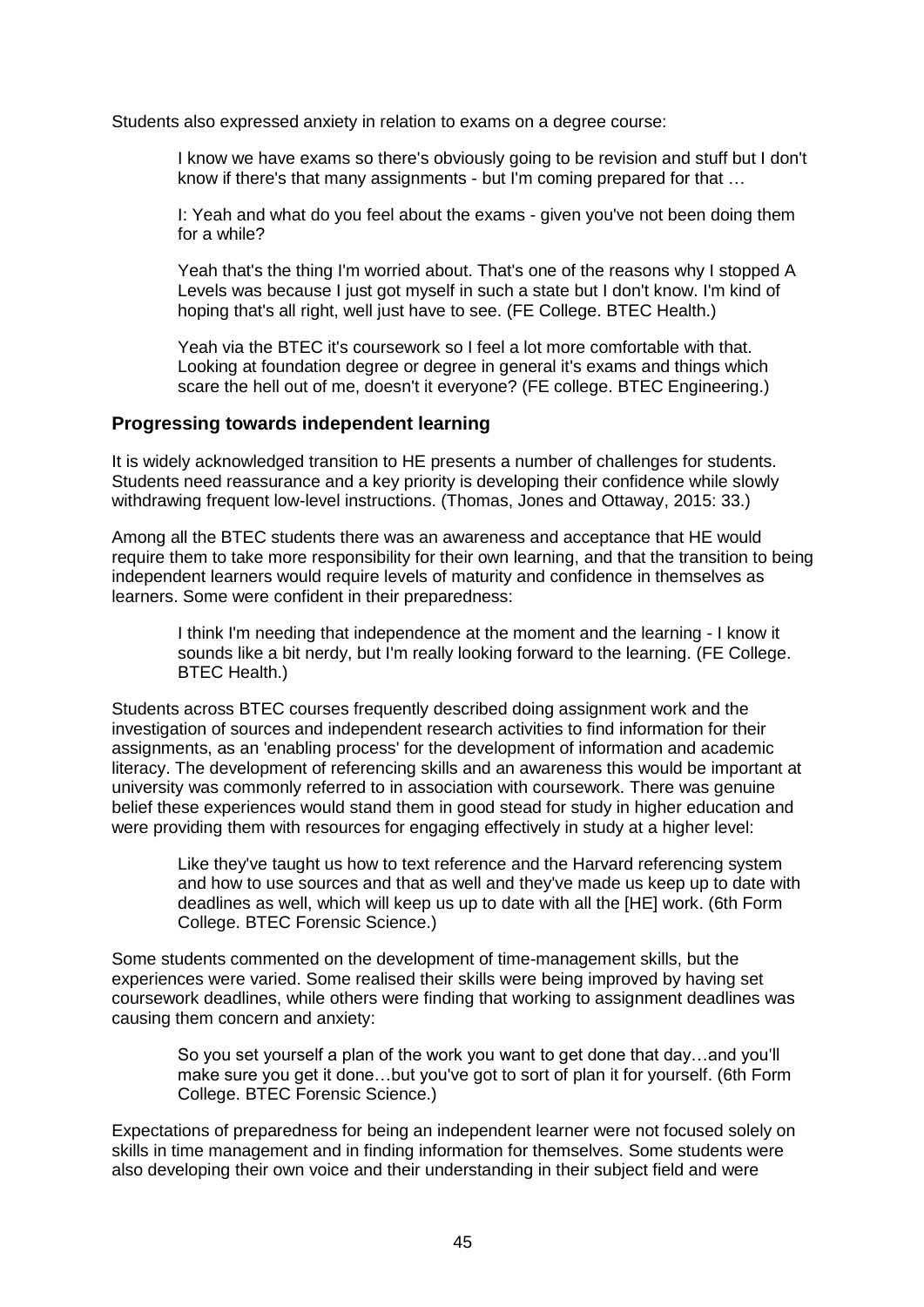beginning to looking forward to meeting variety in viewpoints, with opportunities to exercise their own ontological perspective:

I don't know - I have no idea what it's going to be like [at university] other than I think I'll be treated like an adult a lot more and I'll be able to voice my opinion. I don't think if my opinion would change much but I'll be as happy to have someone to listen even if they don't agree with me, just be able to like speak to me. Like at school you can't. (6th Form College. IT & Music Technology.)

Students commented how the structure of their BTEC course had increasingly shifted responsibility for the management of learning and the ownership of learning activity, from the tutor to them as the student, over the length of the course. This was mentioned particularly at the FE college, notably on the BTEC Health course and on the BTEC Art and Design, when students astutely emphasised how the second year had seen a significant shift away in the locus of control from the tutor and putting responsibility onto themselves.

It's totally up to us, that's what they've said haven't they?…so what they're saying is if your work is late there's no one here to mark it so the decision is yours and I think a lot of people have struggled with that this year because they were really on us in the first year 'cause we'd just come from school and I think they were easing us out of it. When I look back it was quite similar to school, come on keep going. This year it was just like, do it great. (FE College. BTEC Health and Social Care.)

But BTEC Forensic Science students at the 6th form college expressed similar views:

This year was more independent. Because we'd done it last year they gave us a bit of help but we had to plan all the experiments ourselves and book the lab when we wanted it and our class had to do it so we had to make a list and the teacher pretty much didn't do anything for that. (6th Form College. BTEC Forensic Science.)

At the 6th form college, this was reflected in learners' statements about the expectations of their tutors on them as students, such as in a decrease in the 'spoon-feeding' some students felt typified their previous school-based educational experiences:

And if you don't get the work done they do give you numerous warnings, especially in the first year they do give you numerous warnings like - get the work done, get the work done and there's a couple of people that have just said well, I don't really care that have already been kicked out because you either have to have that mentality or adopt it or goodbye 'cause they haven't got the time to sit next to you and tell you what to type for the course and you've either got to want to get the grades or you haven't. (6th Form College. IT & Music Technology.)

One student described Directed Independent Learning (DIL) time, used on a regular basis, when students were expected to focus on their coursework. This also gave them time for catching up on any missed work with tutorial support available, if needed. One student described using this time to get ahead on his course:

Yeah we have independent learning sessions called DIL - it's directed independent learning and we use them, the Pods for that like outside of lessons.

I: Okay so these DIL sessions are additional to the course?

They're just time for us to do - say if we're behind on a piece of work, it's time set aside for us to get up to date or even go ahead of where we're supposed to be.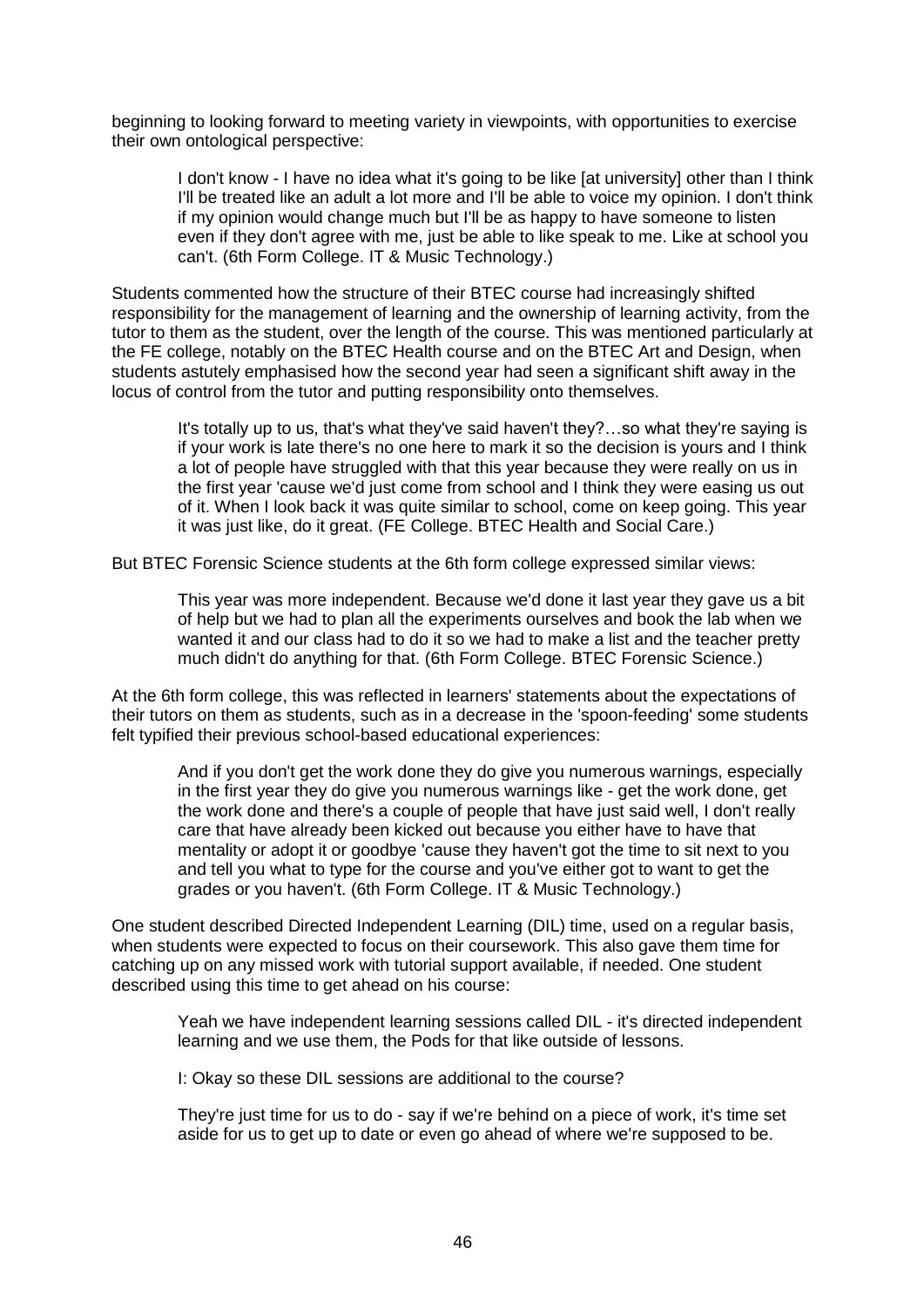We're not forced to do it, no. It's just there to give us help on when we should do independent study. BTEC is a lot about independence and just doing it all yourself and that just gives us help on when we should do it outside of lessons.

I: Right so what kinds of things do you do in the DIL sessions then?

Coursework.

It's mainly just what you feel that you need to do. So say I've got a task question on say unit 42 that's due in on Friday, I'll do that in the DIL session.

It's quite helpful. …that's why I finished my course so early because I just did all my work in my DIL time. (6th Form College. BTEC IT & Music Technology.)

Students described being organised and having plans as important to their development as independent learners. One student at the 6th form college commented on taking ownership of his own learning, undertaking one unit entirely independently:

When [name] my ICT teacher, she fell ill, we didn't have a proper teacher to teach us because they had to find someone to replace her for the time and I was just about to start a new unit - it was spreadsheet modelling and I thought I've been here for two years now or nearly two years and I feel I'm quite independent and stuff, I thought I'll just - 'cause I'm going to do it anyway, I thought I'll just do it completely on my own without any of the teacher's help and yeah, I done it all on my own, finished all the pass, merit and distinction tasks and overall when I sent her it for the final mark, she said I got a distinction for it and I was happy like 'cause I'd just done it completely independently without the teacher's help and I thought I would never have been able to do that in the first year or when I finished school or anything 'cause I was never independent but this college and BTEC has really helped me to become independent. (6th Form College. BTEC Music Technology.)

Other students outlined how they were managing coursework alongside often multiple, other demands on their time, notably with part-time jobs and work placements. However, many were able to describe coping with these substantial demands in positive terms, such as assisting them in the development of management of time needed for university.

That looks good on uni the fact that I can hold down a full-time job and do college because I'm going to do mental health nursing so I'm going to be doing all my placements, all my coursework and I'm still going to need a full-time job to support myself … universities will look at the fact that you can balance and time management all of what you've got going on in your life and still come up with the grades you need. (6th Form College. BTEC Childcare.)

Work experiences, whether organised as part of the BTEC or as an additional activity (undertaken for financial reasons), were seen as part of the development of students' relevant skills and experiences for moving into HE.

A BTEC Art and Design student commented that his particular specialism meant he was required to find information and develop his specific subject knowledge in this field more independently. He was aware his tutor could offer academic advice on academic writing and technical advice on drawing but he was also aware that the tutor's knowledge of his very particular specialism was limited.

There was also awareness that the college environment, whether at the 6th form or FE college, was distinctly different from earlier experiences in the school environment. Most frequently students felt they were treated more as adults in the college environment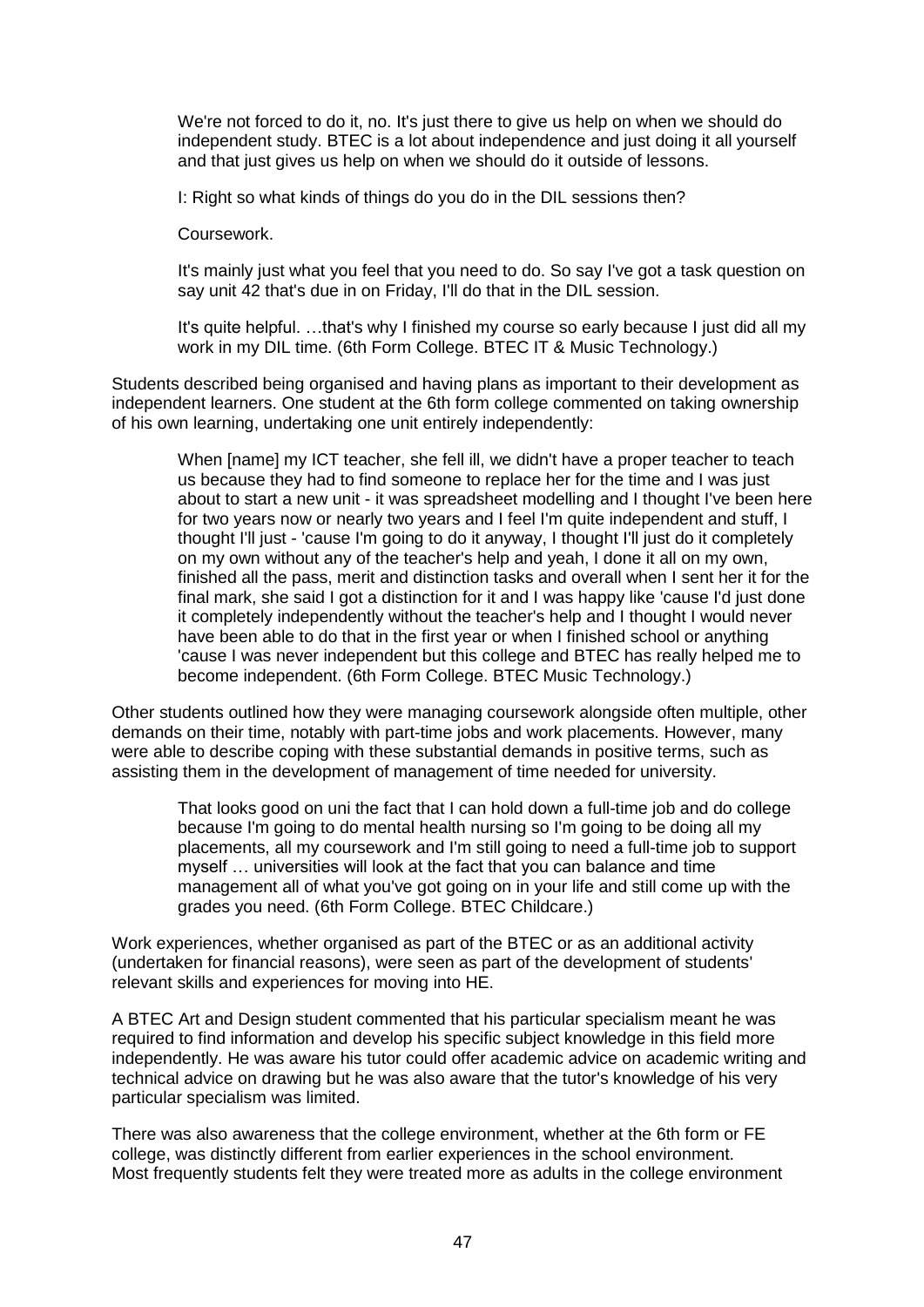than they had been at school. Use of tutors' first names was cited as representing the different kind of relationship with tutors from those at school. Students spoke of how the college environment was actively leading them towards feeling fully adult:

We've got the feeling of being treated like an adult here but it's not quite at university level so it is preparing us a little bit and then we'll be treated completely like an adult and we'll be expected to be independent and it's just a step along the way so we are prepared now because we know the levels, understanding what we need to do and it's prepared us so we're not worried. (6th Form College. BTEC Forensic Science.)

There was also a comment by one student that the steps to independence could be made more purposefully on their BTEC course, particularly to prepare them for coping on their chosen course within a university, where the cohort sizes in their area of student was anticipated to be large:

I think maybe in the second year we should be left to our own devices a bit more. (6th Form College. BTEC Childcare.)

#### **Learner independence and Level 4 students**

BTEC students were explicit about expecting to have to manage for themselves far more with less direct tutorial support as they moved to being independent learners in HE. This expectation was also confirmed by Level 4 students at the HEI when asked for their own experiences and advice to new students about to commence in HE:

Don't expect to be spoon-fed. Be prepared for how independent you need to be. (HEI. Level 4 Child Nursing.)

'I think for me it's been more of a learning journey. At the start you think I don't know it all. But you're not going to know it all, that's why you're here and you are going to learn and get things wrong, but being able to learn from it and that's good… It's definitely made me more independent…has helped me building confidence in me'. (HEI. Level 4 Graphic Design.)

A Level 4 midwifery student described the shift as a 'natural step', from being provided with the necessary information on a pre-entry course, to managing independent research at the HE level, commenting:

You were always fed all the information whereas here you just go and find out a bit more for yourself…you feel it's the natural step. (HEI. Level 4 Midwifery.)

A business studies student commented on the independence associated with being given details of assignments in advance:

You have to prepare yourself, you know what you're working for which is really helpful and gives me a wider range…for developing my skills….I know what I'm doing, I'm building up slowly, slowly looking forward. It's given me a different way of appreciating what I'm going to do as I go on [whereas in college] you were less independent because you've still got tutors chasing after you. (HEI. Level 4 Business Studies.)

Radiography students noted that learning to do things by yourself in HE, while challenging, could also be a positive experience: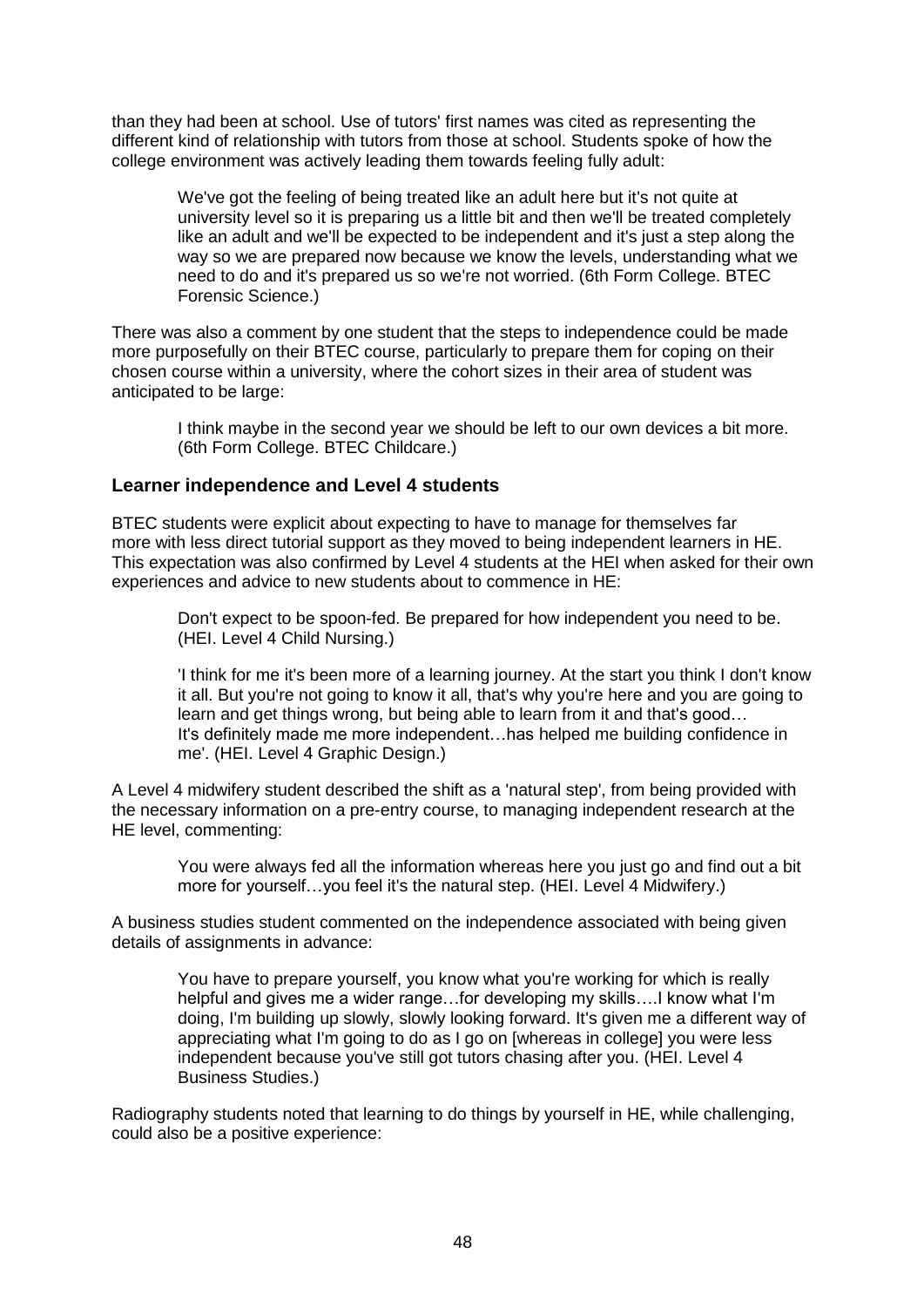I think it's more personal and all round, you learn to do things by yourself and you do get yourself through things which is like a good learning curve. I would just encourage everyone to go to university.

I probably have changed…I think I've relaxed a little bit...not as uptight as I was. (HEI. Level 4 Radiography.)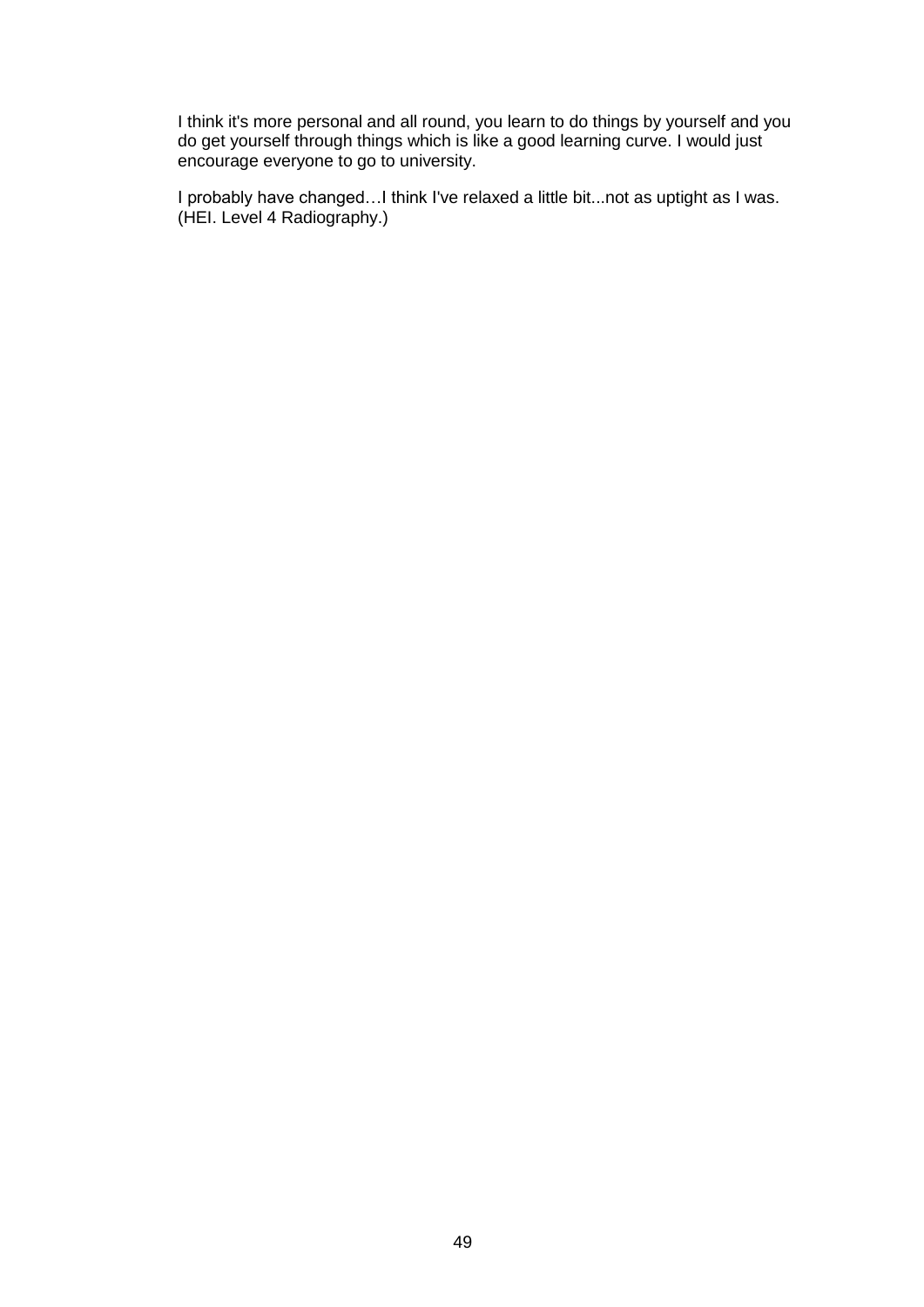## <span id="page-52-0"></span>**Section 4: Professional Participation and Professional Identity**

## **Summary**

Acceptance into a professional field is seen as a strong motivational factor for many students undertaking the BTEC courses at both the 6th form and FE colleges and for the degree choices made by Level 4 undergraduates at the HEI. The work placement element of the BTEC programmes enables students to experience a variety of work contexts and contributes to their decision making in degree choice. For some, study on the BTEC course is a fully integrated part of their professional participation as on the BTEC Engineering, or is a significant feature of health-related Level 4 HEI programmes.

Many BTEC students display a strong sense of vocation or professional identity with particular professional areas, and this is influential in their HE decision making. The workrelated element of HE courses is regarded by level 4 HE students as contributing to a sense of 'difference', marking them apart from students not on work work-related HE courses. A professional allegiance appeared to be more important than the value or interest students might see in being in or progressing to HE as an endeavour or experience in its own right. A work-related degree is seen as a critical step for many students towards a chosen career. This is also seen to be highly gendered and often influenced by family in aspirations and connections to specific professional contexts or careers. BTEC programmes can be depicted in terms of having 'strong' to 'weak' ties with both HE degrees and professional fields.

#### **Participation in the professional field: work placements and work-integrated learning**

Acceptance into a professional field is seen as a strong motivational factor for undertaking the BTEC courses by many of the students interviewed at both the 6th form and FE colleges. The work placement element of the BTEC programmes is valued in enabling students to experience a variety of work contexts and in contributing to their decision-making in degree choice. The BTEC influences students in the choice of their degree. On the BTEC Health course, for example, students experience a range of contexts from school environments through to hospitals and care homes. From these experiences, students feel better informed about which area to choose for their degree. This focusing on work placements in progression to professional level work also accords with views held by professionals themselves (Bennett et al, 2008).

BTEC students explained how placements provide opportunities to build confidence and familiarity within a professional community in readiness to move into degree study at the HE:

We do our placements as well.

Yeah like placements are so helpful 'cause honestly…

You see it all and like when they go through things like I just done one at the [hospital] on the maternity ward.

Like we used to be like pre-schools and stuff like that thinking 'Oh God,' but now we actually go into hospitals and things and like when I went there they were taking me all through the forms and again it was just all stuff - I'd seen one of the forms. One of the forms she had shown me I'd seen as like an appendix on one of our units that our teacher had just showed us out of kindness to say you're going to come across - and I thought, 'Oh I've seen that, you know - so many things...' I just felt - and now I feel really ready for uni. I feel that there's no areas, apart from obviously that I am going to become a specialist nurse whatever, as a whole I feel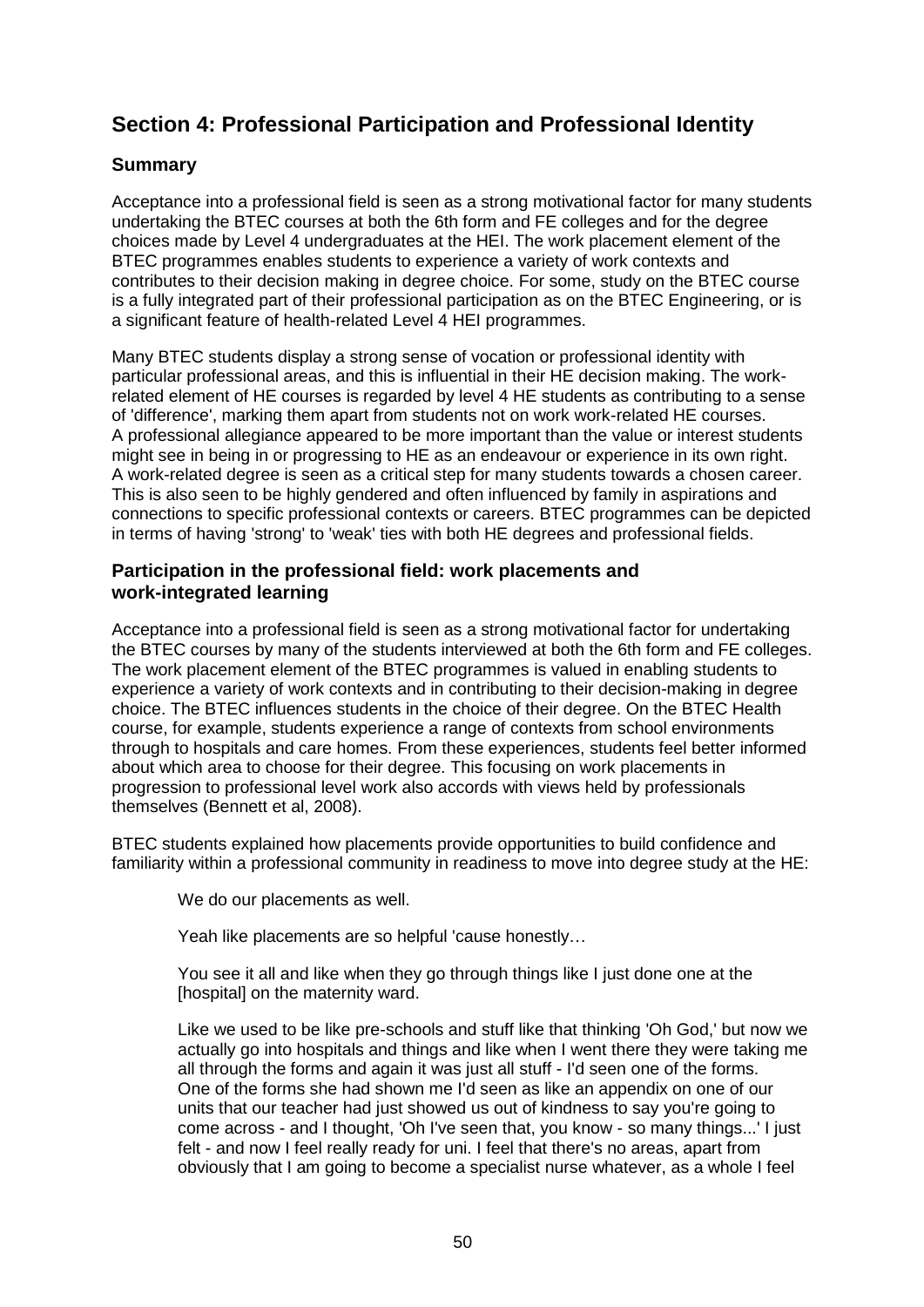so prepared, I feel that there's nothing more I need to know. (FE College. BTEC Health and Social Care.)

Students at HE level were also aware of work placements as important sites for learning and for the integration of learning in practice settings. 'A work placement can inculcate new employability skills and *reinforce* the application of vocational techniques learned in the classroom' (Bennett et al, 2008: 106, italics used in the original).

Level 4 undergraduate students at the HEI, were articulate about the importance of professional links and work experiences. Work-integrated learning has been used as a scale of student engagement and satisfaction in relation to students' positive transition into higher education (Coates, 2008) and acknowledges the growing importance of the integration of employment-focused experiences into HE study.

One Level 4 child nursing student at the HEI, commented on getting 'insights into what the real child is like' through the placement, making a case for the value of placement experiences within, and from the outset, of the HE study programme.

Level 4 child nursing students suggested they had not anticipated such long placements so soon after commencing their course. But they and the midwifery students described how they had gained confidence from the work experience as well as how much they had learned already, especially in developing practical skills and procedural knowledge:

We didn't expect we'd get that far. (HEI. Level 4 Midwifery)

Several students spoke of being 'thrown in at the deep end' with work placements. But they also emphasised placements 'were a real highlight of the programme'. There was consensus in the value of strong links in a clear programme path to employment and that this was a strong motivator in their choice of degree 'You wanna get something out of it in the end, don't you?' There was strong value linked to gaining a sense of legitimation within the professional community, and of this being enabled through work-integrated learning.

The main worries and challenges expressed by level 4 students doing work experience were in being able to cope with independent study work while also doing work placements. In terms of seeing going to university per se, as an opportunity for enriching educational experiences and engaging in the broader aspects of university life, none of the level 4 students interviewed in focus groups or interviews, expressed this as an important or influencing factor in coming into HE.

Level 4 Child Nursing and the Level 4 Midwifery students enthused about the importance they placed on work experiences and professional community participation in learning skills for their chosen area:

Now we've got the experience and a lot more information and knowledge than we would ever have got doing any of the lectures.

I didn't think we'd be able to do the things we've done.

I didn't think we'd get that far.

I'm more confident in my practical abilities. (HEI. Level 4 Child Nursing.)

I feel like I fit in better in placement because I'm a learner by doing…I love it when we're doing practical things, that's what sticks in my brain…I have to work so hard…really hard to put things on paper. But when I'm there doing things, they just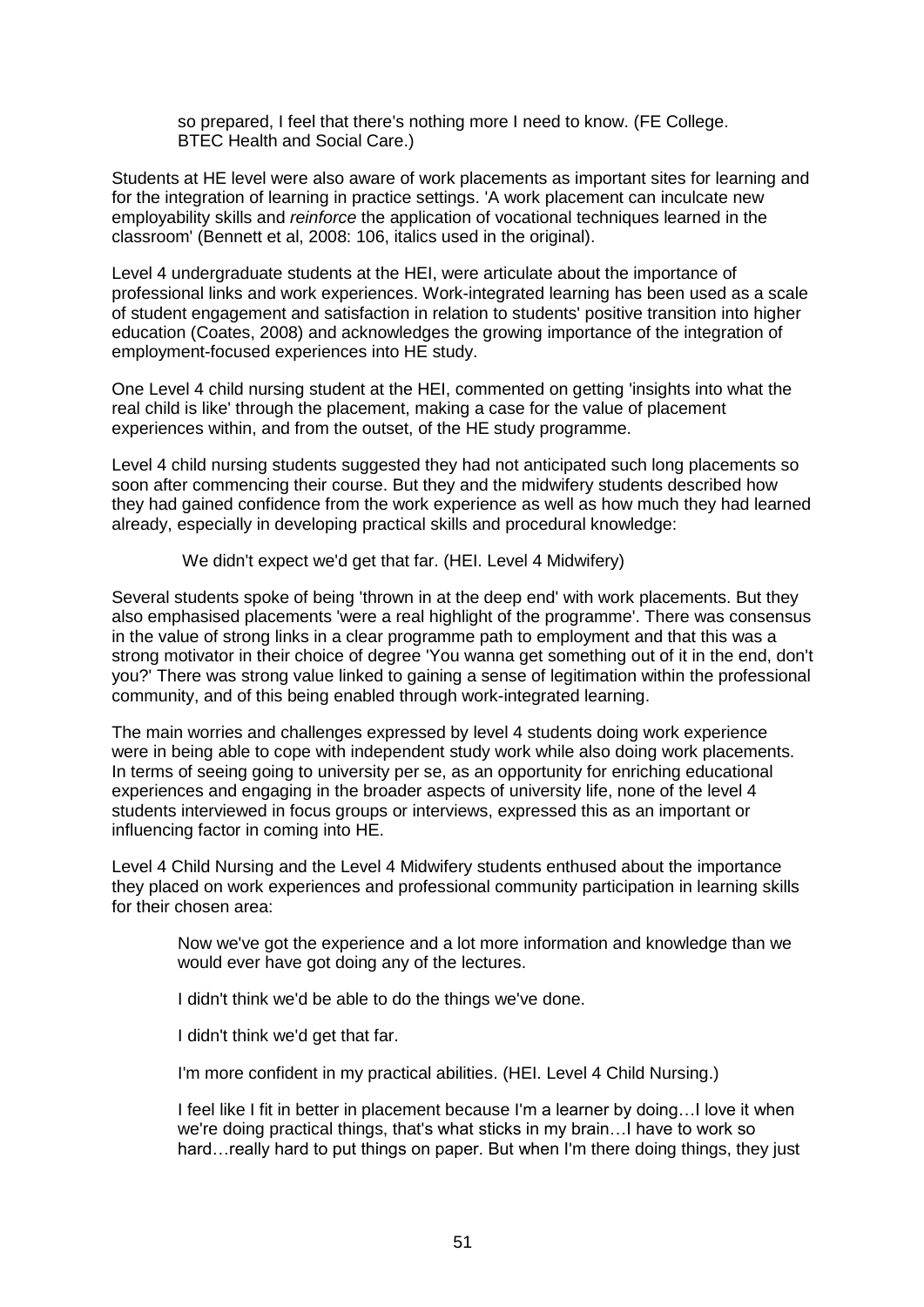sort of flow, so that's why I love it, that we're out on placement more, it's fantastic'. (HEI. Level 4 Midwifery.)

The radiographers are all quite nice but every so often I'll admit I don't know anything and they do remind you that you're not meant to know everything…you're here to learn... we're meant to be learning... cause we just want to do it. (HEI. Level 4 Radiography.)

The structure of the BTEC courses also afforded other opportunities for authentic learning (Colley et al, 2003) relevant to developing the requisite skills for the workplace such as problem solving and managing projects:

I do ICT, which is a subsidiary and music, which is a diploma so I do more of music and some of the things that we do in music technology is - what we're currently doing is we're learning how to do events management: how to set up gigs, how to use social media to promote and different promotional methods and trying to get in contact with PR companies. Another one is we're making albums and we were getting bands in to record them so we learn how to use a studio and recording equipment and some other ones that we have done is composing music - learning how to write songs - the different techniques in writing songs, different genres and that kind of thing. (6th Form College. BTEC IT & Music Technology.)

Several BTEC students talked positively of the practical and applied focus of their BTEC courses with the use of authentic projects or simulations for their assignments such as in the use of the 'crime scenes' on the Forensic Science course, in special effects projects on the BTEC Art and Design, and in organising a music gig on the BTEC Music Technology:

Yeah … just the overall experience you get from it. Just from like the work 'cause I'd never experienced some of those things before like being able to play a gig or even set up a gig or get a band in and record them and just meet them and see how they play - I've never experienced that before and it's college that's given me the opportunity to do that - just try new things, play new instruments 'cause they've got pianos, bass guitars and all that thing and just hear other people play as well 'cause you get like people who play flute come in, saxophones - you experience them playing as well. I never had that kind of experience before and this college has really given me the opportunity to see all that and be a part of it. That's one of the main things I enjoy - 'cause I never had the opportunity before and this college has given me that. (6th Form College. BTEC IT & Music Technology.)

Another student mentioned the visits and exhibitions they had attended as part of the course in helping them make connections with professionals in their field:

Euro Gamer… that was good - I liked the opportunities and the amount of trips opportunities they offer.

I: Right - connected to your course or just general ones?

Yeah this one was connected to our course.

We were doing a gaming unit at the time so Euro Gamer - big sort of - there was loads of developers there just to go and meet. (6th Form College. BTEC IT.)

One BTEC Business student described role play and immersive learning activities on her course: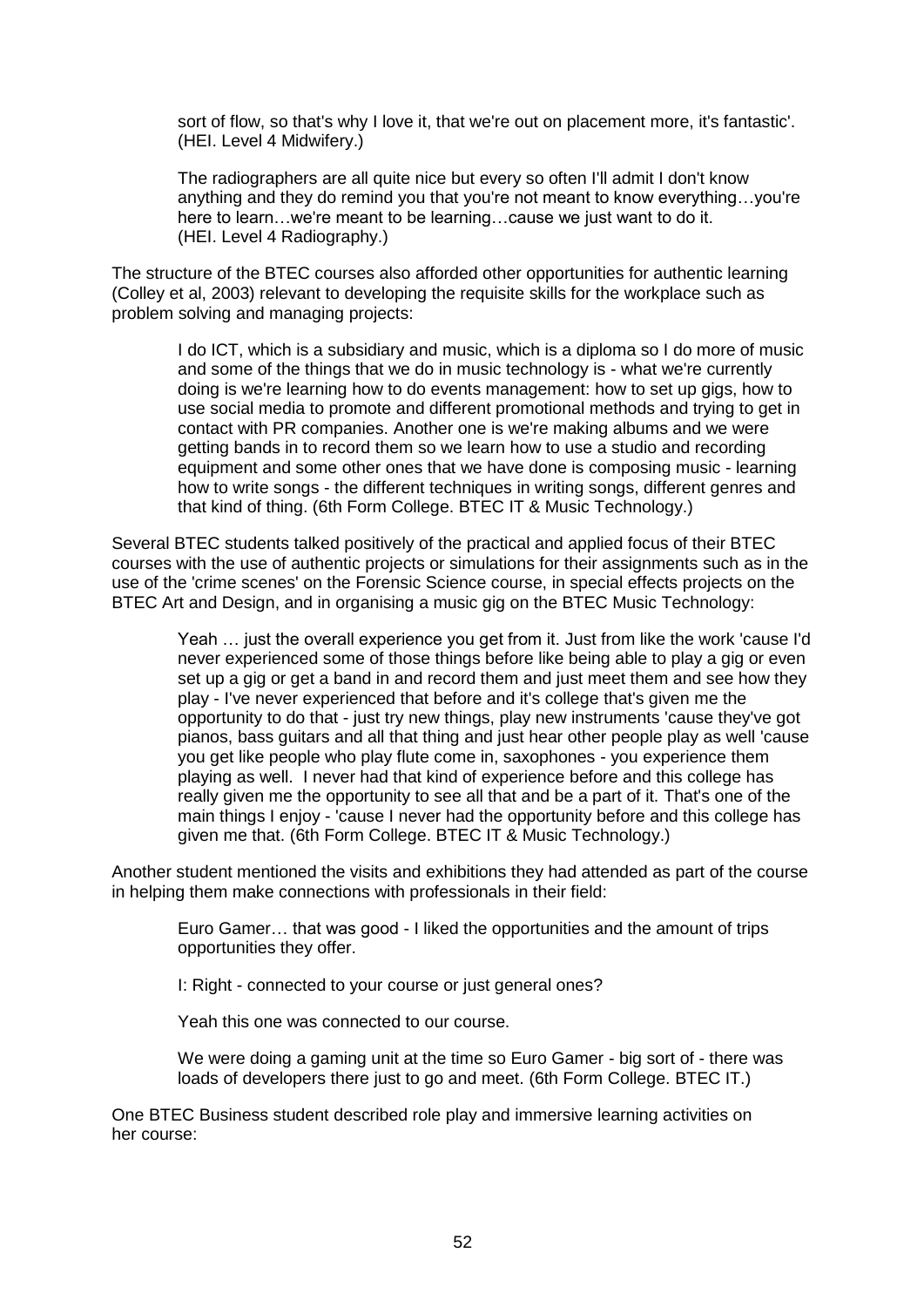At the moment we're in one of our classes doing about health and safety and legal acts. It's based on the college so we talk about the risk assessments and what they have to go through and how it affects the business end of the college overall and in my other class we're doing about our own businesses so we have to pretend to make up our own business and talk about how we're going to start it off and how much money and things that go into it and the long term effects that's going to come from it. It's basically like the business is real and we have to go through everything. (6th Form College. BTEC Business.)

For one group, study on the course was a fully integrated part of their professional participation. This was the case on the BTEC Engineering, where students attended the college weekly for a day, while working full-time as apprentices. This integrated approach was viewed positively by students, enabling them to develop relevant practical skills and draw from their work experiences, alongside acquiring professional competence and theoretical knowledge:

I've always known that I wanted to go into something hands on sort of like engineering or whatever so while I was at school I just sort of looked for a lot of apprenticeships or maybe I sort of thought a little bit about going to uni but I think I'd just rather work and study a bit as well - sort of get a bit of a mix rather than it just be all academic and come over clever and then not know how to work with my hands so I looked through a lot of apprenticeships schemes, just applied for some and got one. (FE College. BTEC Engineering.)

Another Engineering student had been able to use the BTEC to help him gain an apprenticeship:

> Yeah - when I started this course I wasn't an apprentice I was working in a supermarket and so I just went back to college to get into this sort of work. I've only been an apprentice since November so it's definitely got a lot more interesting now I've got the job to go with it. (FE College. BTEC Engineering.)

The apprenticeship was also influencing this student's ongoing learning choices:

I was going on to do a degree straight after this, off my own back and carry on with it but then I got the apprenticeship. (FE College. BTEC Engineering.)

The BTEC courses are regarded by many of the students as able to accommodate their individual, different and specialised interests especially in the second year of the course, when more independent work is expected of the learners and when their own intrinsic motivation and specific interests help them to manage and control their own learning.

One Level 4 midwifery student also asserted that 'being totally focused on midwifery makes it easier*'* in terms of academic challenge than coping with the range of subjects that had been studied on an Access to HE course, adding about the HE course 'You're learning what you want to learn, aren't you?' (HEI. Level 4 Midwifery)

### **Developing a vocational or professional identity**

The concept of 'habitus' (discussed in Section 1) can also be understood in the context of the 'fields' within which individuals act, including within professional fields and Colley et al (2003) suggest the concept of 'vocational habitus'. Lave and Wenger's (1991) work has also been influential in advancing the concept of learning not as acquisition but as participation. They argue it is social participation, rather than cognitive acquisition, which enables newcomers to learn from more experienced practitioners, and it is intimately bound up with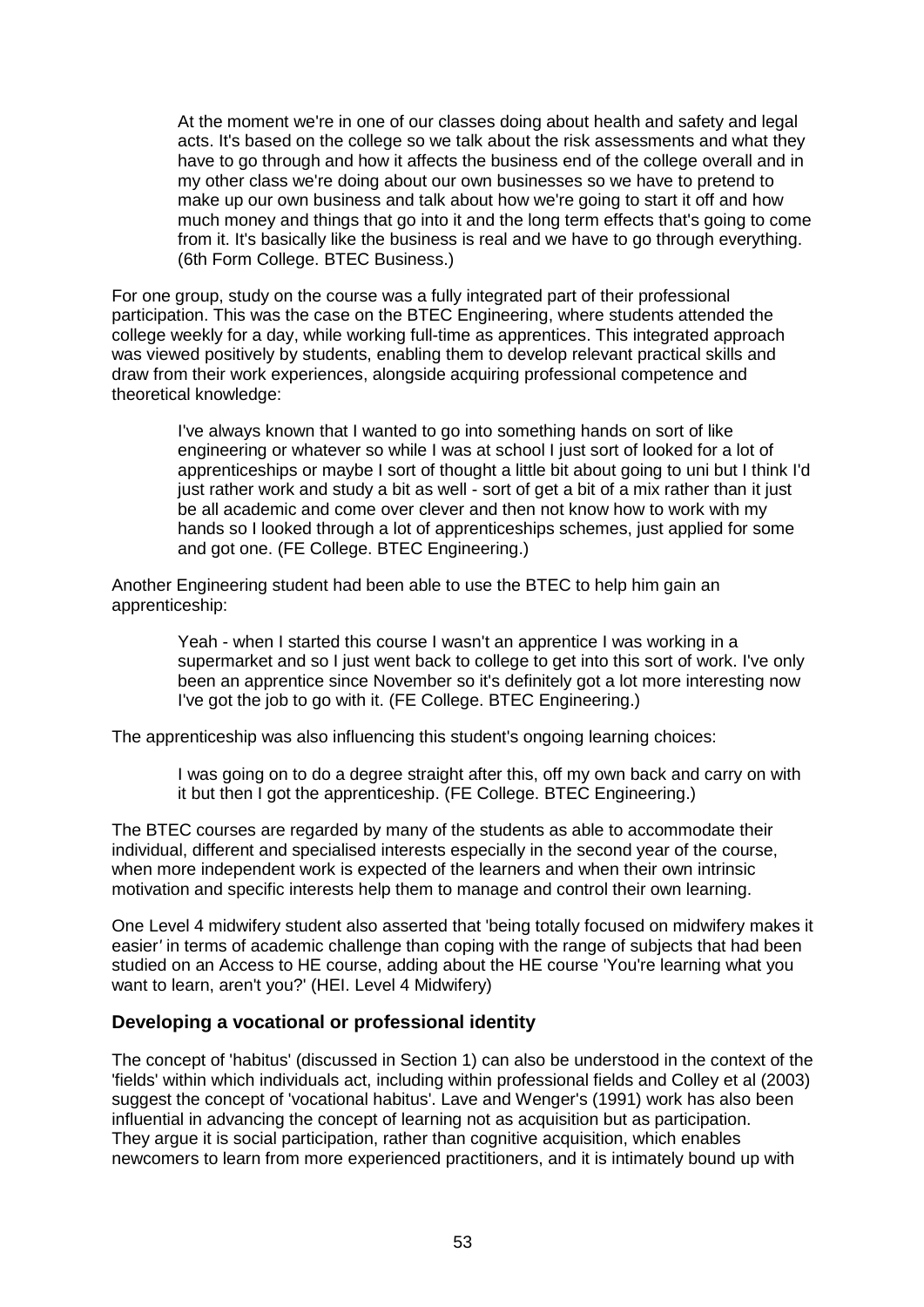the social context in which it is situated. Immersion in the social, cultural and emotional aspects of work are not merely factors which influence learning, but are central to it:

Social communities are in part systems of relations among persons. The person is defined by as well as defines these relations. Learning thus implies becoming a different person with respect to the possibilities enabled by these systems of relations. To ignore this aspect of learning is to overlook the fact that learning involves the construction of identities…identity, knowing and social membership entail one another… (Lave and Wenger, 1991: 53.)

One Level 4 radiography student explained how the work placement had provided a sense of 'fitting in':

But I do feel like I fit in…my first placement I found really hard because I think I was struggling because it was so new and this placement made me feel like a different person. I suppose I found my feet…yes I do fit in now. (HEI. Level 4 Radiography.)

Both BTEC and Level 4 students were aware of the importance of the degree experience in preparing them for a profession and its role in their professional enculturation: in 'becoming' within the vocational or professional context:

I'd always encourage people to really think about you know their pathways afterwards. Don't go [to uni] just for the sake of it. (HEI. Level 4 Business Studies.)

Situated learning enables early or novice, 'legitimate peripheral participants' to acquire and develop the competencies required for work at professional level as well as to help individuals to gradually construct professional identities in relation to their communities of practice (Lave and Wenger, 1991). The BTEC students were aware learning to participate in the social and cultural practices of their professional area would be crucial in developing their own professional identity.

Work experiences are also highly instrumental in helping students acquire and develop a stronger vocational self-concept and the ability to reflect constructively on issues related to work (Bennett et al 2008). One BTEC Engineering student described his own learning as within an integrated work-based learning community:

I suppose 'cause we've all got the sort of working in the sort of like an engineering trade and studying sort of together, everyone's pretty easy to get along with. I think there's that sort of like balance between doing some work and then just having a bit of a laugh as well. I think that's just sort of like the work-based attitude, I suppose sort of working hard at work sort of carries over to your course and all the sort of banter side, I guess, as well. I don't know really how that would be with full-timers but I think certainly apprentices or people looking to get into that sort of thing or maybe have been doing a bit of work and trying to get into engineering, you're all sort of singing from the same page, I guess. (FE College. BTEC Engineering.)

For the Level 4 Child Nursing students, the choice of attending a local university was intentional, reflecting these learners' strategic and focused reasons for being at university which was to gain their degree. It was not influenced by desires to broaden their general academic experiences but was wholly focused on seeking enrichment within the professional community.

Child nursing students expressed a strong sense of vocation and calling to the profession and this was prominent in their thinking about themselves, even as students in higher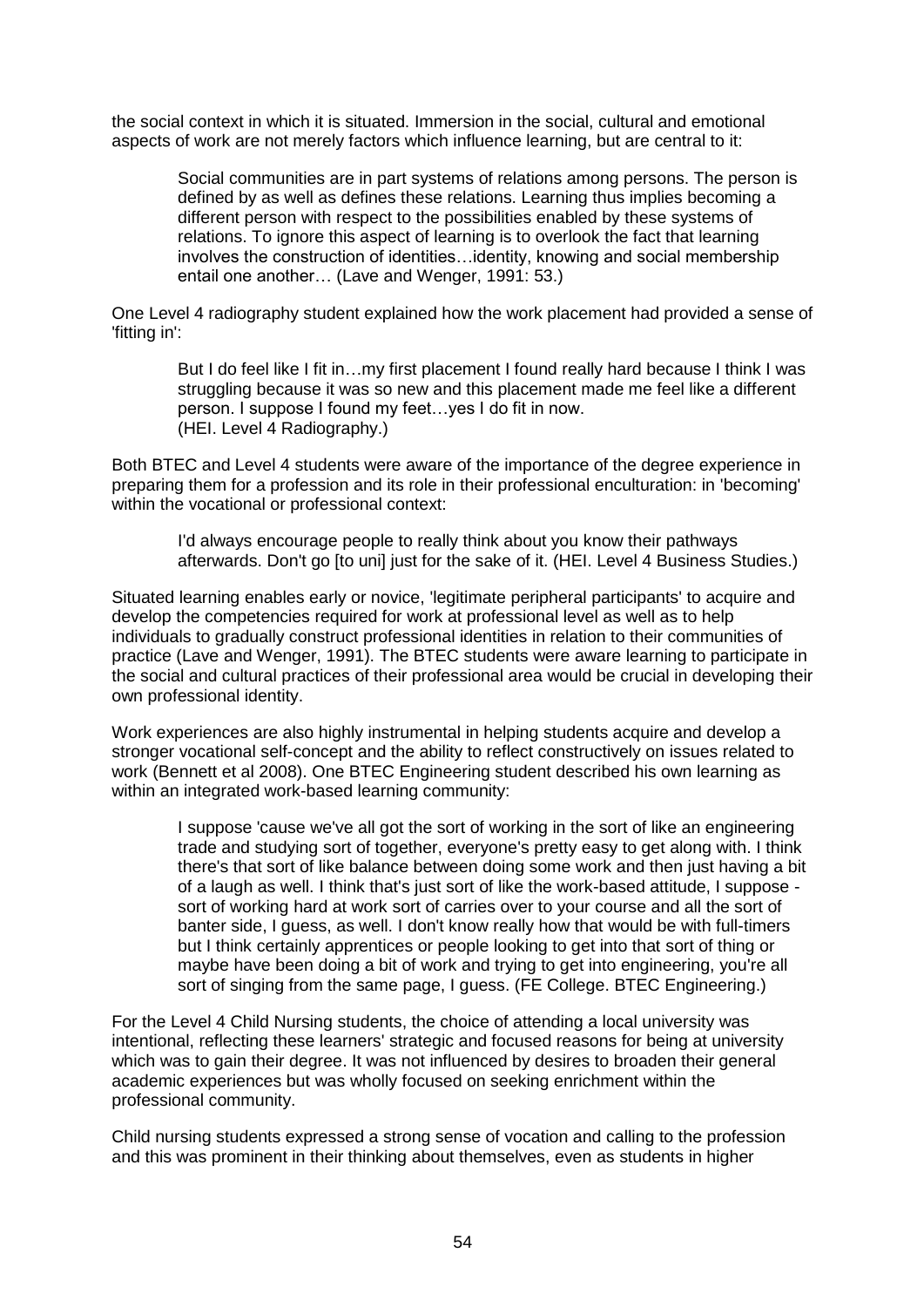education. Colley et al (2003) suggest vocational habitus requires a 'choosable' identity for the individual, one that falls within their 'horizons for action' (2003: 16).

The findings signal the centrality for these students in seeing engagement as a professionally oriented construct, over and above them seeing engagement as an HE-oriented focus. The data suggests the criticality of the students' sense of engagement and confidence in 'becoming' within the disciplinary and professional field from the outset of HE study: a sense of legitimate (albeit peripheral) participation in a community of practice (Wenger, 1998), gained not least through the work-integrated and authentic learning opportunities offered in HE. Heightened for many in that coming to university to study is a critical and strategic step towards legitimated 'being' in the professional community.

#### **Choosing a work-related degree**

A work-related degree was seen as a critical step, notably towards a chosen career for many of the BTEC students. It was also apparent this choosing was also highly gendered and influenced particularly by the student's family and life experiences. Several students expressed the importance of having a clear goal and planned career pathway in thinking forward to their university degree:

I'm really interested in designing and historical buildings so that's what really attracted me… when I first came here…at the opening [of the 6th form college building] all the architects came here so I was talking to them about it and they offered me a work experience for two weeks so I went…and the college helped me with that...I've always had a goal sort of thing...I wanted to be a fashion designer/architect. (6th Form College. BTEC Art and Design.)

I've always known I wanted to be a forensic psychologist so I knew this was the best bet of doing something close to what I wanted to do and it will get me where I want to go so that's why I ended up here…I want to speak to a murderer. I want to know why you are doing what you are doing…I'm going to university to do forensic psychology. (6th Form College. BTEC Forensic Science.)

The BTEC course was instrumental in achieving the plan, in 'realising the steps': including for one student on the BTEC Forensic Science, who had determined she wanted to study biosciences at university:

I couldn't go on to A levels because I'd done badly in my GCSEs…but because I decided to retake one of my sciences they took my worst grade, so I failed one of the sciences…so I couldn't do A levels here. Also because I didn't get a high grade average…they were like you can do fast-track GCSEs, which is doing all my GCSEs again to try and get a better average or they said you could try forensics but have a think about it…it will open the same doors as A Levels and I'll still get to where I want to be. (6th Form College. BTEC Forensic Science.)

For some, this realisation had not been apparent to them at the start of the BTEC course, but was now emerging, aided particularly by the tutor:

Yeah I never had interest in uni in the first year. For some reason in the second year it just came to me that I wanted to do it. It mainly was 'cause the teacher was telling me all about it saying there is always a choice either to go to a job or apprenticeship or uni. He's just telling me about each one and just saying about how - 'cause he went to uni - and just saying how uni really is and just the whole process of it and that's what got me interested. (6th Form College. BTEC Forensic Science.)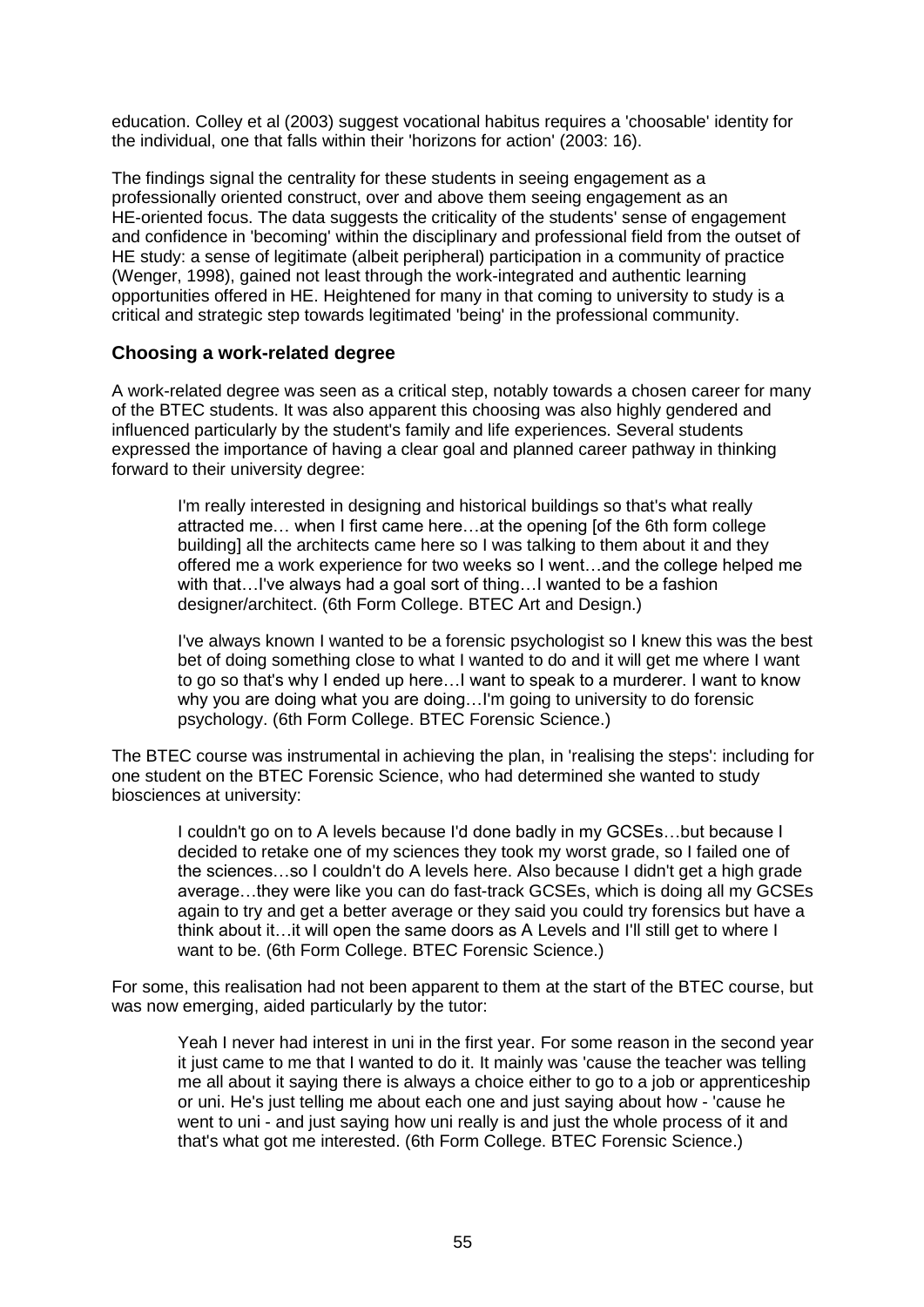The thing that got me interested was, it seemed to me just like you go to a job and get a decently paid job, but I thought if I go to university it just opens a lot more opportunities. (6th Form College. BTEC IT.)

The students liked that their BTEC courses involved professionally related experiences such as placements, and could see the benefit of the work experiences in developing a relevant repertoire of skills and experiences, as well as adding to their knowledge for applying to university. One BTEC Health student commented on being able to answer questions at university interview with confidence, drawing on direct experiences from her placements. She claimed without these experiences, she would have struggled or not have been able to answer effectively.

For some students, the choice of the university location was also motivated by a consideration of the professional opportunities available in the area of the university. For a Music Technology student, knowing Brighton to have a lively music scene was influential on the HEI choice:

I'm going to study music business, of all the subjects and that is what I'm hoping to do for next year and this year - yeah - and I'm hoping to have a job beside that as well, hopefully something in the music industry. That's what I'm hoping to do. (6th Form College. BTEC IT & Music Technology.)

Students could also see the strategic value of getting a degree. Two of the forensic science students at the 6th Form College commented:

I decided to go to uni 'cause the outcome of it will be much better than not going at all 'cause say if I went and got an apprenticeship it wouldn't guarantee me a job or anything like that and the wage is such, the salary wouldn't be as good as if I'd gone to uni and the course I've decided to do is like a sandwich so the third and fourth year I'll go to a placement and do work experience there and I was told the majority of time, I think it's around 90%, they employ you and the employment rate is good as well. It's very similar to an apprenticeship how they take you on but then you go very steadily and that's why I've chosen to go that route. (6th Form College. BTEC Forensic Science.)

I just think it will help me get into a job I want instead of just going to have a look for a job I want and not having the qualifications to actually get into it. Even if it's like low down, I could work my way up eventually. (6th Form College. BTEC Forensic Science.)

#### **The influence of family on degree and professional choices**

Menzies' (2013) review of the aspirations of disadvantaged school pupils found they were often high, but that commonly such young people, and their parents, lacked the knowledge and connections to provide reliable insight into how to achieve their career ambitions.

Family interests and traumatic personal experiences were also motivating students in choosing their degree course especially, but not exclusively, among those on health-related BTEC courses. One student hoping to go into mental health nursing confided:

My dad has a lot of mental health issues…so it's a kind of personal motivation to do it… his dad died when he was 15 and he's had a lot of problems… I've always wanted to work with adolescents to sort of help them change their lives. (6th Form College. BTEC Health and Child Care.)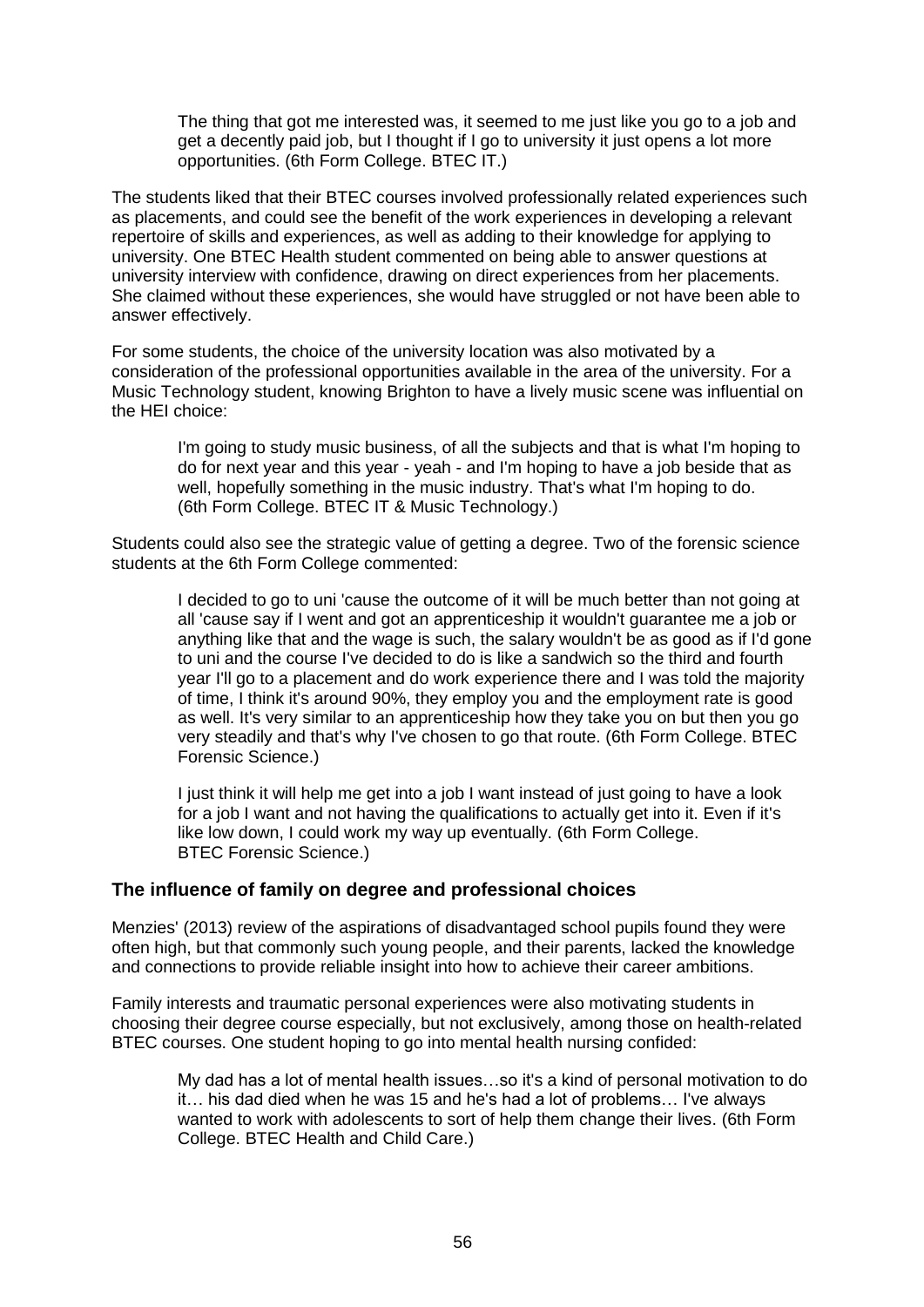Another wanting to do a social work degree spoke candidly from personal experiences:

My sister was hit by a car when she was younger and she's part brain-damaged so my mum would receive help with her from social workers because her anger issues were ridiculous. Mum just couldn't control her and then my brother grew up to be very troubled as well so we were constantly getting them round and we pretty much see them once a week…when they would say something like 'Why haven't you thought of this?' or 'Why haven't you thought of that?'…and I'm just like well if I can take it from being in that family situation and then taking it from the professional side then hopefully it would be awesome…but the fact that social work opens a lot of doors anyway so even if I don't want to go down the social worker route, it still opens a lot of doors for me. (6th Form College. BTEC Health and Child Care.)

One student explained that several of her family were involved in health and caring professions and this was leading her towards doing social work for her degree. Another had a close relative working as a paramedic and this had led to her own choice in her degree also around paramedic practice. A BTEC Health and Social Care student said:

I've always wanted to be a midwife so I wanted to do Health and Social Care wherever I went…and my Mum was a support worker and things like that so just influences like that. I was kind of clued up with it anyway so I just enjoyed it and thought, go for it. (FE College. BTEC Health and Social Care.)

Another Health and Social Care student said:

My Mum is a family support worker and she's highly qualified. She's just got another job as a mental health support worker so she's in the field. She's got a lot of friends who are like midwives, nurses and things like that. (FE College. BTEC Health and Social Care.)

Whereas mothers and female relatives were often identified as having influenced female students studying Health and Social care, the male student on BTEC Engineering identified male family role models:

A lot of people in my family work in engineering or sort of similar jobs to me, working with your hands, I suppose. (FE College. BTEC Engineering.)

My step Dad's in engineering but he kind of went the City & Guilds route rather than degree route. I think now he regrets not doing it because a lot of it is electronic and electrical now whereas in his day it was based on mechanical so a lot of his skills are out of date or not required or you know, you can get a mechanic everywhere it's the electrical skills that they want, isn't it so? (FE College. BTEC Engineering.)

I didn't really think there was a lot of information apart from like talking to my Dad 'cause he worked in engineering or talking to sort of cousins and stuff and getting some information about what ways to go. (FE College. BTEC Engineering.)

The family influence was also apparent in students wanting to make their families proud of them in having a 'profession':

When people ask what you do for a living you can be proud and talk to them about work … you can say 'I'm an engineer dong this' and it's quite a respected job isn't it? (FE College. BTEC Engineering.)

However some students were still uncertain of themselves in where to go next though still expressing professional allegiances: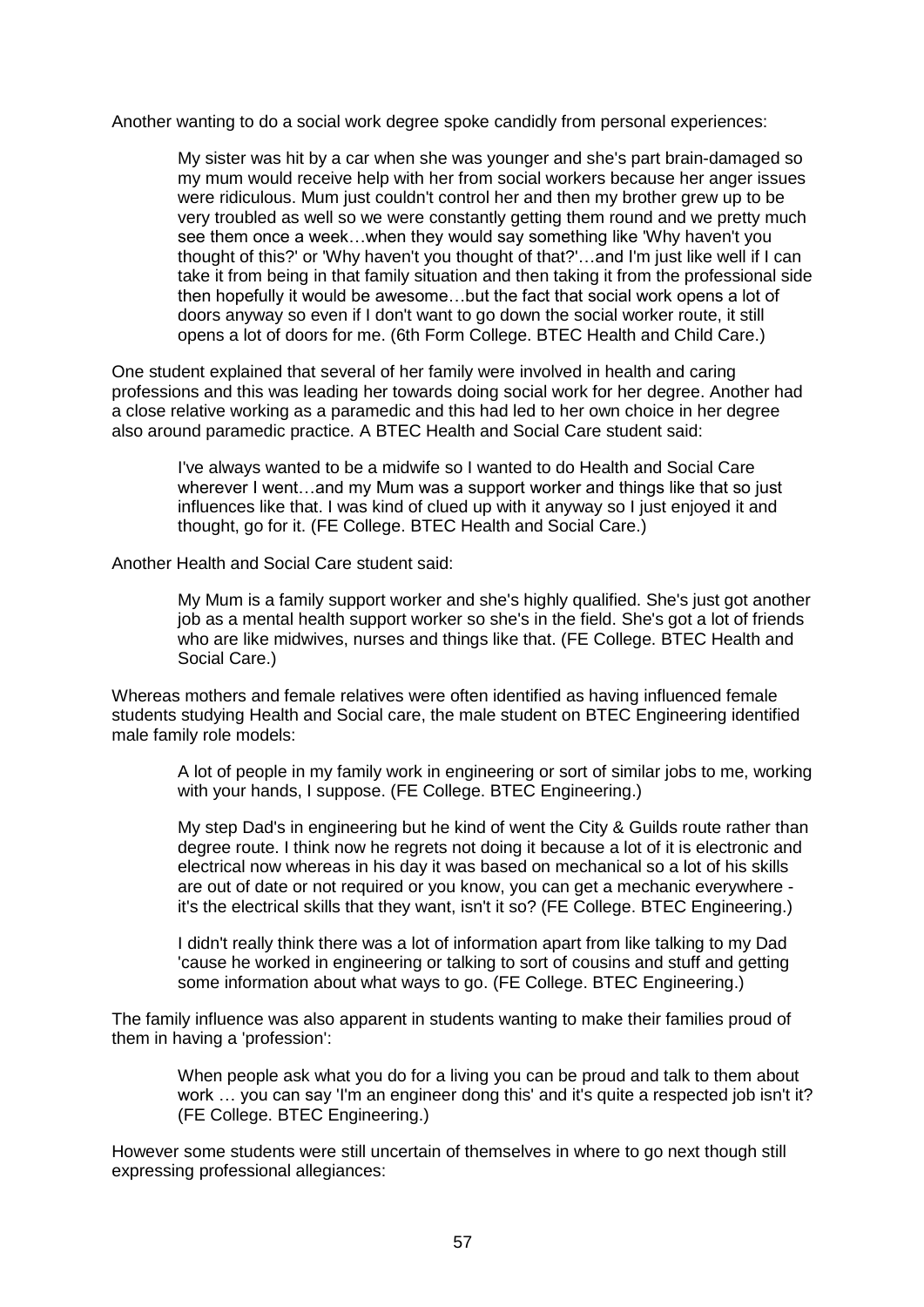I: But you're planning to do a foundation degree here?

Maybe…I'm a carer at the minute [but thinking about] doing like a kind of like social people skills kind of course - what is that called?

I: A social care course?

Yeah, yeah well if I do that then I can like, in the future - like obviously not anywhere near now, but I could then think about doing a nursing degree. I was a carer - well I looked after my Nanny for like seven years but that was never too hard until the very end 'cause she had dementia. I've always wanted to be a nurse and I've never known how to do it obviously 'cause I'm not clever enough and obviously you're going to need maths and stuff like that but I'll probably think about all that sort of thing. (FE College. BTEC Art and Design.)

Many students confirmed that parents and family were supportive and proud of the students' achievements. There were comments positively made in respect of these students having identified and chosen a career and now being on a pathway towards a career or profession. There were reports of family comments about students 'bettering themselves' and about the degree leading to a respected career, for example, in engineering:

My step dad's always been in chemical engineering and manufacturing and stuff so I've always been fascinated by how things work and engines and bits like that but it's always been more of a hobby. (FE College. BTEC Engineering.)

#### **Strong and weak ties between BTEC courses and HE or professional fields**

The BTEC programmes can be depicted in terms of '*strong'* to '*weak'* ties with both HE degrees and professional fields. Strong ties were seen when BTEC courses linked into specific degree programmes and professional fields. In interviews and focus groups, BTEC and Level 4 students presented a range of arguments about their reasons for choosing their current courses and their intentions in making those degree choices.

Students spoke of choices being centred on and informed by a pathway into a specific vocational area or profession i.e. in a 'strong tie*'*. Students recognised their current course gave them opportunities to develop appropriate knowledge and relevant skills to enter the relevant professional area or community of practice. BTEC Art and Design students, for example, clearly focused on progressing to a full university degree in Art and Design, albeit via a foundation degree while the students further developed their portfolio in more specialised and focused ways with a clear and closed trajectory towards specific careers.

One BTEC Art and Design student declared an appreciation of the specialist focus on the course which enabled him to focus his learning for the equivalent of 3 A Levels in Art, whereas taking an Art A level would have required him also to undertake other A Levels not in Art. The Art and Design students were conscious that development of their expertise and knowledge in Art was more important to them than a broad-based development in their academic achievements.

BTEC Engineering students were part-time students, working as apprentices and integrated within the professional context, following trajectories to full legitimation in the professional community (Wenger, 1998). By combining BTEC with apprenticeship they were following a highly focused, staged and incremental approach to development of their professional knowledge with eventual progression to a foundation degree before undertaking a full degree (if company sponsorship continued). Watson et al (2009) comment on how vocational degree programmes provide opportunities for participants to gather different forms of relevant 'capital', which are likely to be influential in ongoing success within the professional field: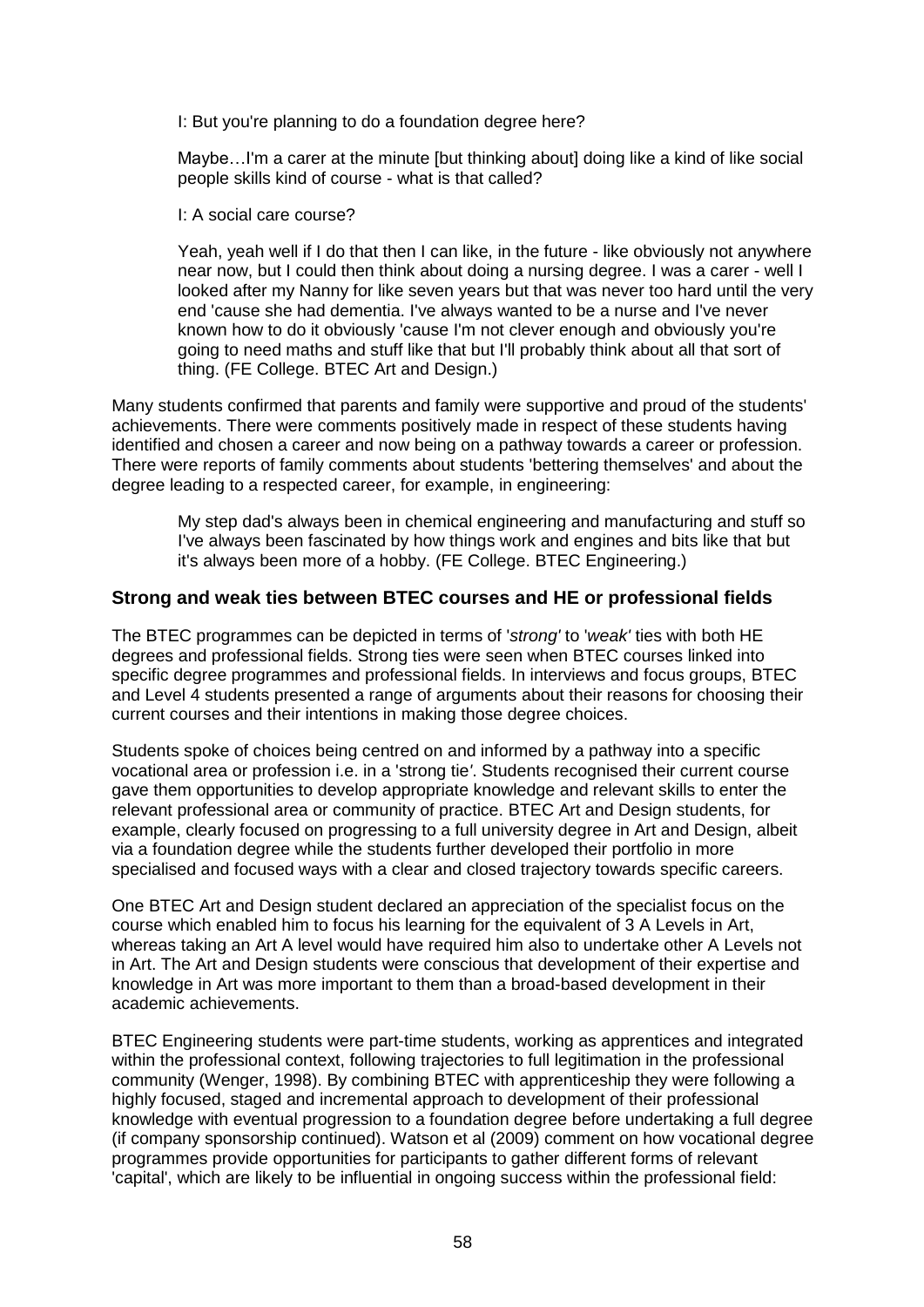In engineering, the only real way up is engineering manager and then beyond that you've got your engineering directors but it's engineering. They do their graduate scheme, which I thought if I done my degree, I can do the company graduate scheme and then that fast tracks you to a director. (FE College. BTEC Engineering.)

Yeah but I guess because our primary business isn't engineering, it's sort of we fix it and keep it running and put new lines in and stuff like that where there's a lot more of the manufacturing and sort of production side. To some degree you can sort of move between 'cause I know some manufacturing managers have gone into engineering and engineering into sort of team managers so I suppose there is a bit of leeway that way but I'd say if you stayed in engineering or stayed in production there'd be a lot more production opportunities than there would be in engineering. (FE College. BTEC Engineering.)

One engineering student contemplated how the BTEC and HE study might continue to be integrated but this was dependent on cost effectiveness of this for the company:

'Cause my company has always had apprentices and they've always done pretty well and everybody's been like 'Oh we're great, we're getting the new people, and they sort of tend to keep them and sort of like second them up or move them about or whatever and then the last few they saw really struggled through their apprenticeship so they thought 'Hang on, what's changed?' and they sort of looked at all the new ways apprenticeships are coming and that's why I'm the first apprentice in my company to get anything higher than Level 3 because they thought 'Maybe we need to train our apprentices to a higher standard - we'll give them a bit more time in their apprenticeship'.

They've now got a training matrix at work where we log our work we've done … electrical skills, mechanical skills and to be able to work ourselves up the pay grades as well, we need to complete that as well as doing our college course so that's something they've sort of implemented to make sure the work stays the same

…and they were going to put us on the Level 4 Certificate of Higher Education. They were until I sort of questioned - you know we've got an extra one and a half years where we're not doing anything, could we utilise that for a foundation degree? So then me and the other apprentice in my year, we sort of got together, gathered up all our information and had a meeting with our chief engineer, our site training manager, each of the department engineering managers…so we all had a sit-down together, decided you know, is it worth doing any extra higher education, what would we get from it, what would you get from it, would this maybe help you progress around in the company and then they sort of redone all their apprenticeship scheme and if we do well on our higher education, they're then looking at sort of continuing that throughout…

and something that my mentor brought up was, you do another project in your last year and because the company is always quite tight on budgets 'cause of the way like food manufacturing companies work, a lot of the costs have been driven down by the supermarkets and stuff like that so money is quite tight so they were sort of like - is there any sort of cost benefits we could get from this course? 'Cause it's like fifteen grand per apprentice or whatever and my mentor said you could do like a cost saving project so you could make it as part of your course 'cause you've got to do presentations and stuff - do that about cost saving and then the part you do at work would then save the company the money, sort of theoretically, that they've paid for it.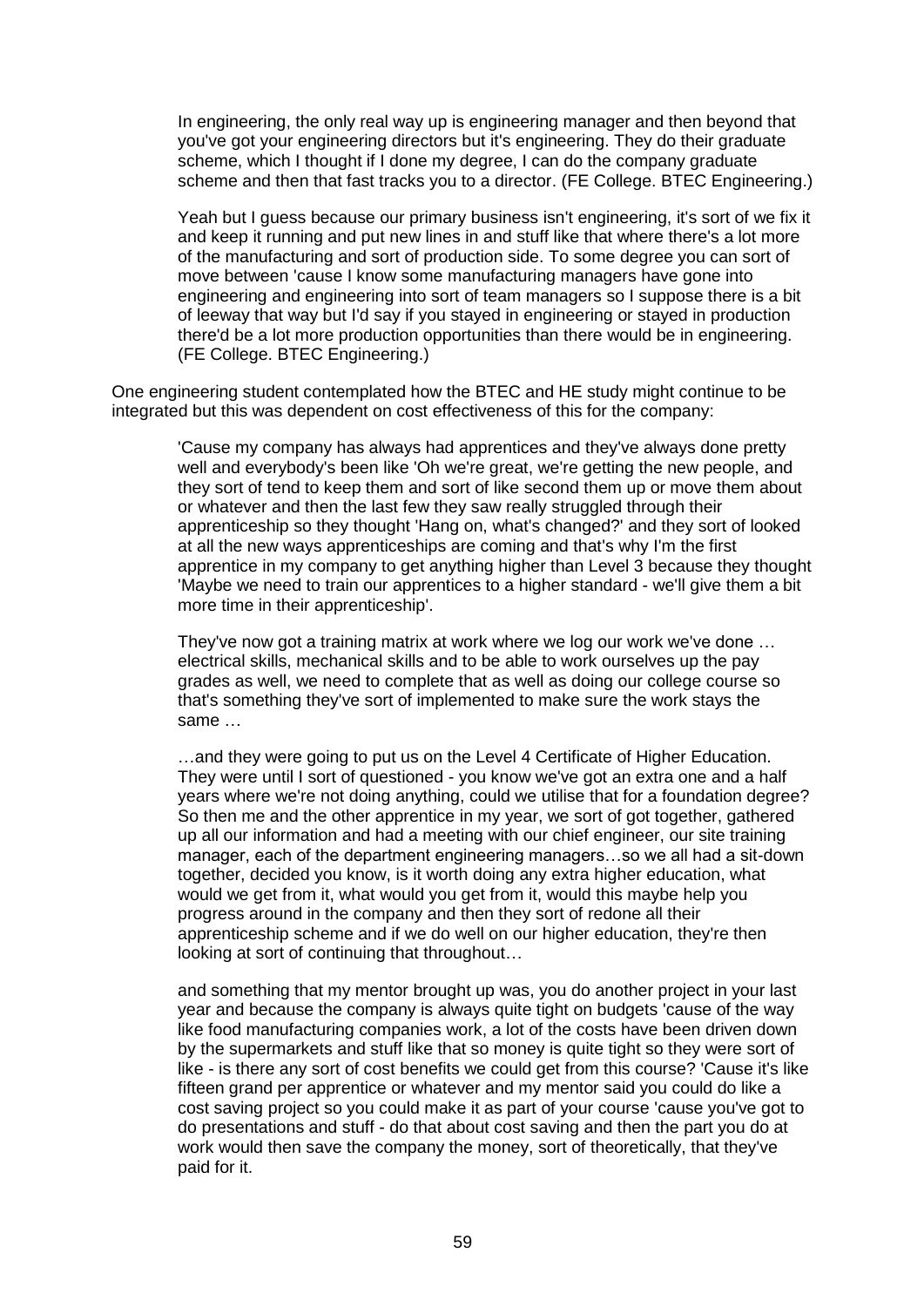So I suppose that's sort of quite a good challenge and then that sort of instils in you the skills 'cause not only do we fix things but we try and like optimise it as well sort of improve it and obviously want more efficient running quicker and more cost effective so they've sort of all re-done all our apprenticeship scheme and I'm sort of the guinea pig, I guess. Yeah if I do well hopefully all our other apprentices that we take should be getting their foundation degrees as well. (FE College. BTEC Engineering.)

The engineering students could also see constructive alignment between their work and BTEC study:

There's a lot of support and [it's] quite structured as well. I think that also helps with sort of - my mentor, he's very good - when I was doing something at college, say on the Level 2 when I was doing motor testing or here with my project he'd always go - 'How can we make this the best?...Can I put you on jobs at work that would link to your course as well? So I'd come in - I'd go - I'm doing some panel-wiring at college, can I do some here and he'll get some parts and show me how to wire things up and draw circuits, for example or we'd sit down in my manager's office and just draw some circuits of sight seals or something just to sort of like add to the college bit as well so I think, yeah, the company's apprenticeship scheme has always been good. (FE College. BTEC Engineering.)

By contrast, 'weak' ties were suggested when BTEC courses engaged students in a broad multi-disciplinary curriculum and offered them options in their choice of succeeding degree. Students spoke of being able to engage with broad debates and acquire cross-disciplinary knowledge on the BTEC course. The BTEC Forensic Science, for example, brought together the disciplines of, inter alia, of sociology, psychology and the law:

…there's more variety. There's like criminology, psychology, all the sciences and it's more a sort of wider range of learning. I've learned so much more than I would have done just doing the sciences… (6th Form College. BTEC Forensic Science.)

Well for forensic science, yeah, there's quite a lot 'cause you can go into radiology, you could work in a hospital if you wanted or a morgue if you wanted to, become an actual forensic investigator, teacher, policeman. Some have gone to be a midwife who took this course. Someone else went on to be an estate agent. (6th Form College. BTEC Forensic Science.)

The BTEC Health and Child Care also encompassed theoretical perspectives from sociology, education and the law. Students following these BTEC courses were aware of a 'space of possibilities' opened up to them from these courses. Students spoke of going on to a diverse range of degree programmes and careers, such as into nursing from the BTEC Health Care, or onto a degree in psychology from the BTEC Forensic Science.

Weak ties are not used to signal negativity, but open opportunities, as one BTEC Health and Social Care student recognised:

We'd had done a whole unit on safeguarding children, adults, the legislation, we done equality, diversity of rights - literally done all areas and that can go to any career. You're always going to need to know about things - I mean obviously safeguarding and things are more towards Health and Social Care but you know things like confidentiality and things like that, they are things you would need to know, like if you worked in a bank you would need to know about data protection, you know, so it does go into other things as well. (FE College. BTEC Health and Social Care.)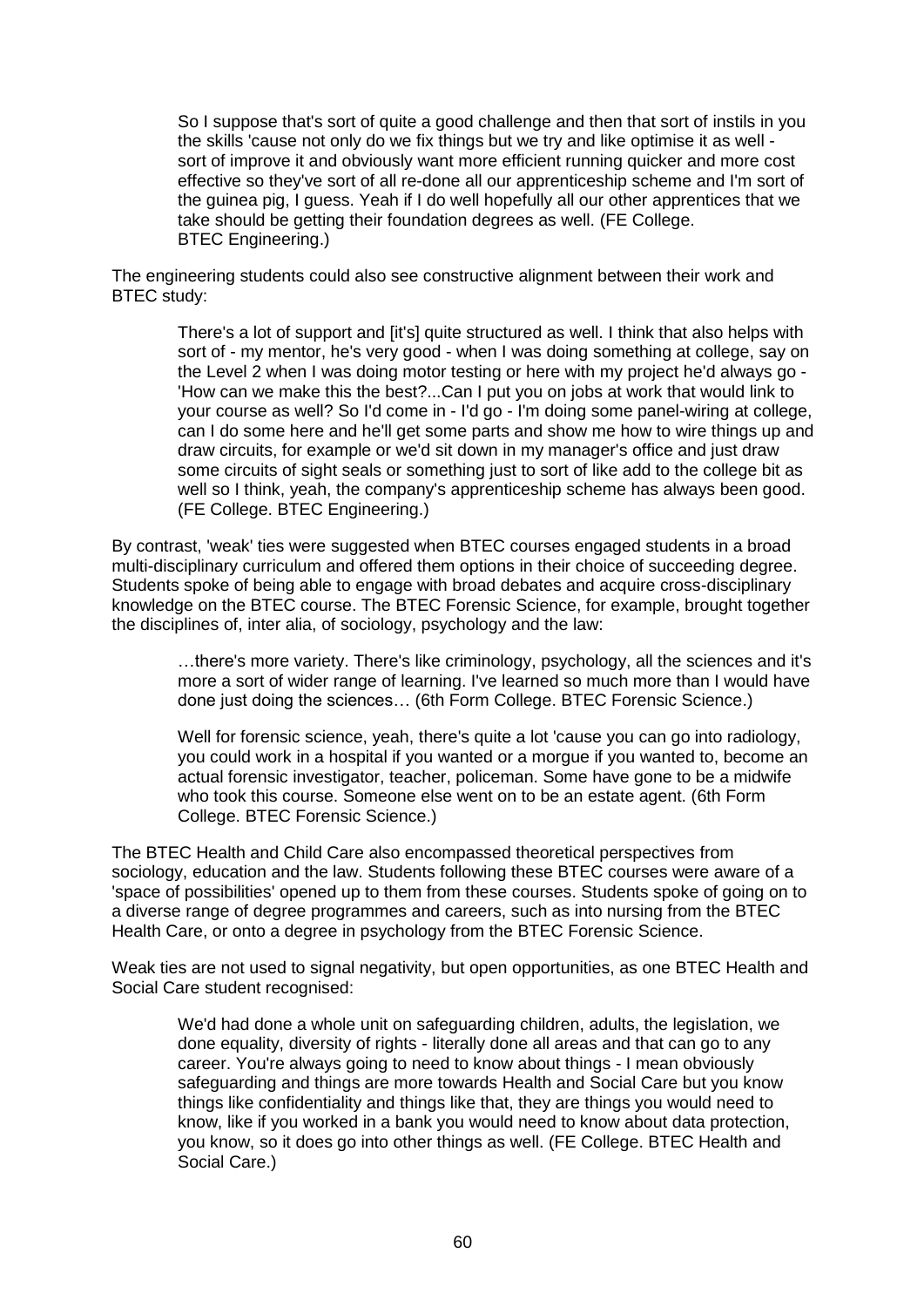Now I feel so open and I don't know I just think the course has made us grow up so much, hasn't it?

Because you get to learn about people that are so different to you and accepting that - things like that. (FE College. BTEC Health and Social Care.)

The BTEC interviews have further emphasised the significance for these students of having a professional career plan. Several students had chosen their BTEC course and were consciously choosing their ongoing degree paths with clear links to careers and professional contexts such as from BTEC Healthcare into social work, into nursing, into paramedic practice, and also BTEC Art and Design into a fine art degree. Though getting the precise and optimal plan in place was sometimes difficult with funded HE places, such as on nursing and midwifery degrees. One student had secured a place to do nursing but was really hoping to get on a midwifery degree:

I am a little bit more anxious if I do the nursing because I want to be a midwife so I'm a little bit worried that that isn't going to be 100% for me 'cause as much as they're similar they're also very different but I'm doing a placement next week at the [hospital] on a ward so that will be my first chance - 'cause I went on the maternity ward and was like I really want [HEI] to ring me 'cause I'm obviously on the reserve list there and then I'm going to do this and see if I think actually I could do this but obviously I've got nothing to lose really because [HEI] doesn't start until February and [a different HEI] in September - I think I'll be fine but yeah when I come out obviously I want to be a nurse or a midwife. I want to be a senior one day but we'll see. (FE College. BTEC Health and Social Care.)

Many of the BTEC courses were designed to bring together a range of disciplinary fields. This included BTEC Music Technology, BTEC Information Technology, BTEC Business, BTEC Child Care, BTEC Health and Social Care and BTEC Forensic Science. The forensic science BTEC course, for example, included students engaging with ideas and perspectives from legal as well as scientific bodies of knowledge. Students said they valued the broad and multidisciplinary base and felt this enabled them to go on from the BTEC course, to a wide range of degree programmes in which to continue their studies, as well as linking to cognate career-related opportunities:

Obviously I wanted to be a child nurse so I knew that Health and Social Care was the right course to become a child nurse (FE College. BTEC Health and Social Care.)

Students on BTEC Forensic Science courses felt the course curriculum offered a broad base and multidisciplinary base from which they would be able to progress to a range of different options for their university degree. The value of the course in keeping choices open to them in what they might study at university was regarded as positive.

Level 4 students studying child nursing and midwifery, at the HEI, felt that, having undertaken a BTEC (or indeed an Access to HE) course, had provided them with a valuable broad knowledge base across relevant subject areas before focusing in on their specialist area in their degree programme. This was also expressed as leading to an easing of pressure on them in now focusing on the degree, within a particular specialism such as child nursing.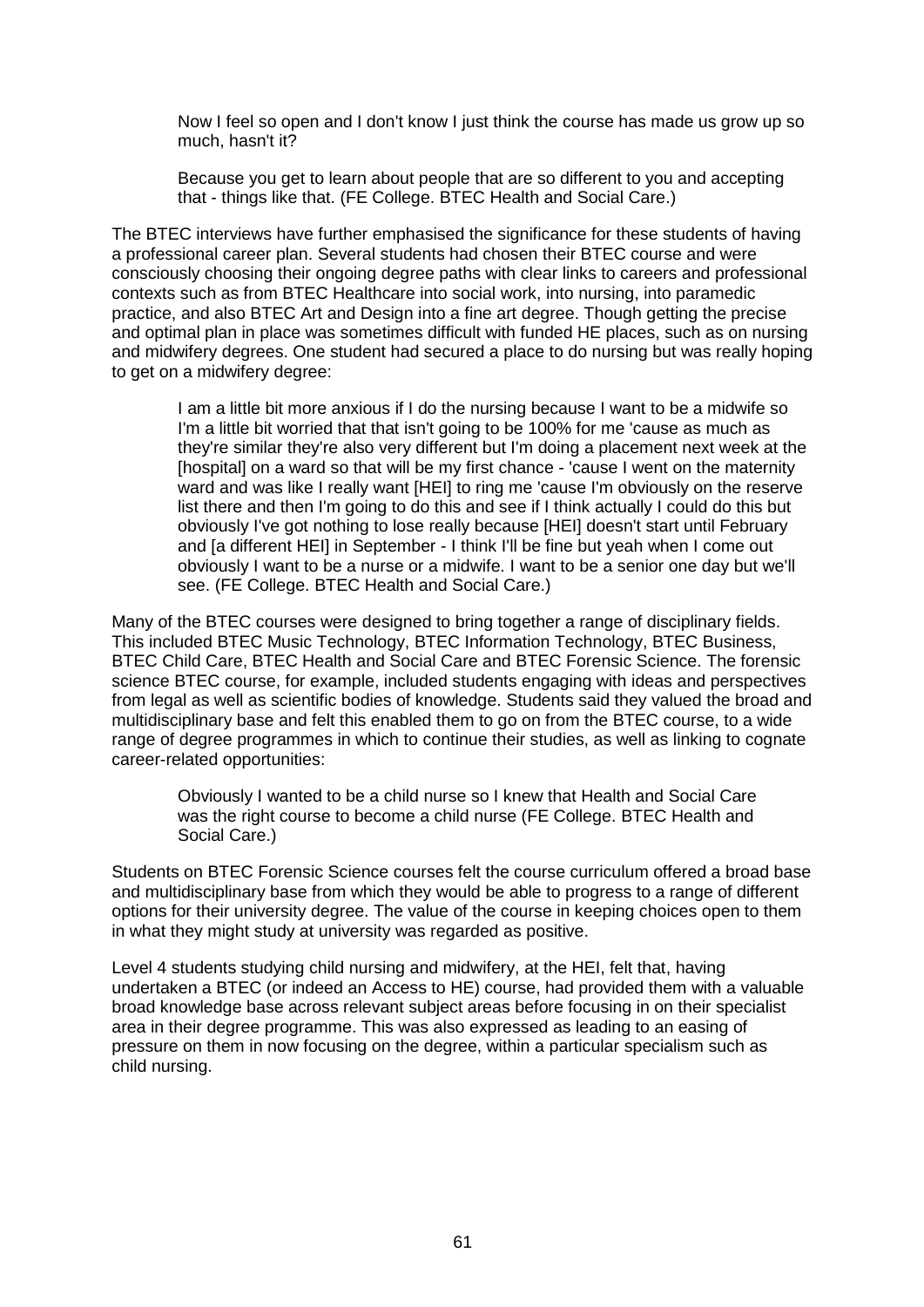## <span id="page-64-0"></span>**Conclusion**

This study has highlighted points and issues affecting the transition of students from BTEC courses at FE and 6th form colleges into HE. The colleges contributing to this study are located in an economically disadvantaged area with low progression rates to HE and students contributing to this study were almost all first generation HE entrants. Identifying strategies to support these students in their transition to HE and to ensure they are well prepared and making progress, is vital to ensure these students have a positive and successful experience of HE. These strategies should also help to prevent attrition from HE courses.

- A clear finding from the study is that the institutional habitus of the 6th form college supports students' learner identities and the development of their identities as potential HE students. The students have access to a wide range of trusted sources of information about HE at the 6th form college which encourage and support progression. BTEC courses themselves were also found to support progression. These courses support the development of successful learner identities among students who have frequently had negative experiences and have been relatively unsuccessful in academic subjects at school.
- The progressive models of learning and teaching described in students' accounts indicate BTEC courses can be supportive of the students' development of independent learning strategies. Students on these courses demonstrated a clear understanding that these strategies would be needed in HE.
- The assignment briefs used on BTEC courses which direct students in precisely what to do and where to find information, are indicative of a highly directed pedagogical approach, providing close guidance to learners while they develop confidence in the early stages of BTEC courses. As an enduring approach used throughout the BTEC course, this needs to be problematised, for its potential to lead students into persisting patterns of uncritically reproducing directly supplied information from standard texts, and that might well transfer across into the first year of HE study (Cook and Leckey, 1999.)
- BTEC courses provide a route into HE for those with strong allegiances to particular careers and areas of work. This was highlighted by students studying health and social care, forensic science and engineering. Work placements on BTEC courses were highlighted as valuable opportunities to find out about careers and to support progression; this was raised particularly by students on healthcare courses at the FE college.
- While supporting vocationally orientated students, BTEC courses are also seen by some students to provide a breadth of study and new learning opportunities that support them in progressing into a diversity of subject areas.
- Students' accounts were predominantly positive about BTEC courses, however, the study has highlighted that for some students progressing to some HE courses there may be gaps in their knowledge placing them at a disadvantage to students entering via traditional A level routes.
- Strategies to support transition might include identifying particular learning and teaching approaches to enable students to engage in a progressive and coordinated approach to independence commencing at pre-entry and followed through in aligned HE activities, ie to move through dependency-deconstruction to independence (Keane, 2011).
- There was concern amongst students about their lack of experience of exams, especially amongst those opting for more traditional HE courses rather than vocational routes.
- Students' accounts illustrated a worrying lack of knowledge and understanding amongst 16 year olds of the viability of different routes into HE. The denigration of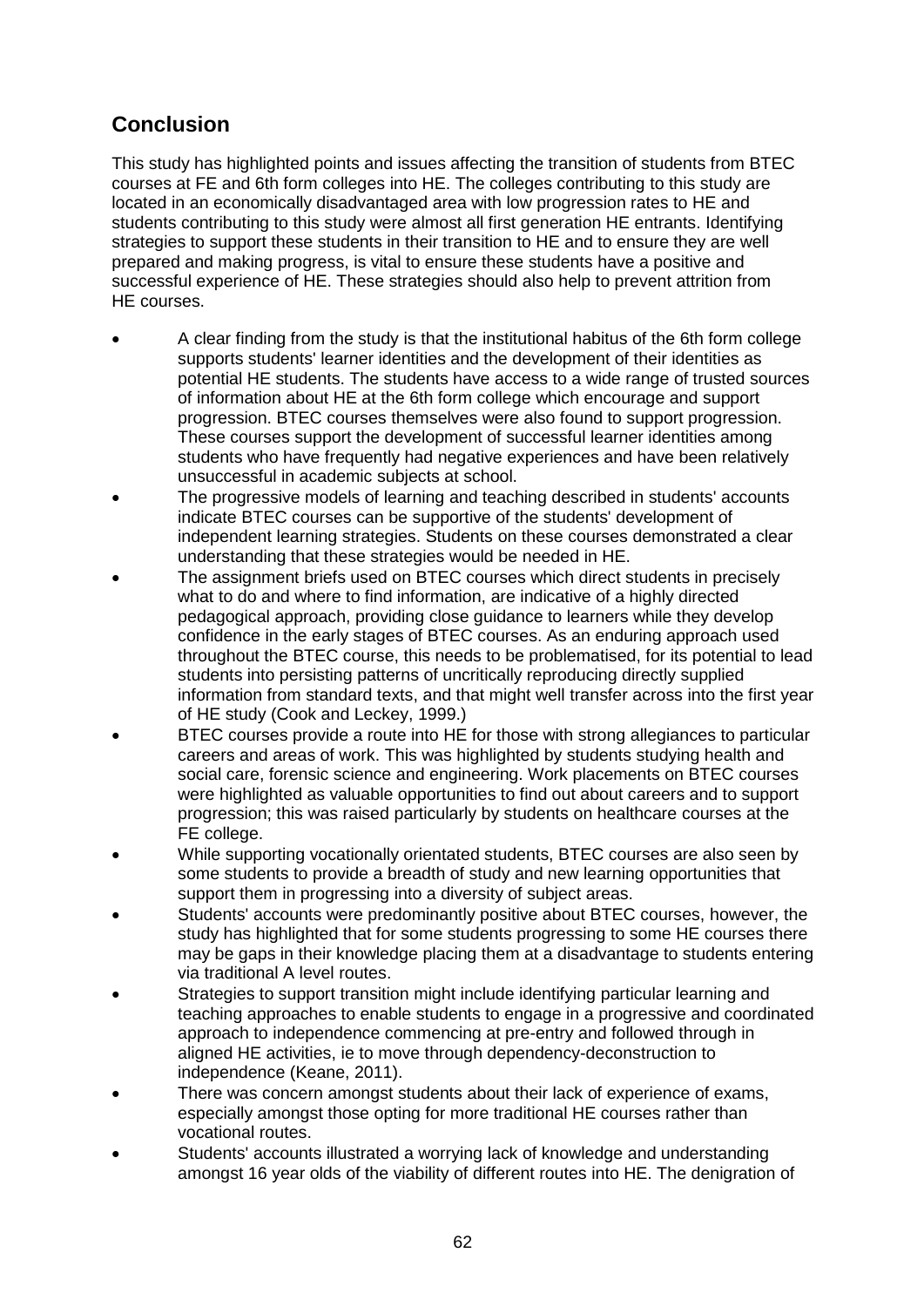BTEC courses and the FE college, notably by A Level students, generally highlight a serious issue relating to CEIAG in schools and leads us to problematise whether students are effectively prepared to make informed decisions about institutions and courses.

 Familial habitus as well as trajectories and expectations of peer groups suggest that students' identities as HE learners may be relatively fragile. Financial concerns and demands made on some students' time by undertaking part-time employment contributed to this sense of fragility.

## <span id="page-65-0"></span>**Acknowledgements**

We are indebted to all the BTEC and HE Level 4 students who kindly volunteered to participate in this project, for their open, honest and sometimes quite candid responses to our questions. Our thanks go in particular to Anna Paczuska for her thoughtful, substantive and tireless help with editing and in the fine-tuning of this report. We also acknowledge the insights gained from discussions with Professor Christine Hockings and Professor Penny Jane Burke. We are also grateful for funding of QAA Subscriber Research Project 2015, Quality Assurance Agency For Higher Education Project No: 4296/QAA/2015. However, responsibility for ideas, including any errors or omissions, are acknowledged as belonging solely to the authors.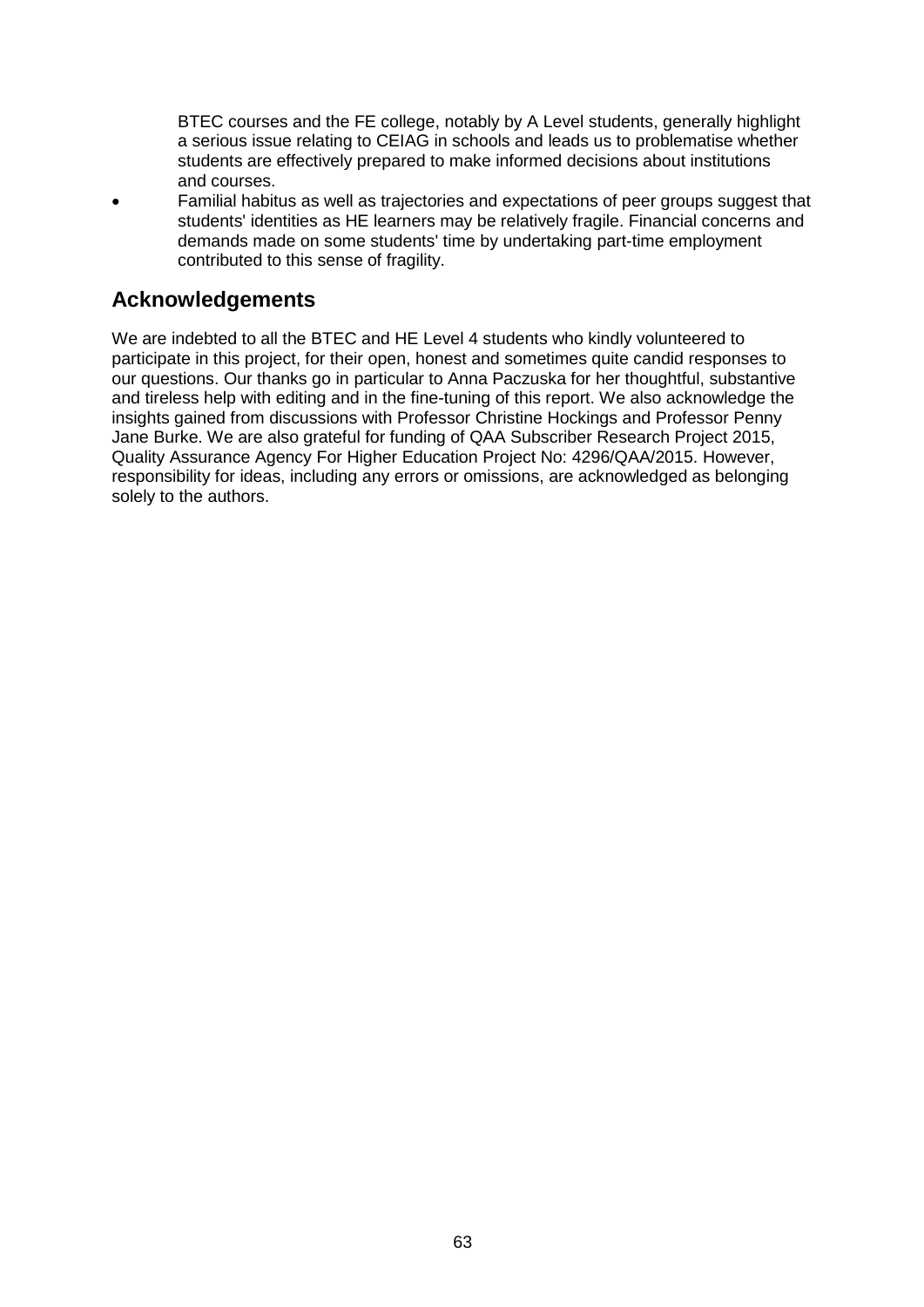## <span id="page-66-0"></span>**References**

Allen, N (2013) *Beyond the Sixth Dimension: the understanding performance in sixth form colleges project report 2013*. London: Sixth Form Colleges Association

Archer, L Hutchings, M and Ross, A (eds) (2003) *Higher Education and Social Class: Issues of exclusion and inclusion.* London: Routledge Falmer

Ball, S J (2010) New class inequalities in education: Why education policy may be looking in the wrong place! Education policy, civil society and social class. *International Journal of Sociology and Social Policy*, *30* (3/4), 155-166

Ball, S J Maguire, M and Macrae, S (2000) *Choice, Pathways and Transitions Post-16: New youth, new economies in the global city*. London: Falmer

Ball, S and Vincent, C (1998) 'I heard it on the grapevine': 'Hot' knowledge and school choice'. *British Journal of Sociology of Education*, *19* (3), 377-400

Bennett, R Eagle, L Mousley, W & Ali-Choudhury, R (2008) Reassessing the value of work experience placements in the context of widening participation in higher education. *Journal of Vocational Education and Training 60* (2), 105-122

Bourdieu, P (2003) Distinction: A Social Critique of the Judgement of Taste. London: Routledge

Brooks, R (2003) 'Young people's higher education choices: The role of family and friends'. *British Journal of Sociology of Education, 24* (3), 283-98

Brooks, R (2004) 'My mum would be as pleased as punch if I actually went, but my dad seems a bit more particular about it': paternal involvement in young people's higher education choices. *British Educational Research Journal*, *30* (4), 495-514

Burke, P J (2012) *The Right to HE - Beyond Widening Participation*. London: Routledge

Butcher, John Corfield, Rohini and Rose-Adams, John (2012) Contextualised approaches to widening participation: a comparative case study of two UK universities. *Widening Participation and Lifelong Learning, 13.* 51-70

Charmaz, K (2003) Grounded Theory: Objectivist and Constructivist Methods (in Denzin, N K and Y S Lincoln (eds) Strategies of Qualitative Enquiry)

Charmaz (2014) *Constructing Grounded Theory* (2nd Edition). London: Sage

Christie, H Cree, V Hounsell, J McCune, V and Tett, L (2006) From college to university: looking backwards, looking forwards' *Research in Post-compulsory Education 11* (3), 351- 365

Coates, H (2010) Development of the Australasian Survey of Student Engagement (AUSSE) *Higher Education 60,* 1-17

Colley, H James, D Tedder, M & Diment, K (2003) Learning as becoming in vocational education and training: class, gender and the role of vocational habitus. *Journal of Vocational Education and Training 55* (4), 471-496

Cook, A & Leckey, J (1999) Do expectations meet reality? A survey of changes in first-year student opinion. *Journal of Further and Higher Education, 23* (2), 157-171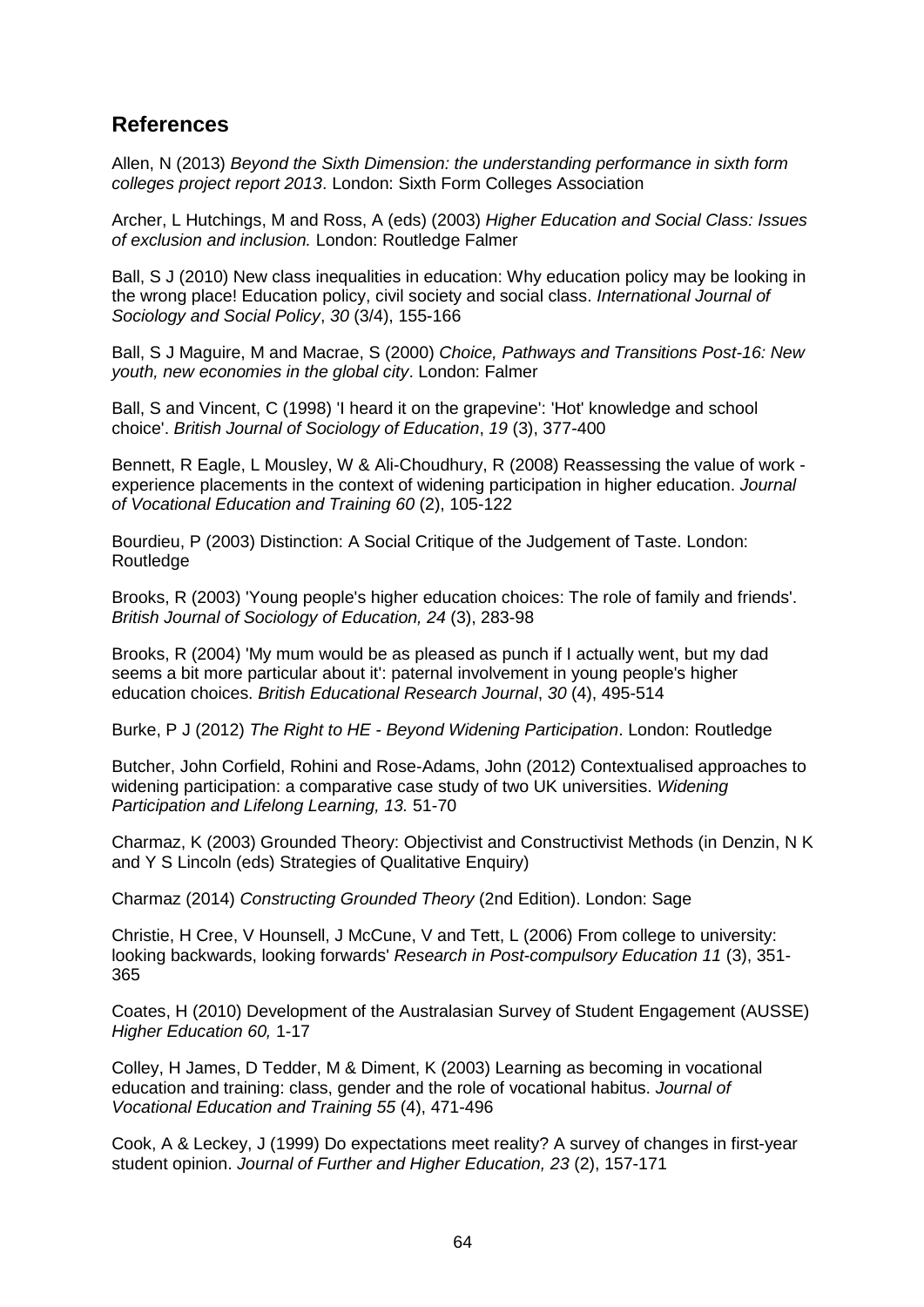Entwistle, N McCune, V and Hounsell, J (2002) *Approaches to Studying and Perceptions of University Teaching-Learning Environments: Concepts, Measures, Preliminary Findings, Occasional Report 1*. ETL Project. Available: [www.etl.tla.ed.ac.uk/docs/etlreport1.pdf](http://www.etl.tla.ed.ac.uk/docs/etlreport1.pdf)

Gartland, C (2014) *STEM Strategies: student ambassadors and equality in HE.* London: Trentham Books and IOE Press

Geertz, C (1973) *The interpretation of cultures: selected essays*. Basic Books

Hoelscher, M Hayward, G Ertl, H & Dunbar‐Goddet, H (2008) The transition from vocational education and training to higher education: a successful pathway? *Research Papers in Education, 23* (2), 139-151

Hockings, C Cooke, S & Bowl, M (2007) 'Academic engagement' within a widening participation context: a 3D analysis, *Teaching in Higher Education, 12* (5-6), 721-733

Hodgson, A & Spours, K (2014) Middle attainers and 14-19 progression in England: half‐ served by New Labour and now overlooked by the Coalition? *British Educational Research Journal*, *40* (3), 467-482

Keane, E (2011) Dependence-deconstruction: widening participation and traditional-entry students transitioning from school to higher education in Ireland, *Teaching in Higher Education, 16* (6), 707-718

Kvale, S (1996) *InterViews: An Introduction to Qualitative Research Interviewing*. Sage

Laurillard, D (2012) *Teaching as a design science: building pedagogical patterns for learning and technology*. London: Routledge

Lave, J & Wenger, E (1991) *Situated learning: legitimate peripheral participation in communities of practice*. Cambridge: Cambridge University Press

Leese, M (2010) Bridging the gap: supporting student transition into higher education. Journal of Further and Higher Education, 34 (2), 239-251

Marton, F (1981) Phenomenography - describing conceptions of the world around us. *Instructional Science*, *10*, 177-200

Marton, F & Booth, S (1997) *Learning and Awareness*. New Jersey: Lawrence Erlbaum **Associates** 

Pampaka, M Williams, J & Hutcheson, G (2012) Measuring students' transition into university and its association with learning outcomes. *British Educational Research Journal 38* (6), 1041-1071

Pintrich, P R (2004) A Conceptual Framework for Assessing Motivation and Self regulated Learning in College Students, *Educational Psychology Review*, *16* (4): 385 407

Reay, D David, M E & Ball, S J (2005) *Degrees of choice: Class, race, gender and higher education*. Trentham Books

Reay, D Crozier, G & Clayton, J (2009) 'Strangers in paradise'? Working-class students in elite universities. *Sociology, 43* (6), 1103-1121

Reay, D Crozier, G & Clayton, J (2010) 'Fitting in' or 'standing out': working‐class students in UK higher education. *British Educational Research Journal*, *36* (1), 107-124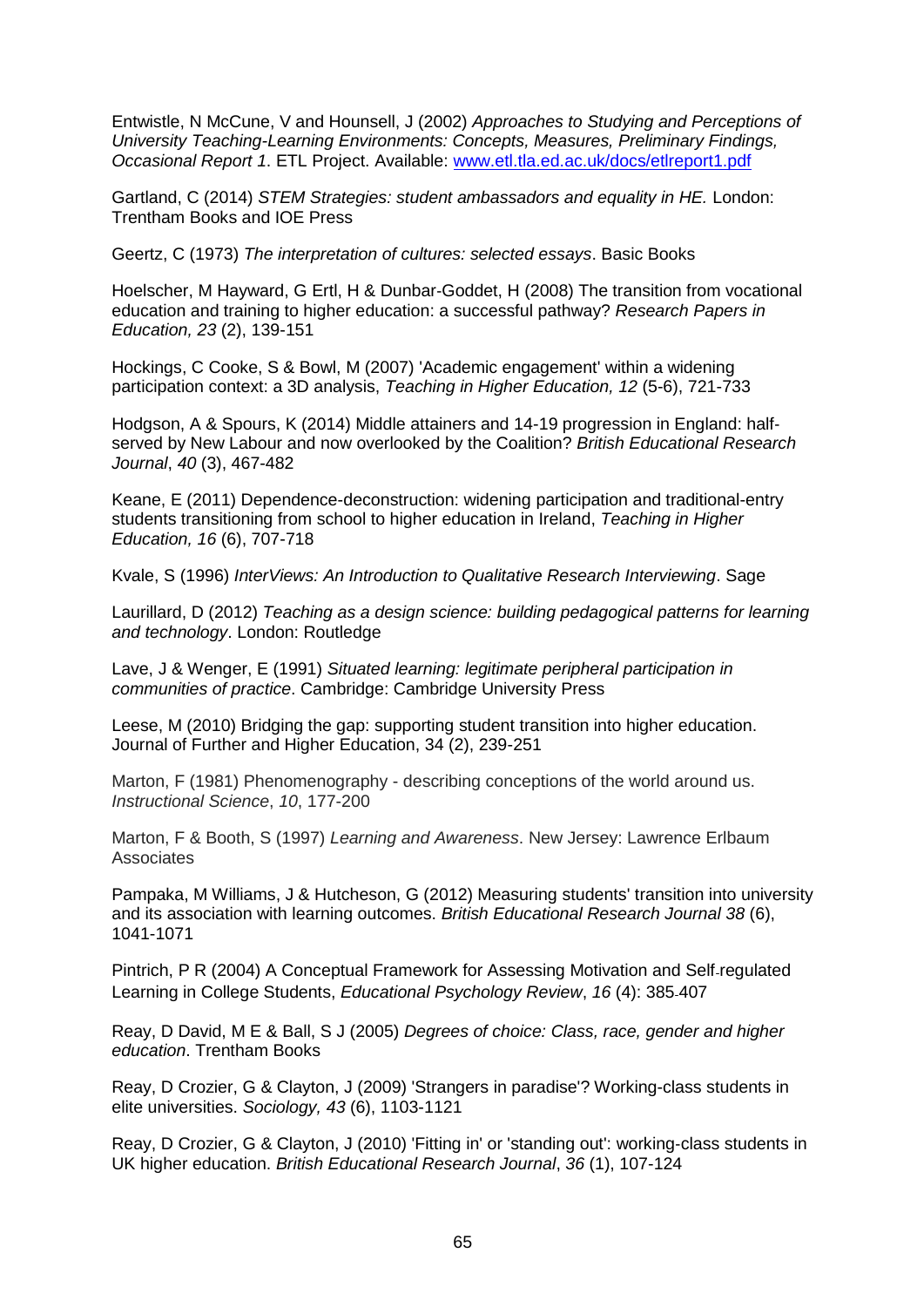Reay, D (2002) Shaun's story: troubling discourses of white working-class masculinities. *Gender and Education, 14* (3), 221-234

Richardson, J T E (1999) The concepts and methods of phenomenographic research. *Review of Educational Research*, *69* (1), 53-82

Rowley, M Hartley, J & Larkin, D (2008) Learning from experience: the expectations and experiences of first-year undergraduate psychology students, *Journal of Further and Higher Education, 32* (4), 399-413

Säljö, R (1996) Minding action - conceiving of the world versus participating in cultural practices. In Dall'Alba & Hasselgren (eds.), *Reflections on phenomenography - towards a methodology?* Goteborg: Acta Universitatis Gothoburgensis

Slack, K Mangan, J Hughes, A and Davies, P (2014) 'Hot', 'cold' and 'warm' information and higher education decision making. *British Journal of Sociology of Education. 35* (2) 204-223, available at: <http://dx.doi.org/10.1080/01425692.2012.741803>

Smith, L (2011). Experiential 'hot' knowledge and its influence on low-SES students' capacities to aspire to higher education. *Critical studies in education*, *52* (2), 165-177

Smith, S Joslin, H and Jameson, J (2015) *Progression of College Students in England to Higher Education. Department for Business, Innovation and Skills*. Research paper number 239, available at:

[www.gov.uk/government/uploads/system/uploads/attachment\\_data/file/460394/BIS-15-531](http://www.gov.uk/government/uploads/system/uploads/attachment_data/file/460394/BIS-15-531-progression-of-college-students-in-england-to-higher-education.pdf) [progression-of-college-students-in-england-to-higher-education.pdf](http://www.gov.uk/government/uploads/system/uploads/attachment_data/file/460394/BIS-15-531-progression-of-college-students-in-england-to-higher-education.pdf)

Stuart, M (2012) *Social Mobility and Higher Education: The life experiences of first generation entrants in Higher Education*. London: Trentham Books and IOE Press

Thomas, L Jones, R and Ottaway, J (2015) *Effective Practice in the Design of Directed Independent Learning Opportunities.* York: The Higher Education Academy, available at: [www.qaa.ac.uk/en/Publications/Documents/Effective-practice-in-the-design-of-directed](http://www.qaa.ac.uk/en/Publications/Documents/Effective-practice-in-the-design-of-directed-independent-learning-opportunities.pdf)[independent-learning-opportunities.pdf](http://www.qaa.ac.uk/en/Publications/Documents/Effective-practice-in-the-design-of-directed-independent-learning-opportunities.pdf)

Watson, J Nind, M Humphris, D & Borthwick (2009) Strange new world: applying a Bourdieuian lens to understanding early student experiences in high education. *British Journal of Sociology of Education 30* (6), 665-681

Wenger, E (1998) *Communities of Practice: Learning, Meaning, and Identity*. Cambridge: Cambridge University Press

WISE (2014) *Women in Science, Technology, Engineering and Mathematics: The talent Pipeline from Classroom to Boardroom*. UK Statistics 2014

Yorke, M & Longden, B (2007) *The first-year experience in higher education in the UK: Report on Phase 1 of a project funded by the Higher Education Academy*. York: HEA